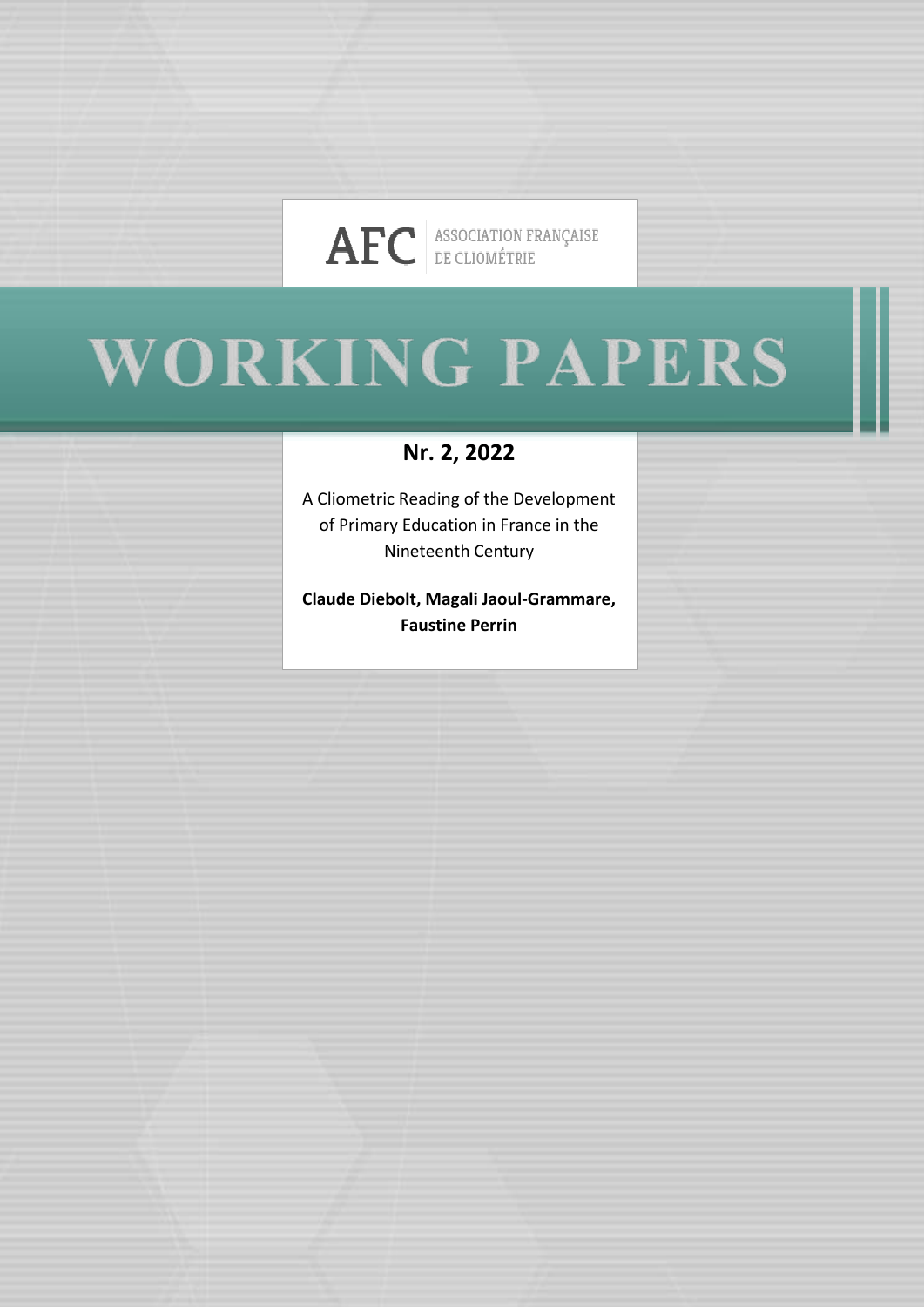# **A Cliometric Reading of the Development of Primary Education in France in the Nineteenth Century**

Claude Diebolt<sup>a</sup>, Magali Jaoul-Grammare<sup>a</sup>, Faustine Perrin<sup>a,b</sup>

**Summary. –** The objective of this article is to study the links between the financing of primary education, schooling and economic growth in France in the nineteenth century. To do so, we use information on the financing allocated by the state, the departments, the municipalities, and households over the period 1820–1913. Our analysis is in two stages. First, we analyse the evolution of these different types of financing over time, relying on the outliers' methodology to detect the existence of possible breaks in the series. Next, we study the causal relationships between the different types of financing, the number of children enrolled in primary education and the gross domestic product. Over the period studied, our results confirm that mass schooling is first driven by political will, after which it can be funded by increasing wealth in the economy.

**Keywords:** Primary education; Financing; Nineteenth century; France **JEL codes:** H52; I24; N33

a BETA/CNRS (UMR 7522), University of Strasbourg, 61 avenue de la Forêt Noire, France <sup>b</sup> Department of Economic History, Lund University, Box 7080, 220 07 Lund, Sweden Email: cdiebolt@unistra.fr; jaoulgrammare@beta-cnrs.unistra.fr; faustine.perrin@ekh.lu.se

**Acknowledgements:** We are very grateful to the participants of the *School Finance Reforms* webinar *(France, Sweden)*, organized by Clémence Cardon-Quint and Johannes Westberg, for the richness of the discussions. We are also very thankful to the anonymous referees for their feedback, comments and suggestions.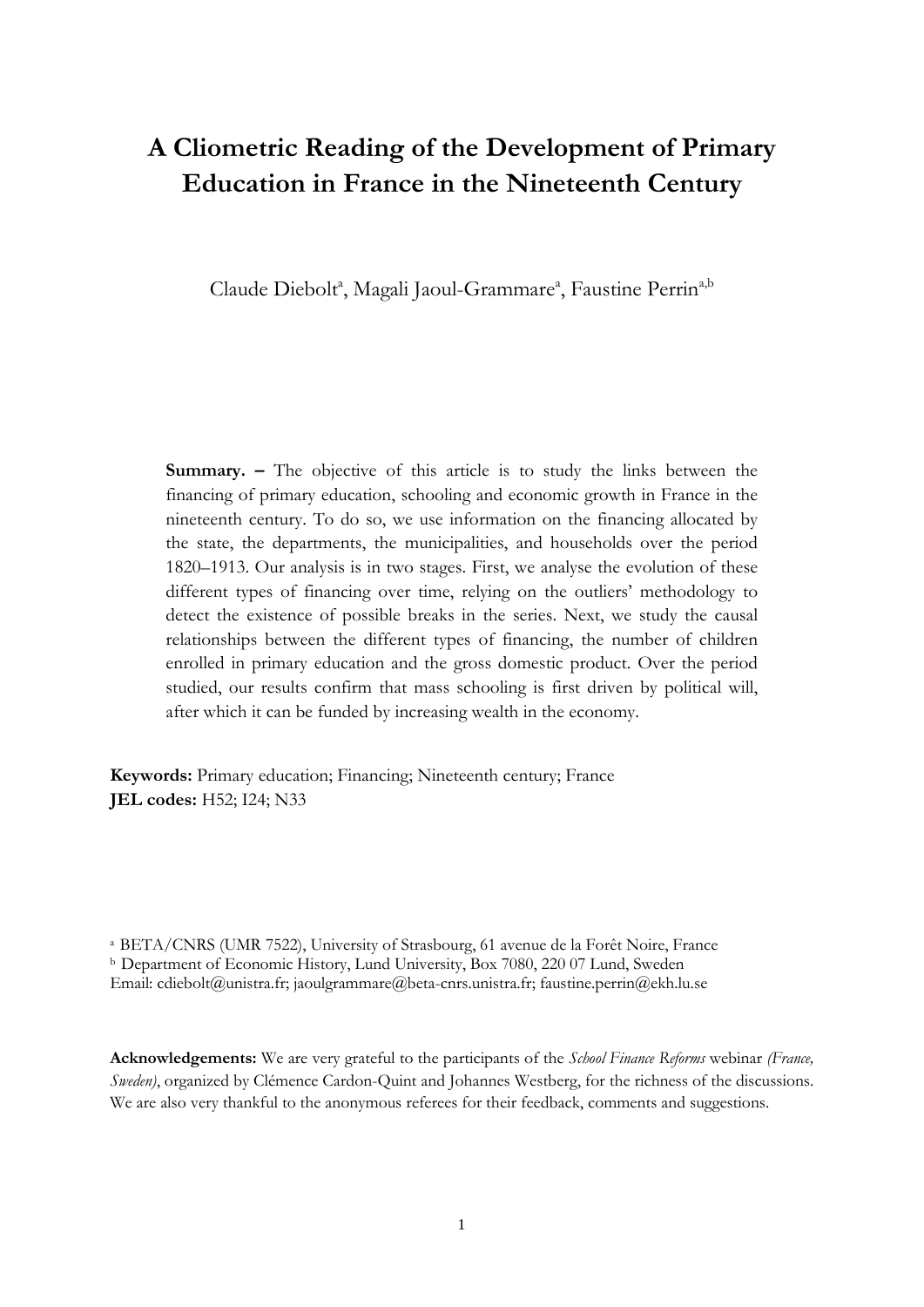#### **Introduction**

1

This article is part of an evolving historiography that has often been the site of controversies: the methodological debate on the use of statistics and the conclusions that can be drawn from them, on the one hand,<sup>[1](#page-2-0)</sup> and the debate on the impact of legislative changes, on the other.<sup>[2](#page-2-1)</sup> Its primary ambition is, on the basis of a renewed and predominantly quantitative analysis, to provide new evidence<sup>[3](#page-2-2)</sup> of the causal links between the financing of primary education, schooling and economic growth in France in the nineteenth century.

Berg, Edquist, Mays, Westberg and Åkerlund offer a stimulating reflection on the history of educational finance, especially the financing of primary and higher education and of popular education. [4](#page-2-3) However, there is still a significant gap between the conceptual advance and the quantitative measurement of the effects that gave rise to these concepts. It is true that measurement is difficult and that the instruments available to us are far from adequate. However, this cannot be used as an argument to reject a quantitative approach to the evidence. A concept is, by nature, an abstract image of one or more phenomena, a construction of the mind; only measurement links it to its source. Without measurement, whether potential or actual, a concept must remain sterile, with no possibility of being transformed into action or fuel for the journey to new fields of knowledge.

After the Second World War, developments in school statistics advanced the field of measurement and undoubtedly led to further progress in theory. [5](#page-2-4) Nevertheless, progress in observation has all too often been concerned with the present alone. The analysis of very long-

<span id="page-2-0"></span><sup>1.</sup> Raymond Grew, Patrick Harrigan, James B. Whitney, "Schooling in France, 1829-1906", *Annales. Économies, Sociétés, Civilisations*, 39, no. 1 (1984), 116–157; Jean-Noël Luc, " L'illusion statistique", *Annales. Économies, Sociétés, Civilisations,* 41, no. 4 (1986), 887–911.

<span id="page-2-1"></span><sup>2.</sup> Claude Diebolt, Magali Jaoul, Gilles San Martino, "Le mythe de Ferry: une analyse cliométrique", *Revue d'Economie Politique*, 115, no 4, (2005), 471–497; Bruno Théret, "Les dépenses d'enseignement et d'assistance en France au XIXe siècle: une réévaluation de la rupture républicaine", *Annales. Économies, Sociétés, Civilisations*, 46, no. 6 (1991), 1335– 1374.

<span id="page-2-2"></span><sup>3.</sup> For the French reader interested in a brief introduction to the topic of evidence in economics, see Claude Diebolt: https://www.blog-afse.fr/billet/les-entretiens-de-lafse-2017-la-preuve-dans-les-sciences-economiques and http://www.touteconomie.org/node/15501 (accessed 15 August 2021).

<span id="page-2-3"></span><sup>4.</sup> Anne Berg, Samuel Edquist, Christin Mays, Johannes Westberg, Andreas Åkerlund, "The History of Educational Finance", *Nordic Journal of Educational History*, 2, no. 1 (2015), 3–22.

<span id="page-2-4"></span><sup>5.</sup> See especially Theodore W. Schultz, "Investment in Human Capital", *American Economic Review*, 51, no. 1 (1961), 1– 17; Theodore W. Schultz, *The Economic Value of Education*, New York: Columbia University Press, 1963; Edward F. Denison, *The Sources of Economic Growth in the United States and the Alternatives Before Us*, New York: Supplementary Paper, No. 13, Committee for Economic Development, 1962; Gary S. Becker, *Human Capital. A Theoretical and Empirical Analysis with Special Reference to Education*, (New York: Columbia University Press, 1964); Jacob Mincer, "Investment in Human Capital and Personal Income Distribution", *Journal of Political Economy*, 66, no. 4 (1958), 281– 302; John W. Meyer, Michael T. Hannan eds, *National Development and the World System. Educational, Economic, and Political Change, 1950-1970* (Chicago: The Chicago University Press, 1979).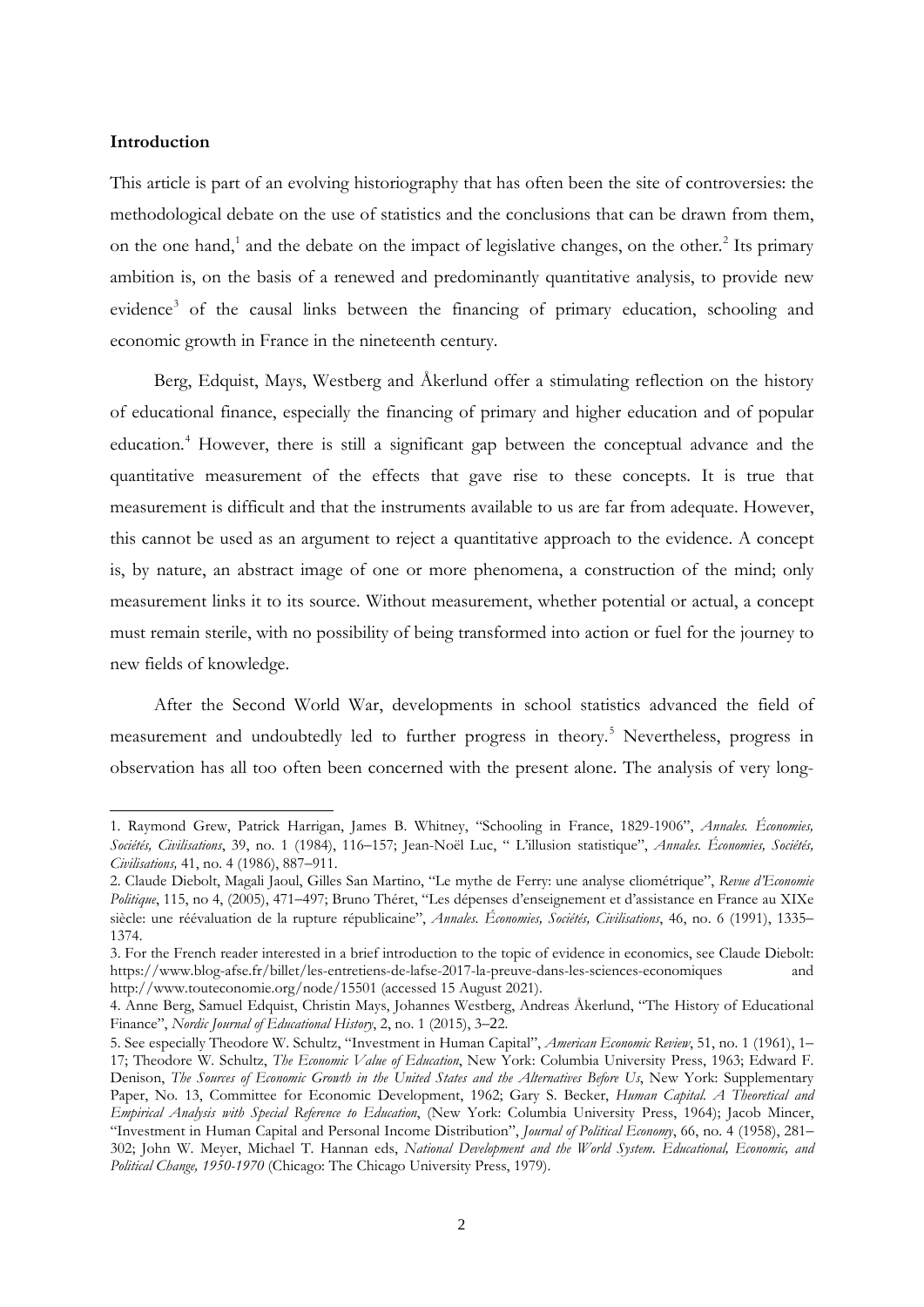term developments, which has rarely led to a corresponding amount of statistical production, has had to make do with existing indicators, which are often very far removed from the theoretical concepts that were sought by this approach. The statistical production of the post-World War II period obviously offers significant hindsight, but this is not enough to confidently cover a period over fifty years long. As regards the historical analysis of the causal relations between education and the economy, for example, statistical production provides very powerful tools for studying the period from 1970 to the present day, [6](#page-3-0) but it does not allow for a precise analysis of previous periods and especially of the breakdowns caused by wars, institutional changes or crises, whether economic, demographic, health-related, or anything else. But, since we are examining the past, new statistical constructions can only use the materials bequeathed to us by the past, even though these materials were constructed to meet the needs and issues of enquiries which, by definition, have nothing to do with the questions we are asking ourselves today.

Hence, cliometrics is brought in to construct the new observations that we need.<sup>[7](#page-3-1)</sup> The method itself implies limits, which are the traces left by past generations, which remain discernible. However, much material is available and the question is how it can be exploited. Cliometrics is based on the methods of retrospective national accounting (in particular the drawing-up of satellite accounts). [8](#page-3-2) It aims at representing the economy of a country in a simplified form. This approach aims first to observe and measure socio-economic facts. This allows us to break down the complex set of phenomena that compose economic and social activity. Finally, it allows us to make socio-economic facts comparable, in order to classify them in a limited number of categories, so that they can be studied as elements of a homogeneous whole (i.e. in aggregate).

By producing organised knowledge, cliometrics generates its own theoretical field, the adequacy of the two-fold link between the measurement and the theoretical concept on which it is based and the link between the concept and the evidence that gives rise to it. When we wish to

<span id="page-3-0"></span><sup>6.</sup> We are thinking in particular of the work of the *Direction de l'évaluation et de la prospective* of the Ministry of National Education in the form of satellite accounts: Dep/Insee, *Le compte de l'éducation. Principes et méthodes*, 7 (Les dossiers Éducation & Formations, Paris, 1990).

<span id="page-3-1"></span><sup>7.</sup> Claude Diebolt, "The Long-Term Evolution of the German Education System: 19th and 20th Centuries", Special Issue of the journal *Economies et Sociétés*, Series AF, no. 23 (1997); Claude Diebolt, "Cliometrica after 10 Years: Definition and Principles of Cliometric Research", *Cliometrica*, 10, no. 1 (2016), 1–4; Claude Diebolt, Gabriele Franzmann, Ralph Hippe, Jürgen Sensch, "The Power of Big Data: Historical Time Series on German Education", *Journal of Demographic Economics*, 83, no. 3 (2017), 329–376; Claude Diebolt., Michael Haupert (eds.), *Handbook of Cliometrics*, 2nd Edition (Berlin, Springer, "Springer Reference" Collection, 2019). For the French reader interested in a brief introduction to cliometrics, see Claude Diebolt: https://www.blog-afse.fr/billet/la-cliometrie-un-defi-lamesure-du-temps (accessed 15 August 2021).

<span id="page-3-2"></span><sup>8.</sup> Jean Marczewski, "Histoire quantitative, buts et méthodes", *Cahiers de l'ISEA*, Série AF, 1 (1961), III–LIV.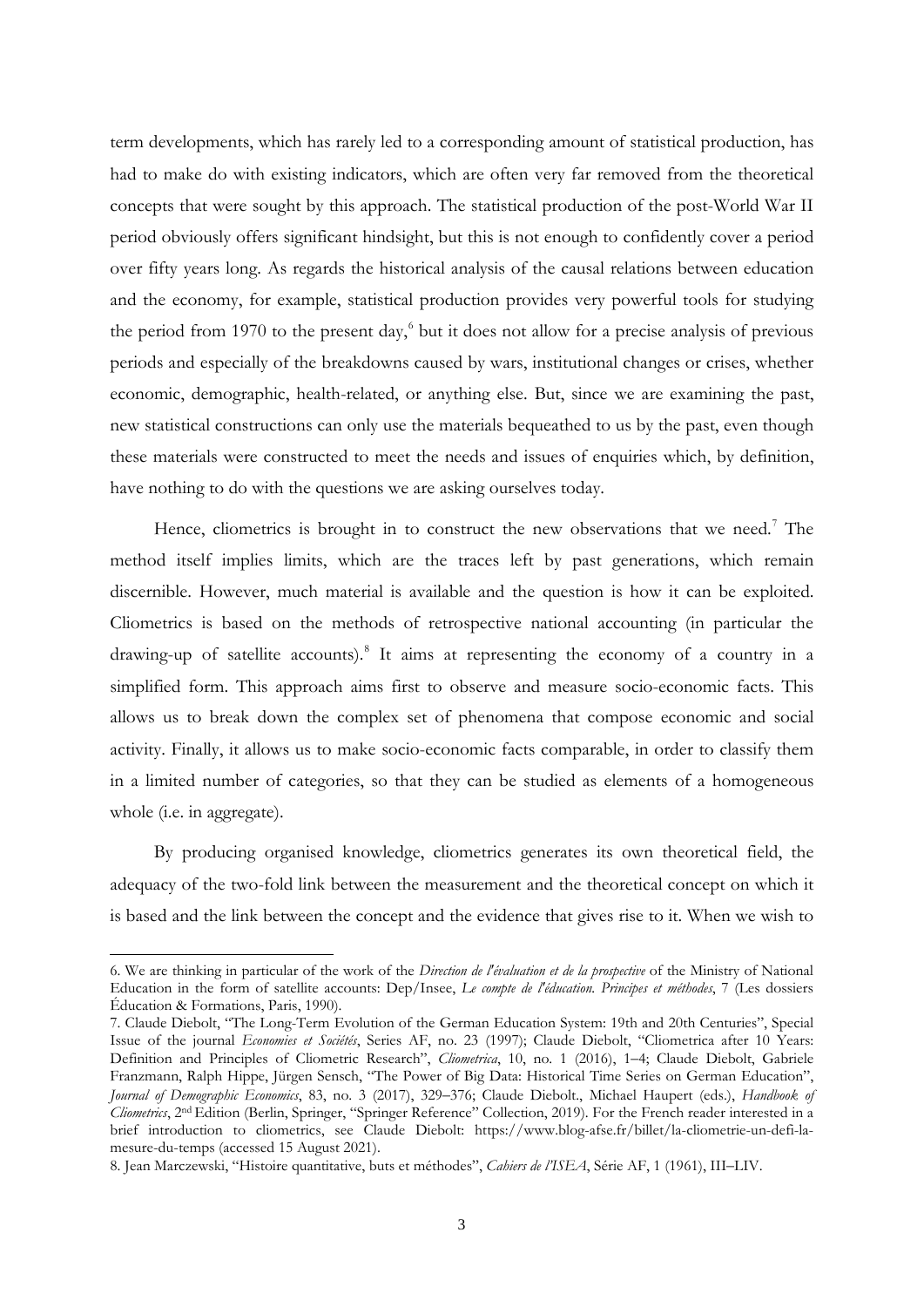observe a historical phenomenon over the long term, we must recognise that our know-how, the instruments we have at our disposal, lag considerably behind the questions we are asking. What does it mean, for example, to juxtapose the instantaneous measurements of a time series, when the object observed is itself continuously evolving? The comparison of levels measured at two somewhat distant dates is certainly not very meaningful. Still, movement that is described in this way has some value. It lets us measure trends, cycles, shocks or crises, setting up a kind of communion between facts and stylized facts.

This research approach, applied to the comparative analysis of educational expenditure in France, Germany, Spain and the United Kingdom,<sup>[9](#page-4-0)</sup> enabled Claude Diebolt and Louis Fontvieille<sup>[10](#page-4-1)</sup> to formulate, on the basis of reconstructed statistical sets, a theoretical explanation of the dynamic relations between education and economic growth in the nineteenth and twentieth centuries, synthesising a decade of collective work in this field. This work led to the hypothesis of a periodic structural transformation of the social system linked to that of the economic system. Education, having been seen as an accompanying investment, formalised by a Keynesian-inspired<sup>[11](#page-4-2)</sup> mathematical model from the end of the Second World War, was presented as one of the causes, if not the determining factor, of economic growth, at least for the most developed countries. This was synonymous with a new mode of regulating the economic and social system in which the accumulation of physical capital remained important, but, in line with the teachings of endogenous growth<sup>[12](#page-4-3)</sup> theorists, became subsidiary to the accumulation of

1

<span id="page-4-0"></span><sup>9.</sup> Louis Fontvieille, "Education Growth and Long Cycles. The Case of France in the 19th and 20th centuries", in: Tortella G. (ed.), *Education and Economic Development since the Industrial Revolution*, (Generalitat Valenciana, Valencia, 1990), 317–335; Claude Diebolt, *Education and Economic Growth. Le cas de l'Allemagne aux 19ème et 20 èmesiècles*, Bibliothèque de l'Éducation, L'Harmattan, Paris, (1995a); Claude Diebolt, "L'évolution de longue période du système éducatif allemand: 19ème et 20ème siècles", Special issue of the journal *Économies et Sociétés*, Série AF, 23 (1997); Claude Diebolt, "Die Erfassung der Bildungsinvestitionen im 19. und 20. Jahrhundert. Deutschland, Frankreich, Großbritannien und Spanien im Vergleich", *Zeitschrift für Erziehungswissenschaft*, 3, no. 4 (2000a), 517–538; Claude Diebolt, *Dépenses d'éducation et cycles économiques en Espagne aux XIXe et XXe siècles*, Logiques Economiques, L'Harmattan, Paris, (2000b); Alain Carry, "Le compte satellite rétrospectif de l'éducation en France (1820-1996)", Special issue of the journal *Économies et Sociétés*, Série HEQ, 25, (1999); Vincent Carpentier, *Système éducatif et performances économiques au Royaume-Uni, 19 èmeet 20ème siècles*, Logiques Économiques, L'Harmattan, Paris, (2001).

<span id="page-4-1"></span><sup>10.</sup> Claude Diebolt, Louis Fontvieille, "Dynamic Forces in Educational Development: A Long-Run Comparative View of France and Germany in the 19th and 20th Centuries", *Compare*, 31, no. 3 (2001), 295–309.

<span id="page-4-2"></span><sup>11.</sup> Claude Diebolt, "Government Expenditure on Education and Economic Cycles in the Nineteenth and Twentieth Centuries. The Case of Spain with Special Reference to France and Germany", *Historical Social Research. An International Journal for the Application of Formal Methods to History*, 24, no. 1 (1999a), 3**–**31.

<span id="page-4-3"></span><sup>12.</sup> Paul M. Romer, "Increasing Returns and Long-Run Growth", *Journal of Political Economy*, 94, no. 5 (1986), S1002– S1037; Paul M. Romer, "Endogenous Technological Change", *Journal of Political Economy*, 98, no 5, Part 2 (1990), S71–S102; Robert E. Lucas, "On the Mechanics of Economic Development", *Journal of Monetary Economics*, 22, no. 1 (1988), 3–42. For a synthetic presentation of endogenous growth theories, see Claude Diebolt, Charlotte Le Chapelain, "Human Capital and Economic Growth", in: Teixeira, P.; Shin, J. (eds.): *Encyclopedia of International Higher Education Systems and Institutions* (Springer, Dordrecht, 2019) (Living Online Edition).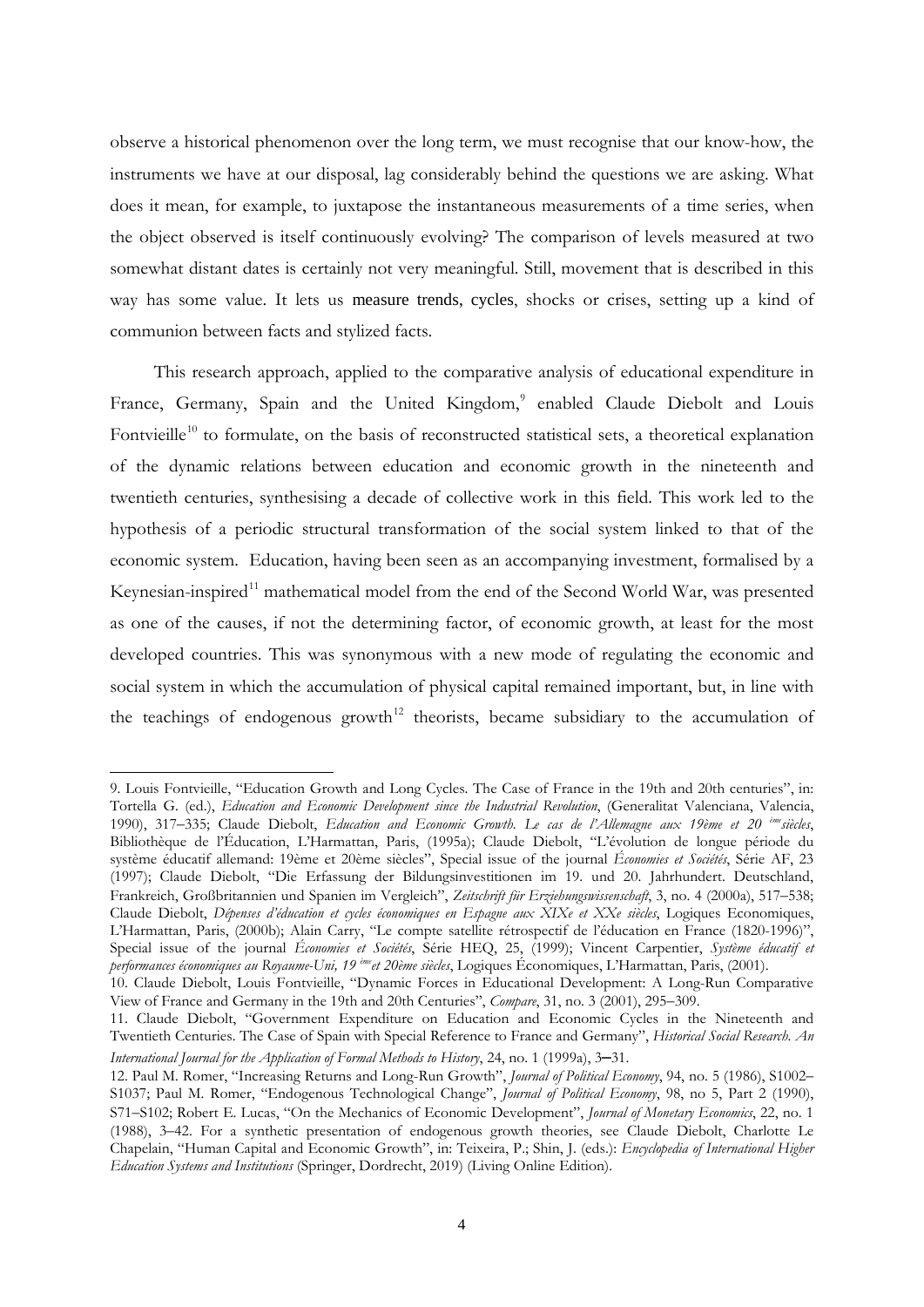human<sup>[13](#page-5-0)</sup> capital. For Diebolt and Fontvieille, education in the most advanced countries no longer intervened as an exogenous element, helping to correct the imbalances of the economic system, but became an integral part of the economy, perhaps constituting one of the main factors of growth.

In fact, education develops its action at two levels: on the one hand, by raising the productive capacities of the economic system; on the other, as a final consumption good corresponding to a strongly increasing demand linked to the transformations of lifestyles (increase of free time, access to culture and leisure). The phase of economic prosperity from 1945 to 1973 should therefore be studied as a period of extensive development for the education and training system, particularly at secondary and higher levels. As a corollary, the depression phase of the 1970s should be considered a period of intensive development and a search for efficiency characterised by a qualitative improvement in training and in the search for new forms likely to increase the economic yield of the education/economy relationship. Extending this idea, the development of continuous training (by instituting lifelong learning), plays a role in this transformation, developing at the same time the aspect of education and training that is not directly productive.<sup>[14](#page-5-1)</sup> These results have a powerful impact on the most recent work in terms of human capital accumulation. In practice, the contribution of education to the growth process remains, paradoxically, subject to many uncertainties. A precise understanding of it is almost systematically hampered by the difficulty of assessing human capital endowments in a relevant manner.<sup>[15](#page-5-2)</sup> This difficulty has been the stumbling block of the human capital project since its inception in Chicago by Schultz and his colleagues. Today, this difficulty has led to a severe criticism of its research programme, if not to its being existentially called into question.<sup>[16](#page-5-3)</sup>

<span id="page-5-0"></span><sup>13.</sup> As an original illustration, we think of the considerable impact of the Sputnik project on the development of education and research and development spending, especially in the United States: "The Sputnik effect of 1957 led to a major expansion of education in the United States, as the forced expansion of the Soviet Union's education system was blamed for the fact that the USSR had operational intercontinental missiles and had surpassed the United States in some important areas despite its much lower capitalization. Economic models of education, and in particular the theory of human capital, suddenly attracted the keen interest of policymakers and became the basis for economic planning, even supranational planning." Claude Diebolt, Ralph Hippe, Magali Jaoul-Grammare, *Bildungsökonomie. Eine Einführung aus historischer Perspektive*, Springer-Gabler, Wiesbaden (2017), V–VI (our translation).

<span id="page-5-1"></span><sup>14.</sup> Claude Diebolt, Louis Fontvieille, "Dynamic Forces in Educational Development: A Long-Run Comparative View of France and Germany in the 19th and 20th Centuries", *Compare*, 31, no. 3 (2001), 295–309.

<span id="page-5-2"></span><sup>15.</sup> Nadir Altinok, Claude Diebolt, Jean-Luc Demeulemeester, "A New International Database on Education Quality: 1965-2010", *Applied Economics*, 46, no. 11 (2014), 1212–1247.

<span id="page-5-3"></span><sup>16.</sup> Claude Diebolt, Charlotte Le Chapelain, *Le Capital humain: perspectives historiques et cliométriques* (eds.), Special issue of the *Revue d'Économie Politique*, 130, no. 1, (2020); Eric Hanushek, Ludger Woessmann, *The Knowledge Capital of Nations. Education and the Economics of Growth* (Cambridge, MA: MIT Press, 2015).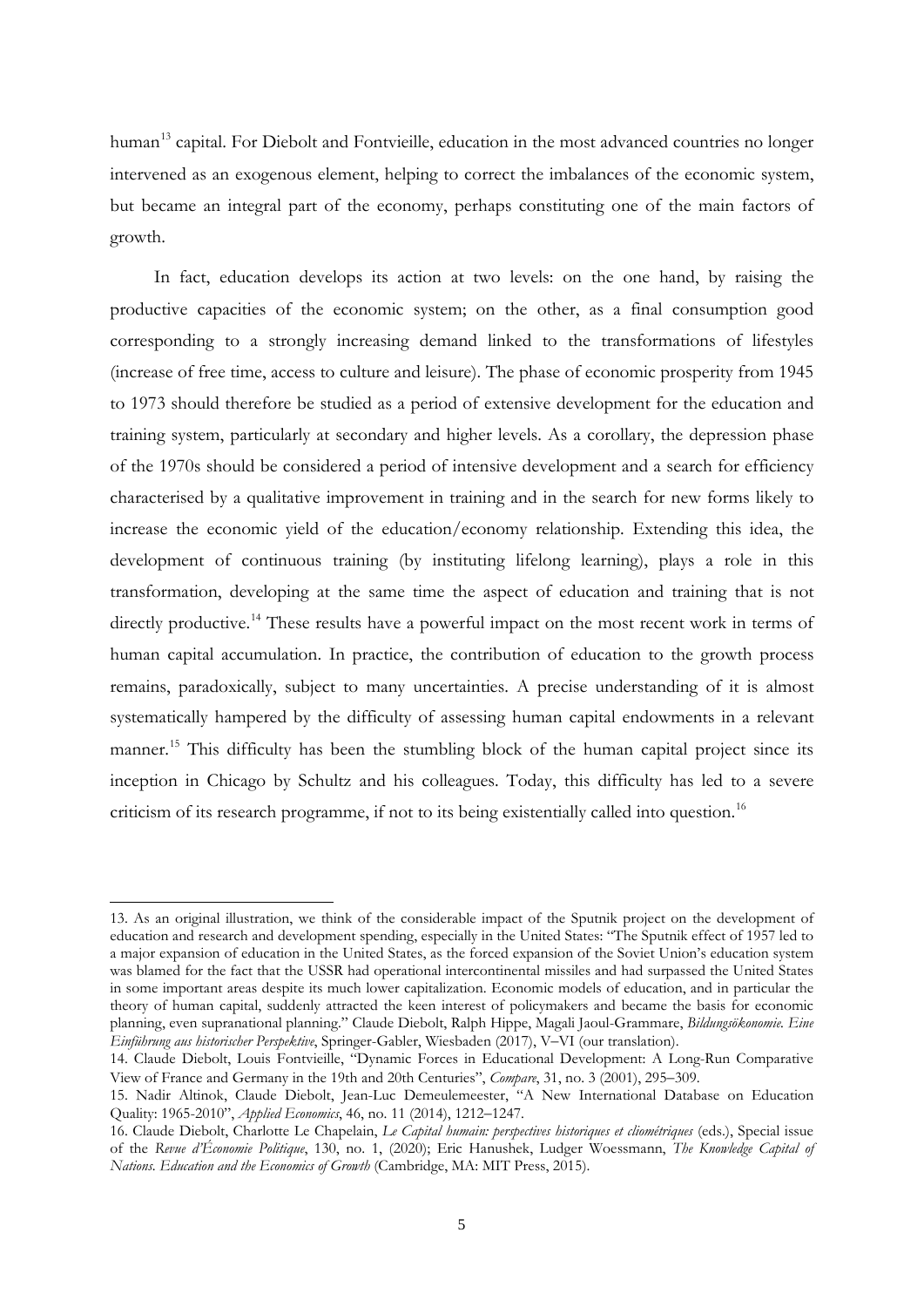The present article is part of this momentum, while returning to its starting point in the nineteenth century in order to fully grasp the complexity of the process. It aims to study how far the evolution of the French education system, in particular the centralisation of the financing of primary education, contributed to the process of massification and democratisation of access to school and primary education in the nineteenth century. A second objective of this article is to analyse how far the beginning of an economic take-off, which occurred in parallel with an increase in educational investment, may have contributed to fostering and feeding this process. To do this, the article uses retrospective national accounts of the primary education funding allocated by the state, departments, municipalities and households over the period 1820-1913, in order to capture what is commonly referred to as the long nineteenth century. To conduct our analysis, we proceeded in three stages. First, we described how the financing of primary education in France worked and the main changes that occurred during the period under study. Second, we analysed the evolution of the different sources of financing by using the outlier detection techniques developed by Darné and Diebolt to detect the existence of possible breaks in the series.<sup>[17](#page-6-0)</sup> Finally, we studied the causal relationships between the different sources of financing and schooling. In doing so, we also tested for causal links with the country's economic growth.

With this in mind, our ambition is to better understand when and how schooling developed in France, what the main stages were and how they should be explained (i.e. what forces drove these developments). Through the results of our analysis, we show the usefulness of statistical tools in understanding the evolution of primary education in the nineteenth century.<sup>[18](#page-6-1)</sup> Our analysis thus contributes to providing new answers to some of the debates and controversies of past decades.

The article is organised as follows. The first part presents the context of our analysis. It recalls the major changes in primary education in France during the nineteenth century, based on the use of graphs to show school enrolments and the various financial sources for primary education controlled by the actors concerned. The second part studies the existence of breakpoints in the series of expenditures (public and private) dedicated to the financing of primary education and discusses the results in the light of the major political events of the

<span id="page-6-0"></span><sup>17.</sup> Olivier Darné, Claude Diebolt, "Unit Roots and Infrequent Large Shocks: New International Evidence on Output", *Journal of Monetary Economics*, 51, no. 7 (2004), 1449–1465.

<span id="page-6-1"></span><sup>18.</sup> We are, of course, aware that "quantification, statistics and econometrics may not bring everything to a certainty, but it can give to many historical debates a perspective that would otherwise be completely lacking." Claude Diebolt, "Cliometrica after 10 Years: Definition and Principles of Cliometric Research," *Cliometrica*, 10, no. 1 (2016), 3.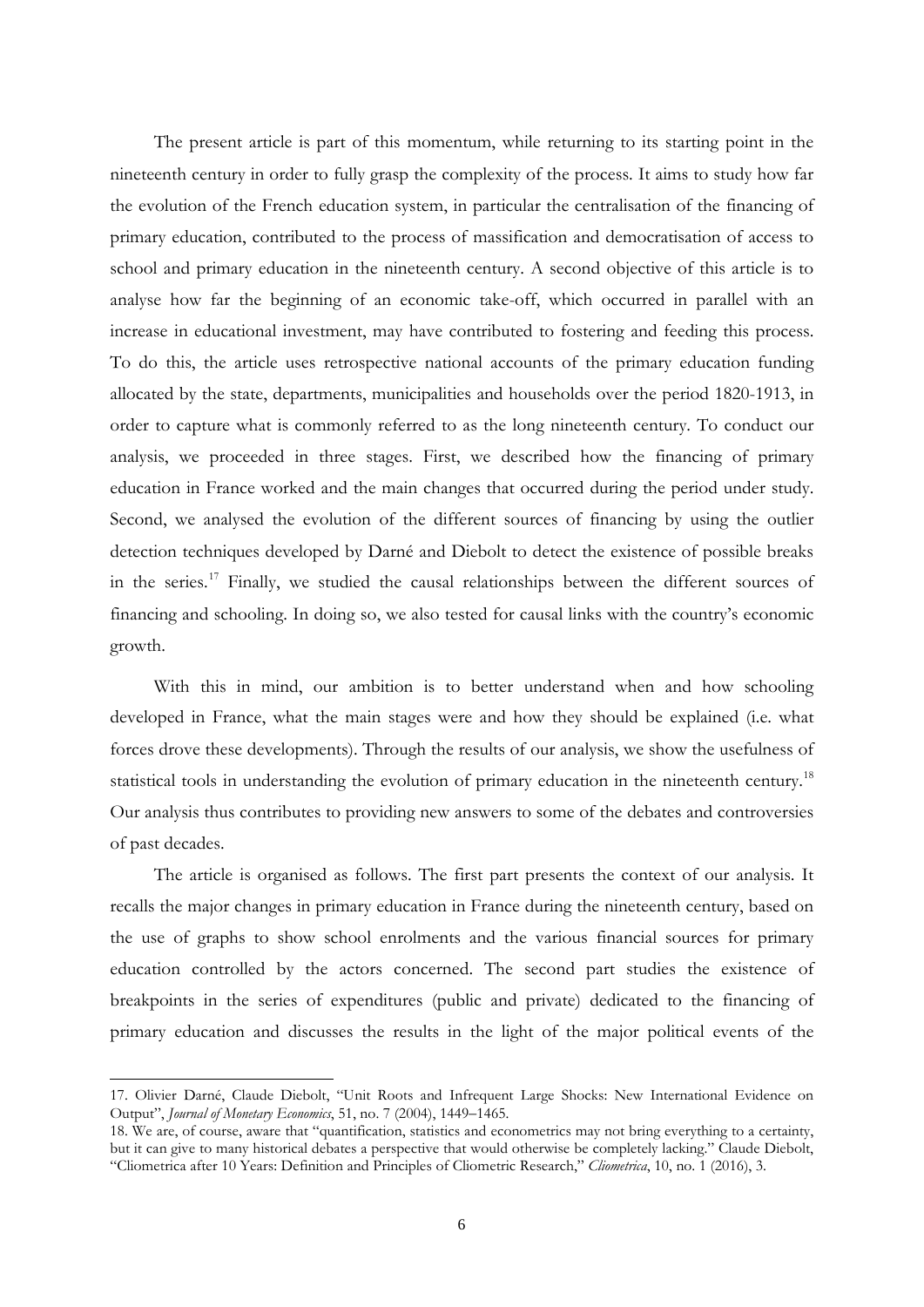nineteenth century. The third part analyses the causal relationships between primary education and its financing and questions the role played by economic growth. The final part recalls and discusses the main results highlighted by the analyses undertaken in them.

#### **Financing of primary education and schooling during the nineteenth century**

#### Primary education statistics

-

The statistical information analysed in this article comes, first, from the report of the Minister of Public Instruction and Fine Arts, Jules Ferry, to the President of the Republic on 25 January 1880.<sup>[19](#page-7-0)</sup> A permanent statistical commission had been set up by the previous minister in order to clarify everything to do with popular education by providing the most reliable data possible. It should be remembered that in France the first official records on education date back only to 1829, that the statistics were disparate and that the accounts of situations at the communal or departmental level could be very different both from the actual situations (whether or not there were boys' and girls' schools, for example) and from the statistical census. Thus, while we know that the figures published are as accurate as possible, we can tell from comparing the statistics that changes were made from time to time to correct errors or supply missing information.<sup>[20](#page-7-1)</sup> For our cliometric treatment, the data on primary school enrolment in France come exclusively from Briand, Chapoulie, Huguet and Prost.<sup>[21](#page-7-2)</sup> The data on its financing come

<span id="page-7-0"></span><sup>19.</sup> Cf. Claude Diebolt, Magali Jaoul, Gilles San Martino, "Le mythe de Ferry: une analyse cliométrique", *Revue d'Economie Politique*, 115, no. 4 (2005), 471–497.

<span id="page-7-1"></span><sup>20.</sup> Thus, we may quote a sentence by the chairman of the Commission which produced the 1879 report on education, Emile Levasseur, "Incorrect on many points when examined in detail, these statistics give a fair idea of the great changes which have taken place in our schools over the last half century; they show the progress made over the years and reveal the main influences which have determined it". As a significant example, we mention here the educational statistics of Germany, and more particularly those of the period of the Third Reich. Indeed, from 1936 onwards, the reconstruction of the education account confronts the researcher with a Gordian knot that is difficult to cut. Was the expenditure allocated to the Hitler Youth part of educational expenditure or was this so-called educational investment of a completely different nature and should it be accounted for elsewhere than in the financial resources of education? This is an important question, since, over the period under consideration, the addition or absence of this expenditure determines the direction of the upward or downward trend in educational expenditure. For the interested reader, see in particular Claude Diebolt, L'évolution de longue période du système éducatif allemand: 19ème et 20ème siècles, Special Issue of the journal *Economies et Sociétés*, Series AF, 23, 1997, 370 pages; Claude Diebolt, Gabriele Franzmann, Ralph Hippe, Jürgen Sensch, "The Power of Big Data: Historical Time Series on German Education", *Journal of Demographic Economics*, 83, no. 3 (2017), 329–376.

<span id="page-7-2"></span><sup>21.</sup> Jean-Pierre Briand, Jean-Michel Chapoulie, Françoise Huguet, Jean-Noël Luc, Antoine Prost, *L'enseignement primaire et ses extensions. Annuaire statistique, 19ème-20ème siècles. Écoles maternelles, primaires, primaires supérieures et professionnelles* (Economica/Inrp, Paris, 1987).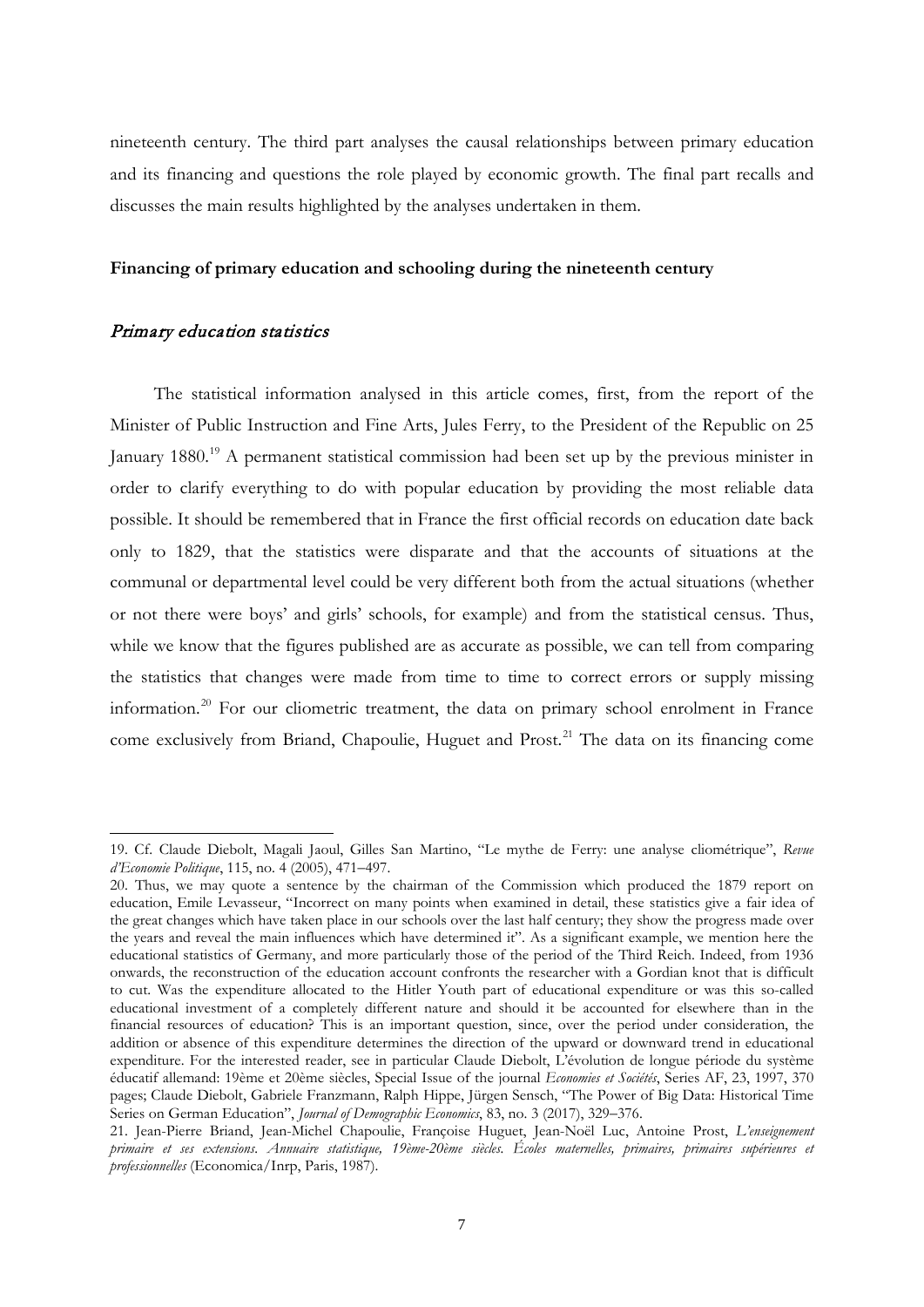from Carry, as an extension of the founding work of Fontvieille.<sup>[22](#page-8-0)</sup> The purpose of these statistics is to bring together in a series of coherent tables all the financial flows involved in education, in order to evaluate the cost of education to the national community as a whole, to study its financing and to determine the costs of the various levels and activities of education and activities.<sup>[23](#page-8-1)</sup> The field of education is defined by a list of educational activities, ancillary activities and goods and services related to education. The education account considers two categories of economic agent involved in the field: financing units, which bear the educational expenditure, and production units, which carry out the teaching or related activities from the resources made available to them by the financing units. $^{24}$  $^{24}$  $^{24}$  The data used thus have the advantage of correcting the data of the *Statistical Yearbooks* and the *Primary Education Statistics* for double counting. [25](#page-8-3) These data have been analysed in numerous previous<sup>[26](#page-8-4)</sup> publications. None of these publications, however, has attempted to study the question of educational expenditure from the angle defined in the present article.

<span id="page-8-0"></span><sup>22.</sup> Alain Carry, "Les indicateurs monétaires du volume de l'éducation en France", in: Alain Carry, Claude Diebolt, Louis Fontvieille, Clara Núñez, Gabriel Tortella (eds.): *Education and economic growth: long-term evolution and prospective. A comparative analysis of the German, Spanish and French education systems*, Stimulation Plan for Economic Science, European Union, 1, Brussels (1995), 207–310; Alain Carry, "Le compte satellite rétrospectif de l'éducation en France (1820- 1996)", Special issue of the journal *Économies et Sociétés*, Série HEQ, 25 (1999). We also refer to the State accounts for education as established by Louis Fontvieille, *Évolution et croissance de l'État français: 1815-1969*, Special issue of the journal *Économies et Sociétés*, Série AF, no. 13 (1976), and Louis Fontvieille, *Évolution et croissance de l'Administration Départementale Française 1815-1974*, Special issue of the journal *Économies et Sociétés*, Série AF, no. 14, (1982); based on the financial records of the Compte Général de l'Administration des Finances.

<span id="page-8-1"></span><sup>23.</sup> Education expenditure represents the total final expenditure by funders on teaching activities, the organisation of the school system, and activities ancillary to school attendance. Expenditure may be public (financed by municipalities, departments, the State and other public administrations) or private (financed by households).

<span id="page-8-2"></span><sup>24.</sup> It is plausible to infer that the costs before 1880 were underestimated, perhaps even more so before 1850. Indeed, the salaries of teachers in religious and private schools are probably only partially included in the accounts. In making this inference, we are also aware that "the most beautiful of statistics" can only give what it has. The general account of the finance administration and the ministers' accounts on which we have worked are obviously not immune to occasional omissions. Nevertheless, this does not change the long-term dynamics, nor the breaks that we obtain and compare to legislative changes and innovations.

<span id="page-8-3"></span><sup>25.</sup> These are possible errors related to the work of recording and processing the accounts: arithmetical errors, imputation errors, non-exhaustiveness and double recording. The analysis of historical archives, in this case the indepth study of the General Account of the Administration of Finance in the 19th century, occasionally reveals poor accounting organization and, more often, human error through input errors.

<span id="page-8-4"></span><sup>26.</sup> For example, Claude Diebolt, "Die Erfassung der Bildungsinvestitionen im 19. und 20. Jahrhundert. Deutschland, Frankreich, Großbritannien und Spanien im Vergleich", *Zeitschrift für Erziehungswissenschaft*, 3, no. 4, (2000a), 517–538; Claude Diebolt, Magali Jaoul, Gilles San Martino, "Le mythe de Ferry: une analyse cliométrique", *Revue d'Economie Politique*, 115, no. 4 (2005), 471–497; Bruno Théret, "Les dépenses d'enseignement et d'assistance en France au XIXe siècle: une réévaluation de la rupture républicaine", *Annales. Économies, Sociétés, Civilisations*, 46, no. 6 (1991), 1335–1374; Sandrine Michel, Delphine Vallade, "Une Analyse de long terme des dépenses sociales", *Revue de la régulation. Capitalisme, institutions, pouvoirs*, 1, (2007); Stéphane Zuber, Antoine Bommier, Jérôme Bourdieu, Akiko Suwa-Eisenmann, "Le développement des transferts publics d'éducation et d'assurance vieillesse par génération en France: 1850-2000", *Économie & prévision*, 4, no. 180–181 (2007), 1–17.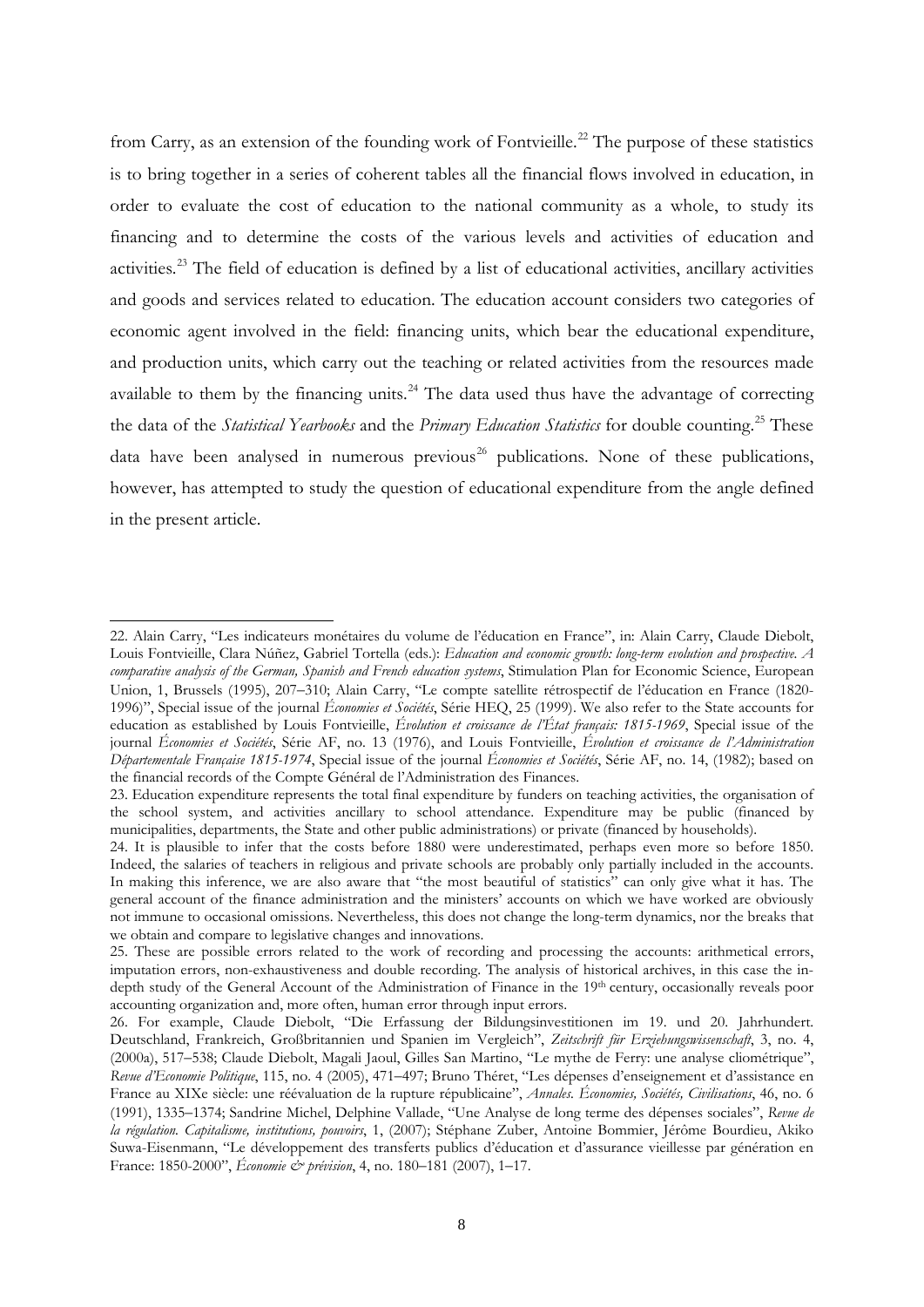#### Enrolment

-

In a context of relative stability in the potential population for primary education, there was throughout the nineteenth century a marked increase in the number of students enrolled in schools. This phenomenon has been observed in all European countries.<sup>[27](#page-9-0)</sup> During the period 1850-1876, there was a dramatic increase in the number of pupils enrolled in primary schools. In 1850 3,321,423 pupils were enrolled in France, that is 51.5 per cent of the population aged 5-15; in 1867, 4,515,967 pupils were enrolled (i.e. 68.6 per cent) and their number rose to 4,716,935 in 1876 (i.e. 73.6 per cent of the age group).

The change in enrolment is even more impressive if one refers to the 1837 pupil census, the first complete census available, when only 2,690,035 schoolchildren attended; the increase over forty years was 75 per cent (Figure 1). By the 1880s, more than 5.5 million children were enrolled in nursery, primary and upper primary schools.<sup>[28](#page-9-1)</sup> At the same time, the number of children who could not read or write declined from 6.95 per cent of the population enrolled in primary education in 1834 to less than 1 per cent in the mid-1870s, and to 0.13 per cent in 1912. The period under study is characterised by an almost constant increase in the number of children enrolled in school. It is highly probable that this increase in school enrolment is linked both to a change in the attitude of families, who increasingly entrusted their children to the school institution, and to the sharp increase in the material and human resources made available to primary education.

<span id="page-9-0"></span><sup>27.</sup> Peter Flora, *State, Economy and Society in Western Europe 1815-1975. A Data Handbook in Two Volumes* (MacMillan Press, London, 1983).

<span id="page-9-1"></span><sup>28.</sup> In 1880, there were 621,177 pupils (girls and boys) enrolled in nursery schools (public and private) and 5,049,363 pupils (girls and boys) enrolled in primary and upper primary schools (public and private). This makes a total of 5,670,540 pupils enrolled. Authors' calculations based on Jean-Pierre Briand, Jean-Michel Chapoulie, Françoise Huguet, Jean-Noël Luc, Antoine Prost, *L'enseignement primaire et ses extensions. Annuaire statistique, 19ème-20ème siècles. Ecoles maternelles, primaires, primaires supérieures et professionnelles* (Economica/Inrp, Paris, 1987).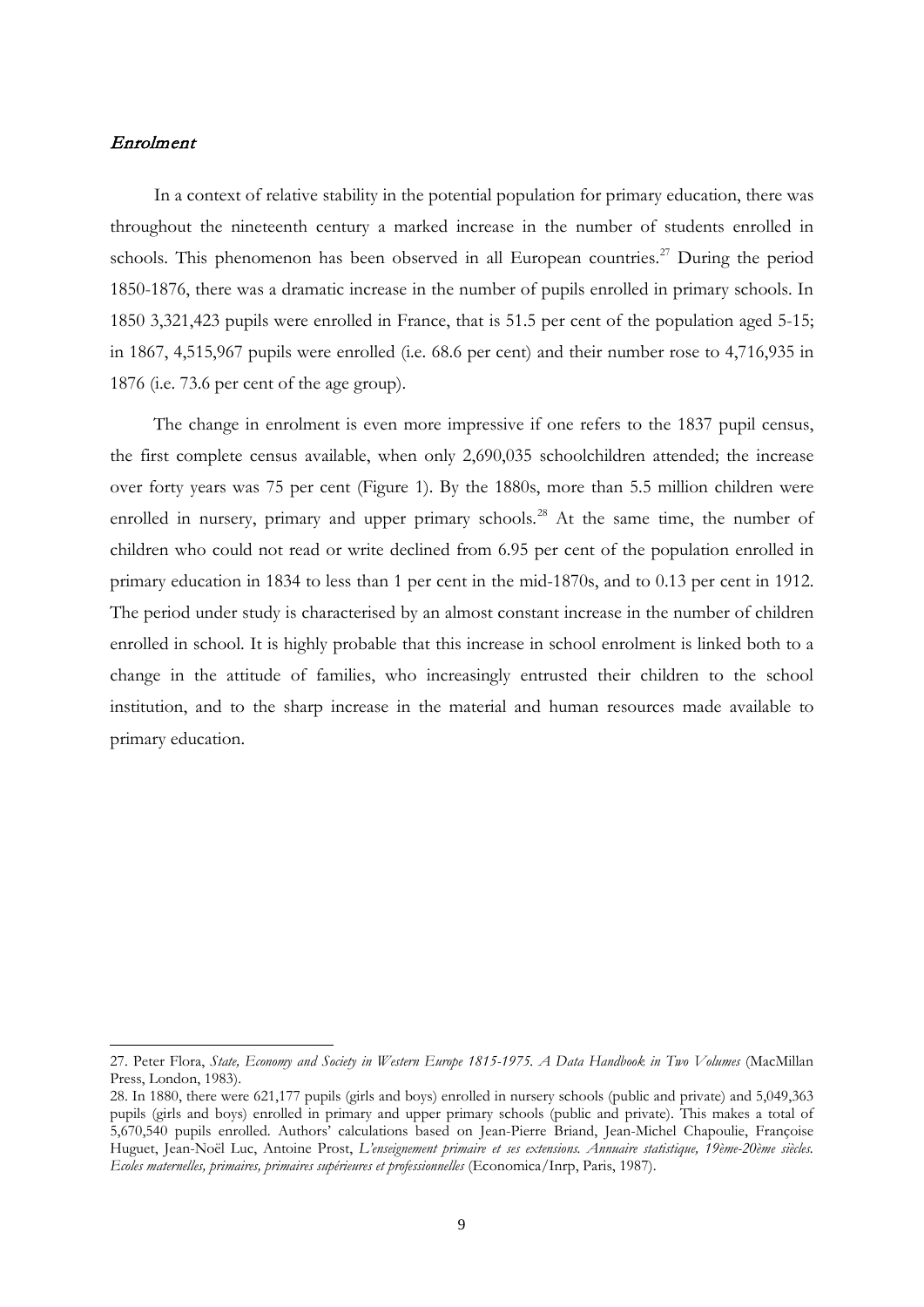

**Figure 1: Number of children in school (millions) and share of illiterates (%), 1820-1913**

*Source*: Authors' calculations based on sources cited in the article

-

If we refer to the graph, the Ferry Acts seem to have had very little effect on enrolment rates. The graph does not seem to show any quantitative break in the rate of enrolment but, on the contrary, seems to mark the completion of a process of mass enrolment. Numerous authors have noted the early development of French schooling and the scale of the achievements made even before the Ferry Acts were introduced.<sup>[29](#page-10-0)</sup> The question of the effect of the Ferry Acts is not a recent one and continues to stimulate debate. Long over-valued for political reasons, the quantitative effects of these laws have been questioned successively, notably by Furet and Ozouf; Théret; Diebolt, Jaoul, Martino, and more recently Chapoulie.<sup>[30](#page-10-1)</sup>

<span id="page-10-0"></span><sup>29.</sup> For example, Maurice Gontard, *L'Enseignement Primaire en France de la Révolution à la loi Guizot* (1789-1833) (Paris, Les Belles Lettres, 1959); Antoine Prost, *Histoire de l'enseignement en France 1800-1967* (Paris, Armand Colin, 1968); Chevalier P., B. Grosperrin, J. Maillet, 1968, *L'Enseignement Français de la Révolution à nos Jours*, Université des Sciences Sociales de Grenoble, Série Histoire Institutionnelle, Mayeur F., *Histoire Générale de l'Enseignement et de l'éducation en France*, Tome 3 (De la Révolution à l'École (1789-1930), Paris, G.-V. Labat, 1981).

<span id="page-10-1"></span><sup>30.</sup> François Furet, Jacques Ozouf, *Lire et écrire alphabétisation des Français de Calvin à Jules Ferry*, 2 volumes, (Paris, Éditions de Minuit, 1977); Bruno Théret, "Les dépenses d'enseignement et d'assistance en France au XIXe siècle", art. cit. Claude Diebolt, Magali Jaoul, Gilles San Martino, "Le mythe de Ferry: une analyse cliométrique", *Revue d'Économie Politique*, 115, no. 4 (2005), 471**–**497; Jean-Michel Chapoulie, *L'École d'État conquiert la France. Deux siècles de politique scolaire* (Rennes: Presses universitaires de Rennes, 2010).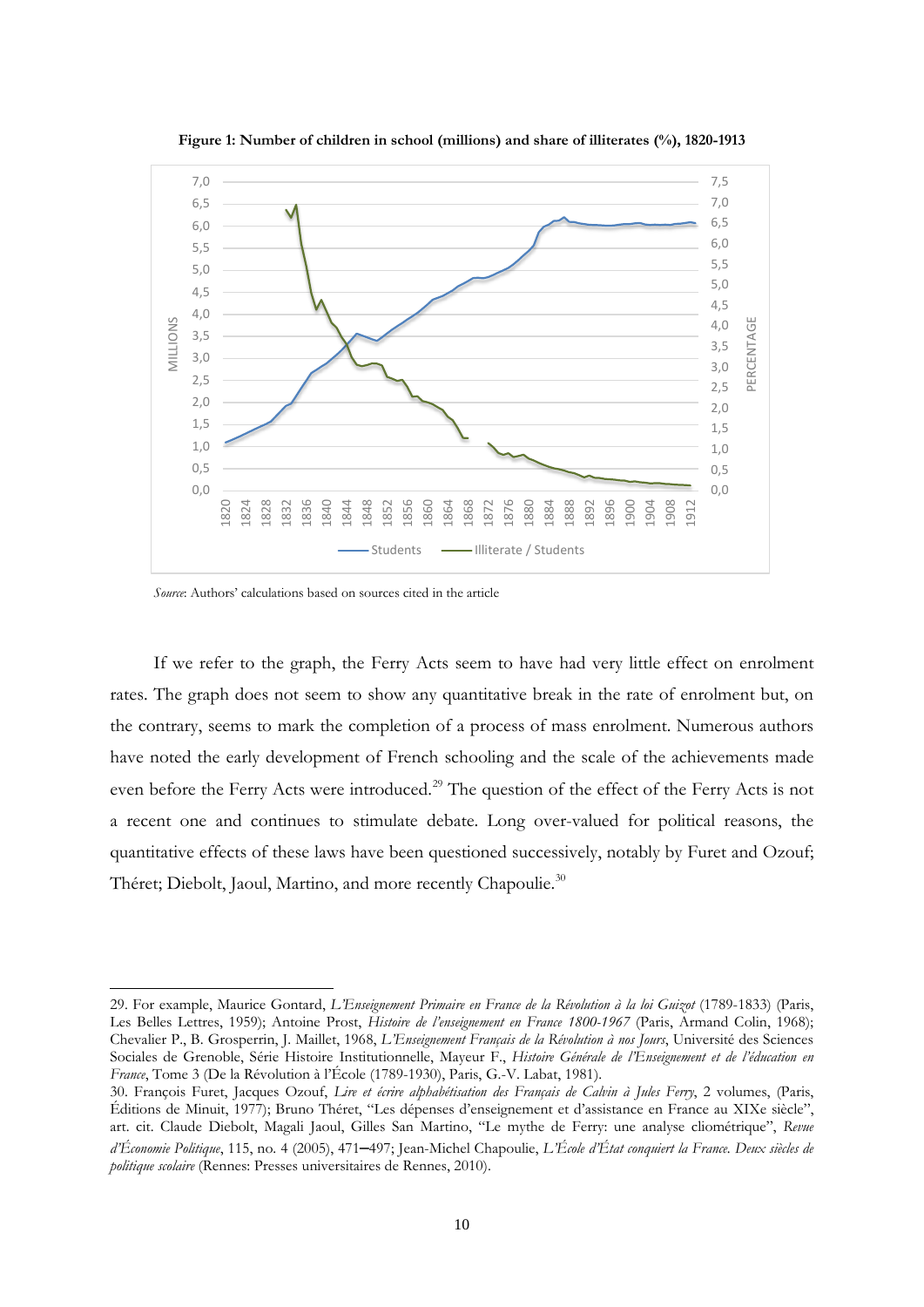#### Funding for primary education

-

The resources made available for primary education progressed rapidly over the period studied. In order to analyse the financing of primary education, it is first necessary to recall its operation and the main changes that occurred during the period under review. The operating costs are essentially represented by the commune's provision of suitable accommodation and a salary for the teacher (as established by the laws of 28 June 1833 and 15 March 1850). In fact, the teachers had to make do with the housing provided by the commune and a fee paid by the parents.

The Guizot law of 28 June 1833 made it compulsory for all municipalities with more than 500 inhabitants to maintain a school and it provided some regulation by determining a financing procedure and a minimum fixed salary for teachers of 200 francs.<sup>[31](#page-11-0)</sup> Thus, the municipalities without sufficient ordinary resources had to vote three additional centimes to the taxes on land, individuals and property. The departments also had to mitigate the possible insufficiency of ordinary communal resources by voting to add two extra centimes on the same taxes. If the communal and departmental resources were insufficient, the State had to contribute to the fixed salaries of primary school teachers.

In fact, when the Falloux law was introduced in 1850, most of the burden fell directly on the municipalities. Thus, out of a total cost of 3.32 million francs (expressed in constant francs), the municipalities contributed 1.1 million francs, the families 796,000 francs, the *départements* 557,000 francs, the State 476,000 francs, and other public administrations 397,000 francs (see Figures 2 and 3).<sup>[32](#page-11-1)</sup> Because of this direct or indirect financing by parents, the highest rates of school attendance were found in areas of rapid economic development and a certain wealth, both because of the need to have a workforce with some education and the obligation to finance the

<span id="page-11-0"></span><sup>31.</sup> Jérôme Louis, "L'école primaire pour tous? La loi Guizot du 28 juin 1833", in: *Enseignants et enseignements au cœur de la transmission des savoirs* [online] (Paris: Éditions du Comité des travaux historiques et scientifiques, 2021), http://books.openedition.org/cths/14522.

<span id="page-11-1"></span><sup>32.</sup> The calculations in constant francs at 1913 prices were based on the methodology presented by Diebolt (1995), which is repeated in Carry (1999): "The choice of the price index poses [...] a major problem: should we choose an index closely linked to educational activity or, on the contrary, favour an index that is as broad as possible [...]. A weighting by wholesale prices would give a volume that is more representative of investment and equipment purchases, while a weighting by consumer prices would be more representative of changes in the volume of wages. [...] We finally chose a compromise by using, until 1913, a two-thirds weighting by consumer prices and the remaining third by wholesale prices. [...] The choice of this weighting is justified only by the fact that wages account for the largest part of educational expenditures." Claude Diebolt, *Education et croissance économique. Le cas de l'Allemagne aux XIXe et XXe siècles*, L'Harmattan, Collection "Bibliothèque de l'éducation", Paris, 1995. For data, see Alain Carry, "Le compte satellite rétrospectif de l'éducation en France (1820-1996)", Special issue of the journal *Économies et Sociétés*, Série HEQ, 25 (1999).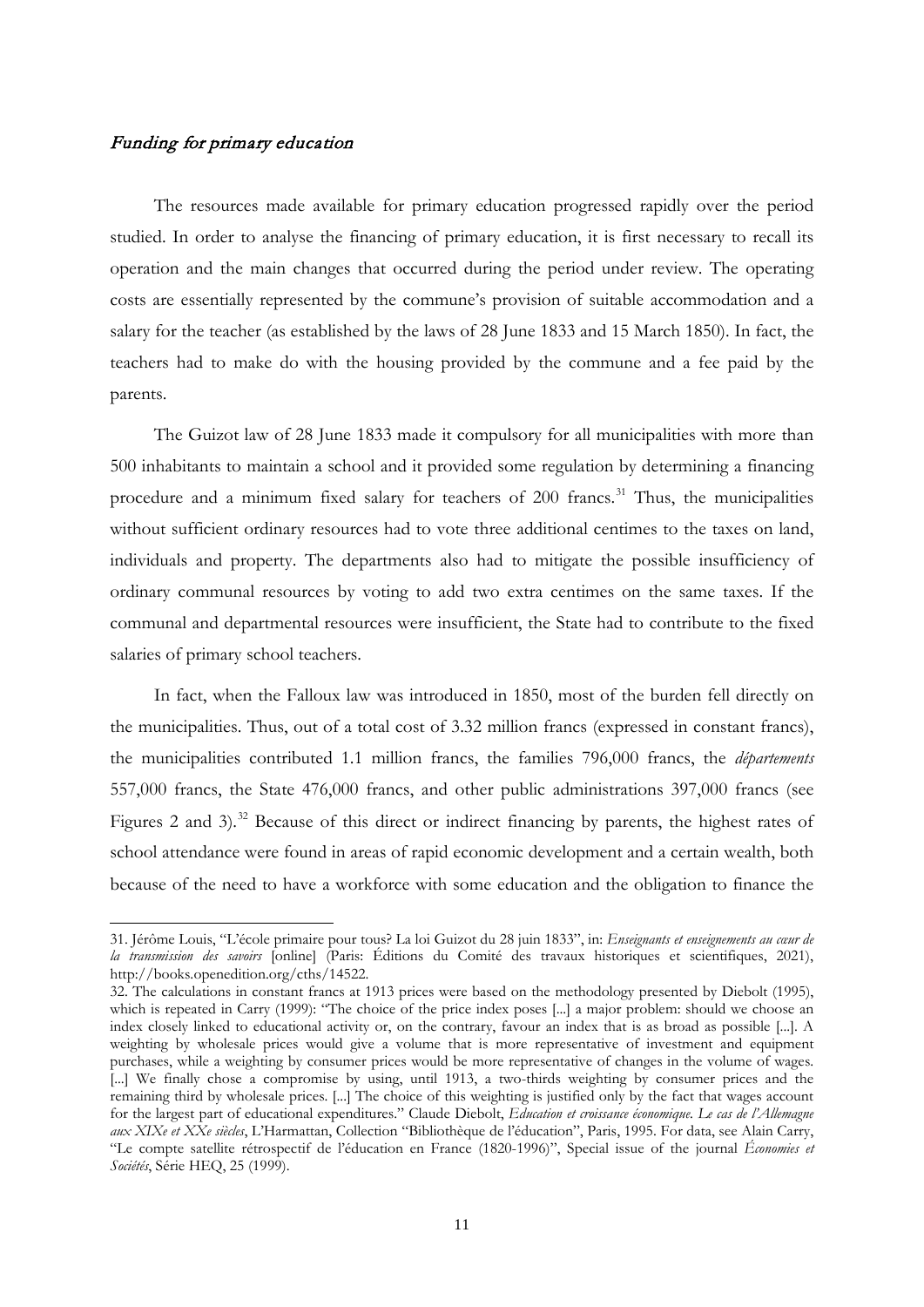costs of this education. The Falloux law, which established freedom in secondary education, encouraged the growth of congregational or religion-based schools. It also contributed to the growth of girls' schooling by requiring municipalities with more than 800 inhabitants to maintain a girls' school.

Laws passed from 1867 onwards, and in particular the Duruy law (10 April 1867), greatly modified funding by enrolment. The Duruy law encouraged free education by giving the municipalities the option of levying an additional tax to finance it (article 8) and by supporting poor municipalities in the form of subsidies from the department or the State. Between 1863 and 1869, the overall budget for public education rose from 26 to 37 million francs, reflecting the importance of the policies pursued during this period in a period of overall price stability.<sup>[33](#page-12-0)</sup>

The Republic's laws, (i.e. national legislation) of Ferry (16 June 1881 and 28 March 1882) and Goblet (30 October 1886) contributed to increase in the demand and supply of education and the growth of schooling. In addition to instituting free, secular public primary education and compulsory schooling from the ages of 6 to 13, the Ferry laws also regulated the methods of financing primary education by the municipalities, *départements* and the State, and provided a framework for teachers' salaries. Ferry insisted in particular on the role to be played by the school funds. In addition to the granting of scholarships, which had already been discussed in 1867, each commune was required to set up a school fund to provide financial assistance to pupils from needy families. The Duruy law had already opened up this possibility, which was transformed into an obligation by the Ferry law. The Goblet law specified the structure of primary education and its organisation into three distinct levels: nursery schools and kindergartens; elementary primary schools; and higher primary schools and complementary courses. It also followed on from the Ferry laws by excluding religious personnel from public education. The law of 19 July 1889 on primary education dealt with the distribution of ordinary educational expenses between the State, the *départements* and the municipalities, and in particular made the salaries of teachers the responsibility of the State.

<span id="page-12-0"></span><sup>33.</sup> Jean-Charles Geslot, *Victor Duruy: Historien et ministre (1811-1894)* (Villeneuve d'Ascq: Presses universitaires du Septentrion, 2009).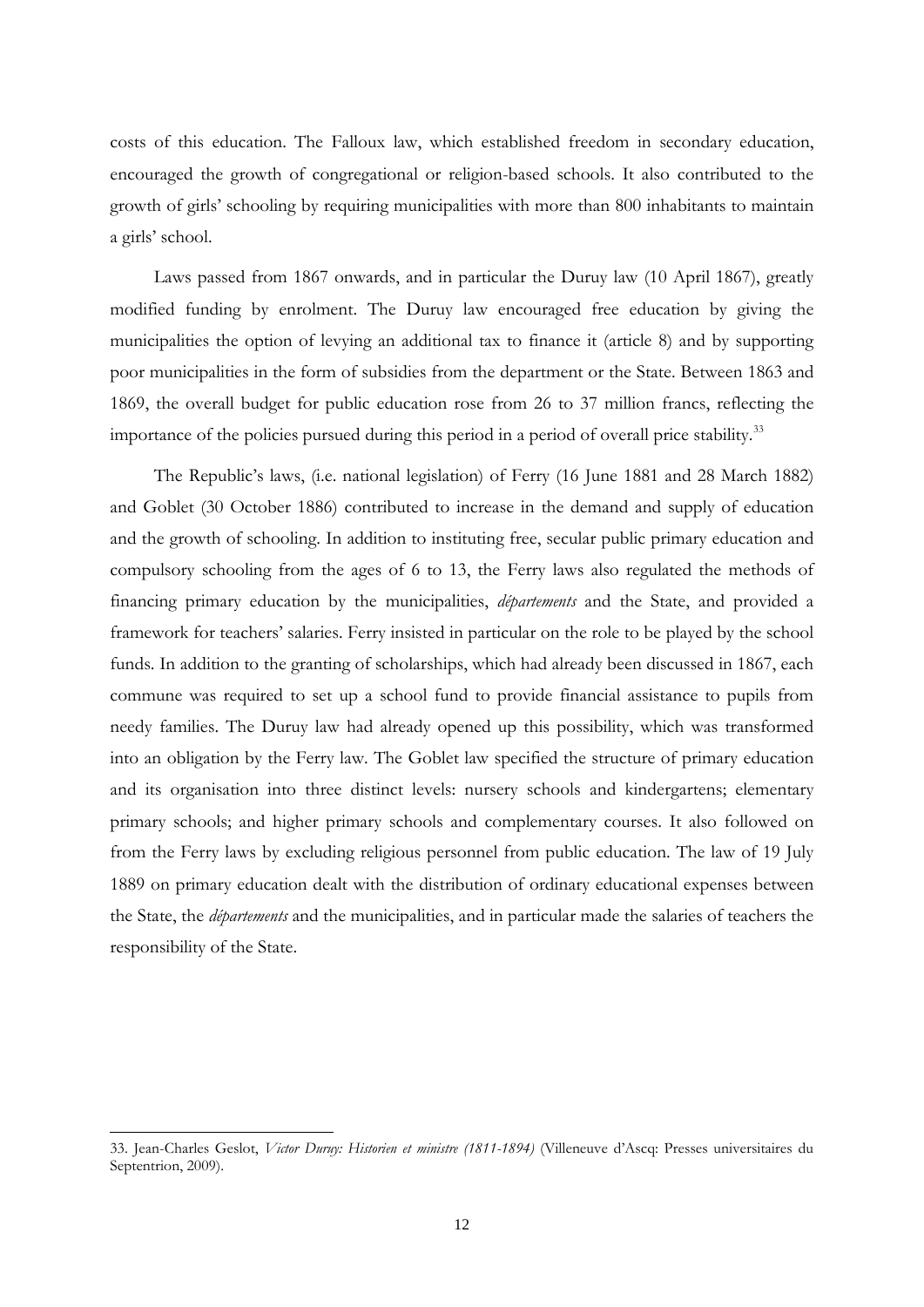



One of the objectives of the Third Republic was to make school accessible to all. In addition to the objectives of training and educating the population, the Republican laws aimed to transmit Republican ideals and values and to reduce the influence of the Church (an objective later reinforced by the anti-clerical laws of 1904 and 1905). The massification of access to education was accompanied by a reorganisation of the methods and means of financing and a reallocation of expenditure in parallel with the introduction of the laws. The priority given to primary education in the nineteenth century thus transformed its financing both in volume (Figure 2) and in structure (Figure 3).

The very significant growth in the resources made available to primary education was naturally accompanied by a very sharp increase in operating costs, which increased by a factor of 2.7 in the space of 20 years (i.e. an average annual rate of just under 5 per cent). The operating costs of primary education were financed mainly by the municipalities and households, but also

*Source*: Authors' calculations based on sources cited in the article *Note:* Expenditure on education corresponds to the total final expenditure by public financers (municipalities, *départements*, State, other public administrations) and private households.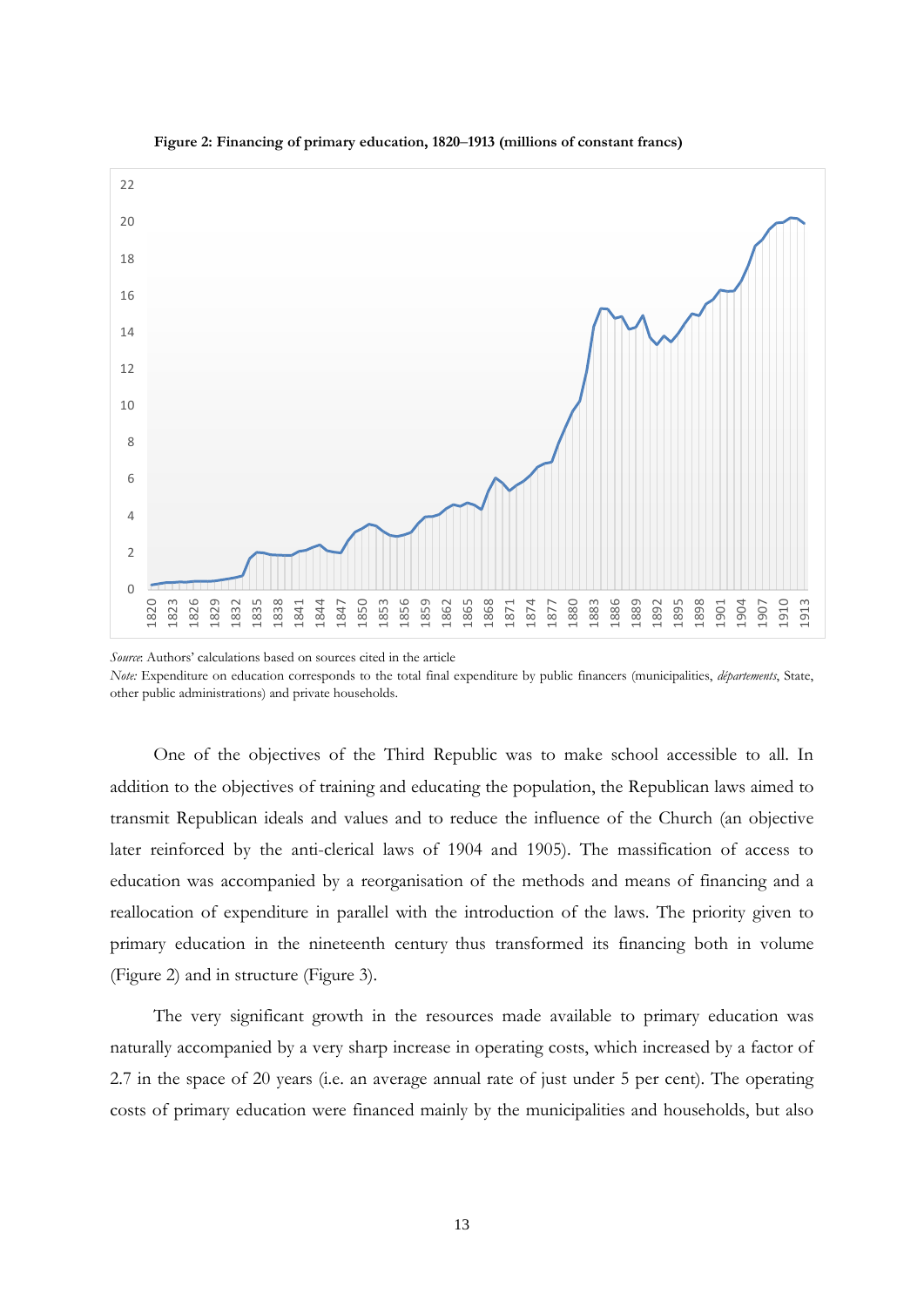by the State and the *départements*, and to a much lesser degree by donations and legacies. This funding changed significantly over the period 1820–1913 as shown in Figure 3.





*Source*: Authors' calculations based on sources cited in the article

Several shocks can be observed in this graphic presentation. From 1877 onwards, there was a very steep and rapid increase in state funding and participation. The increase in public investment occurred in the period preceding the implementation of the Ferry Acts. 1880 saw a sharp and drastic drop in household funding; 1889 saw a similar drop in funding for the *départements* and municipalities, most likely due to teachers gaining the status of civil servants. The 1890s were at the same time characterised by a steady increase in funding from the municipalities and the State.

While recent historiography has tended, on the margins, to acknowledge the quantitative effect of the Ferry Acts (in the wake of Prost's work<sup>34</sup>), it tends to highlight the extent of the qualitative effects of these laws, in particular through the transfer to the State of the effort

<span id="page-14-0"></span><sup>34.</sup> Antoine Prost, *Histoire de l'enseignement en France 1800-1967* (Paris, Armand Colin, 1968).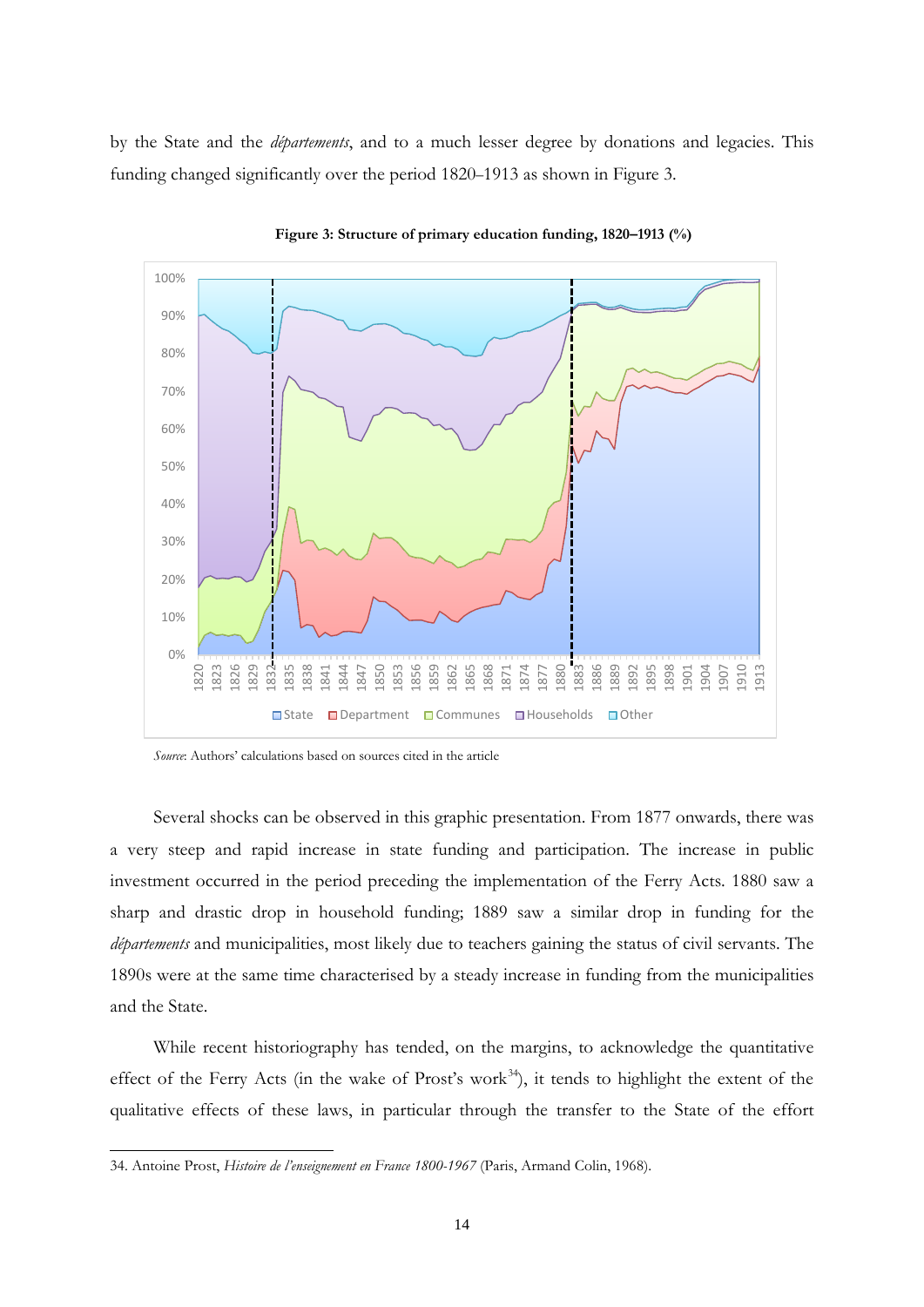previously imposed on the local authorities and the growth in educational expenditure financed by the latter. [35](#page-15-0)



**Figure 4: GDP per capita and expenditure per pupil, 1820–1913**

-

In parallel with the increase in educational expenditure, France's wealth also increased steadily from 329 million francs per capita in 1820 to 1,167 million francs per capita at the beginning of the First World War (Figure 4). Public expenditure was increasing much faster than the number of pupils enrolled. This growth in French wealth, combined with a growth in educational expenditure and enrolment, raises the question of the impact of economic growth on schooling.

From a purely statistical point of view, the number of pupils enrolled in school is significantly and positively correlated with public expenditure, more specifically with municipal expenditure (Table 1). In concrete terms, this means that when the expenditure on primary education financed by the municipalities' increases, the number of pupils enrolled also increases.

*Source:* Authors' calculations based on sources cited in the article *Note:* GDP per capita in millions of new constant francs (left axis)

<span id="page-15-0"></span><sup>35.</sup> Bruno Théret, "Les dépenses d'enseignement et d'assistance en France au XIXe siècle", art. cit.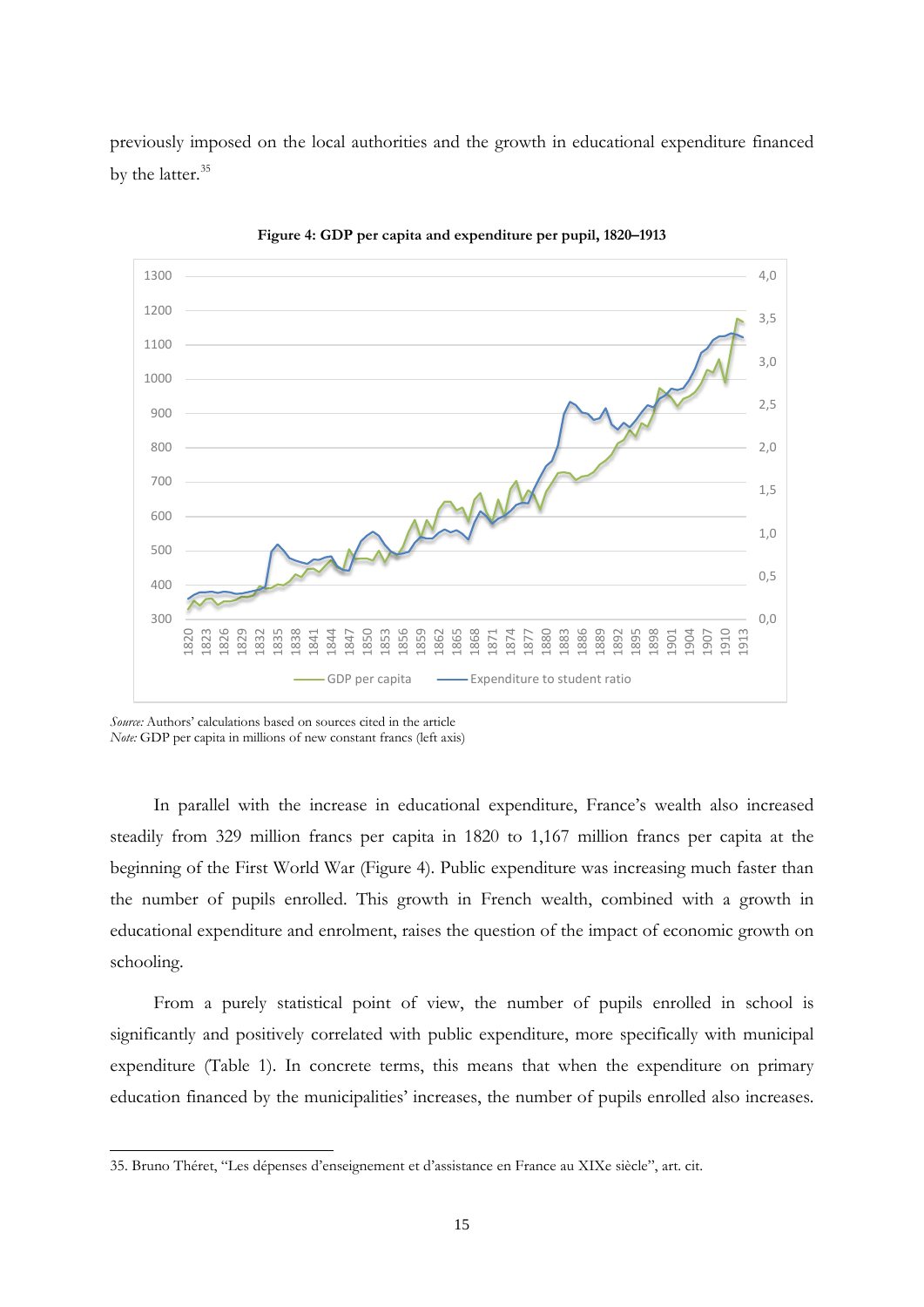Similarly, GDP per capita is significantly correlated with public spending, this time mainly with government spending.

|                  | <b>Expenses</b> |                     |      |                                    |                         |                                         |
|------------------|-----------------|---------------------|------|------------------------------------|-------------------------|-----------------------------------------|
|                  | (a)<br>Total    | (b)<br><b>State</b> | (c)  | (d)<br>Départements Municipalities | (e)<br><b>Admin Pub</b> | $\left( \text{f} \right)$<br>Households |
| Pupils in school | 0.89            | 0.77                | 0.71 | 0.91                               | 0.66                    | $-0.09$                                 |
| GDP per capita   | 0.96            | 0.92                | 0.42 | 0.89                               | 0.37                    | $-0.28$                                 |

### **Table 1: Correlation coefficients between enrolment, GDP per capita and expenditure on primary education**

*Note:* The correlation coefficient measures the direction and strength of a linear relationship between two variables. It ranges from -1 (strong negative linear relationship) to 1 (strong positive linear relationship). Between -0.5 and 0.5, the relationship is weak.

#### **Breakpoints in primary education and schooling expenditure**

With reference to statistical, institutional and legal benchmarks, our approach to the detection of possible breaks in the series aims to show that rare events and crises have varying effects on the time series of the expenditure on primary education in France. The analysis in terms of atypical points (or *outliers*) makes it possible to confirm the existence of changes and of breakpoints that do not appear either graphically or in the descriptive statistics.

#### Outlier Detection Method

-

The *outlier* methodology consists in detecting atypical points affecting the evolution of a series.<sup>[36](#page-16-0)</sup> Some breakpoints, on the one hand, may appear graphically; in this case, the application of the method will confirm or deny a graphical intuition. But on the other hand, other breakpoints, not visible graphically, may prove significant. The challenge of this new method is to identify these points, their possible causes and their effect on the series. We consider that an observation is exceptional when its value (positive or negative) is very high and when its frequency is low. Although subjective from a literal point of view, this definition allows us to classify these values into two categories: as rare, isolated events, characterised by a value deviating from the mean by more than three standard deviations; or as extreme, clustered events,

<span id="page-16-0"></span><sup>36.</sup> Olivier Darné, Claude Diebolt, "Unit Roots and Infrequent Large Shocks: New International Evidence on Output", *Journal of Monetary Economics*, 51, no. 7 (2004), 1449–1465.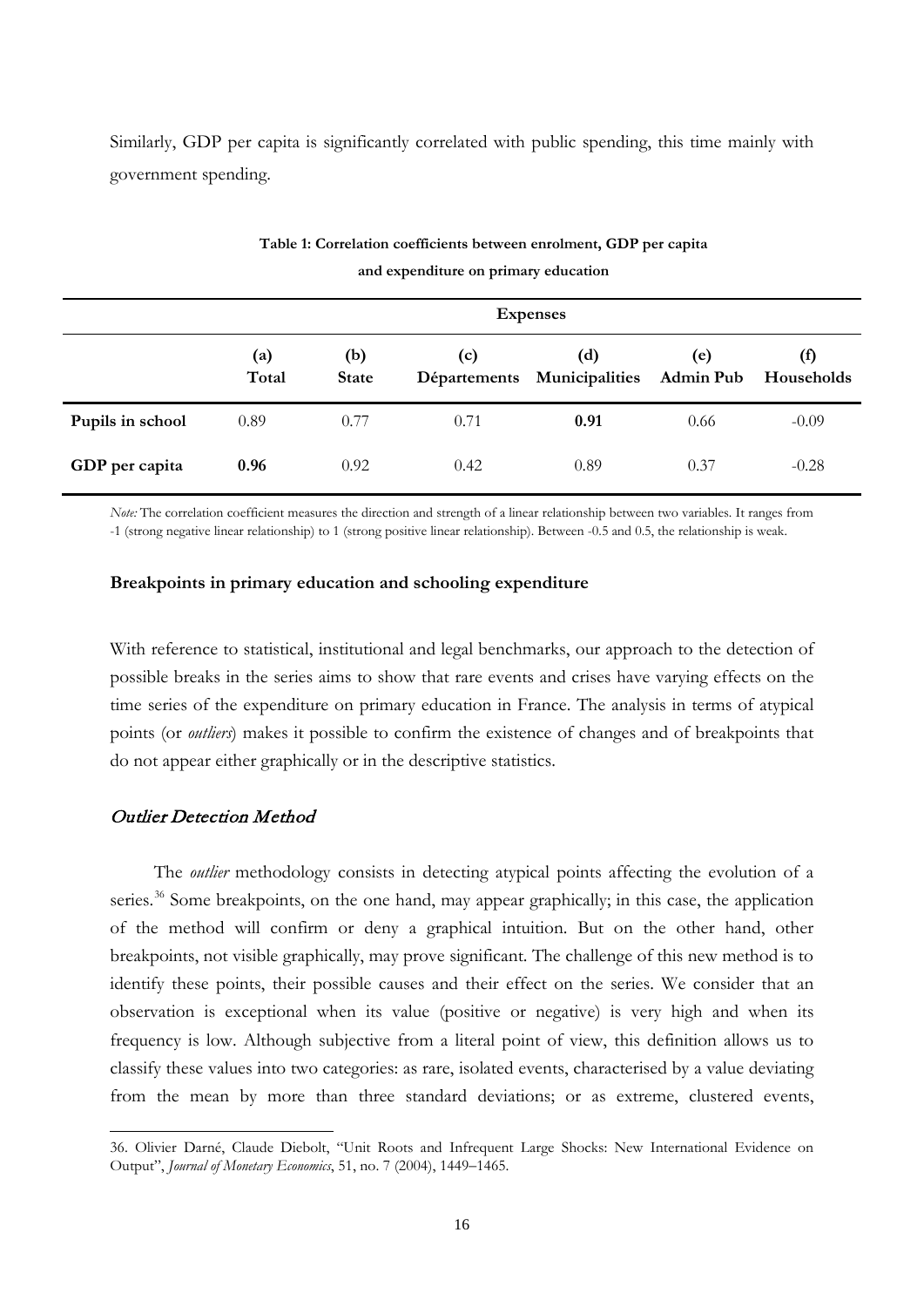characterised by a value deviating from the series mean by two to three standard deviations. In this work, we are interested exclusively in rare events – or atypical values.

The literature identifies four categories of atypical points: IO (*Innovative outliers*), AO (*Additive outliers*), TC (*Temporary changes*) and LS (*Level shifts*). The first two can be considered temporary changes, the remaining two structural changes. If the IO is seen as a temporary change that can be assimilated to "noise", the AO represents a temporary exogenous change. Although both reflect structural changes, the TS is considered temporary whereas the LS is considered permanent. In this work, we are more specifically interested in *outliers* of types AO, TC and LS, which are more suitable for historical analysis. They can be schematised as shown in Figure 5. An AO is generally considered to affect only one observation in the series but not its future values. A TC causes a rapid change in the level of the series, which quickly returns to its evolutionary path. Finally, an LS affects the level of the whole series from a certain point and in a definitive way.

These observations that something is unusual may be related to errors in recording or data entry. They can also be associated with specific climatic, natural, political, economic or financial events. The analysis of atypical points thus makes it possible to associate atypical observations with educational, economic, political or financial events, and so on. The economic, financial and/or political events that affect the observations do not all behave in the same way. These events can have various effects on the time series: one-off, permanent or enduring. For example, when we look at the evolution of the proportion of girls in higher education, we expect a significant influence of the Veil law on abortion or of the decrees implementing the Haby law, which made co-education in public schools compulsory. Surprisingly, these laws had only a temporary effect, whereas the Berthoin reform of  $1959<sup>37</sup>$  $1959<sup>37</sup>$  $1959<sup>37</sup>$  and the Fouchet-Capelle reform of August 1963<sup>[38](#page-17-1)</sup> have had a permanent effect on the enrolment of girls in higher education.<sup>[39](#page-17-2)</sup>

First, we tested the existence of breakpoints in the time series of primary education expenditures, as financed by the State, *départements*, municipalities, households, and other public administration expenditures.<sup>[40](#page-17-3)</sup> In a second step, we determined the breakpoints for the series related to schooling and GDP per capita.

<span id="page-17-0"></span><sup>37.</sup> Ordinance of 6 January 1959 on compulsory education up to the age of 16; decree of 6 January 1959 on the reform of public education.

<span id="page-17-1"></span><sup>38.</sup> Decree of 3 August 1963 on the pedagogical organization of secondary schools.

<span id="page-17-2"></span><sup>39.</sup> Magali Jaoul-Grammare, "L'évolution des inégalités dans l'enseignement supérieur universitaire français. L'influence des réformes institutionnelles et des ruptures économiques", *Économies et Sociétés*, 7, no. 46 (2013), 1105– 1130.

<span id="page-17-3"></span><sup>40.</sup> General government is divided into three categories: central government (the State, various central government bodies controlled by the State), local government (local authorities, groups of municipalities with their own tax system and "various local government bodies") and other general government entities. This last group includes social security bodies, unemployment insurance and other similar bodies.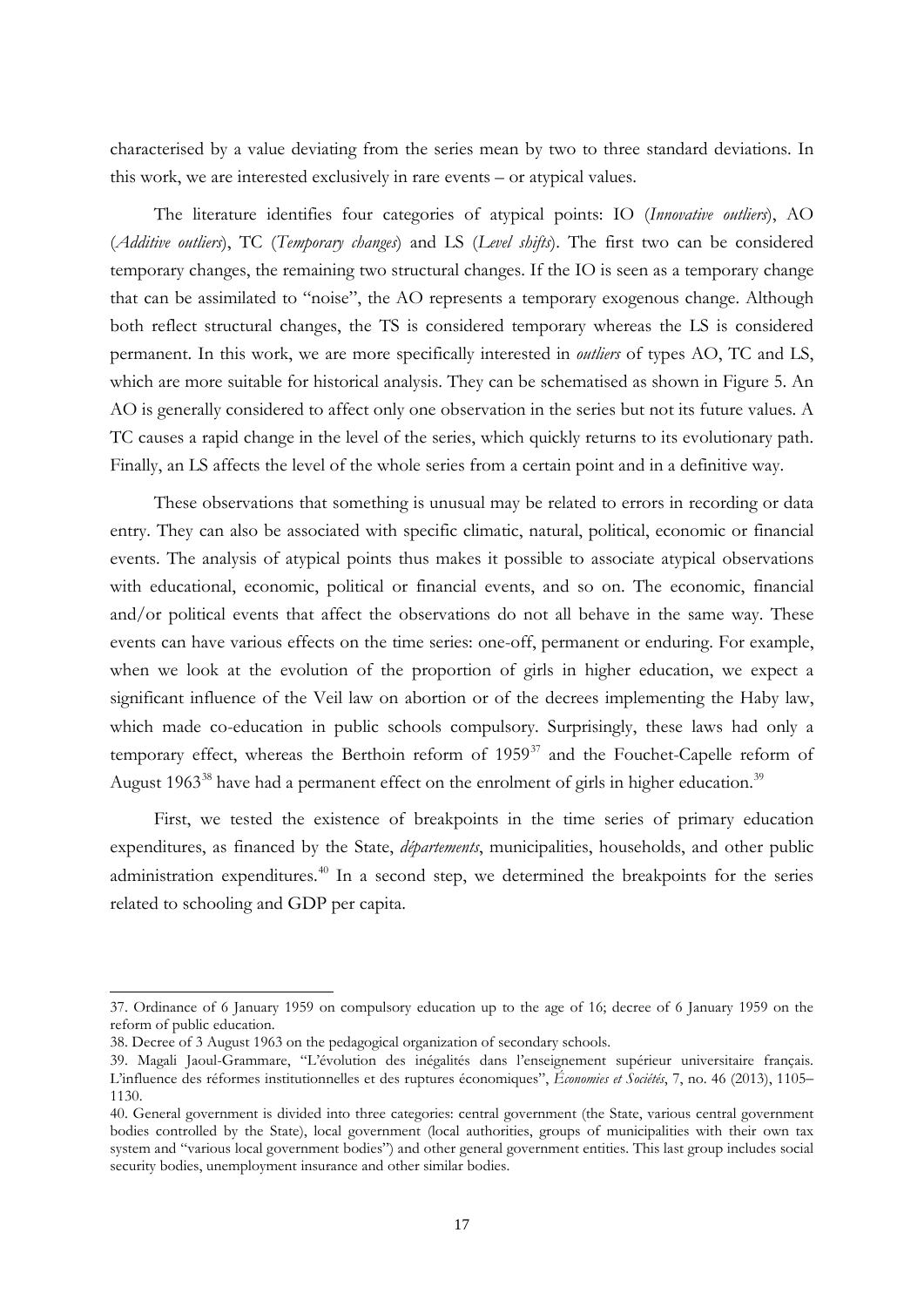



#### The breakpoints

Until now, historiography has focused mainly on the institutional breaks (regulatory and legal) specific to the dynamics of the French education system. Our ambition is to extend the work of the founding authors and, in so doing, to highlight the quantitative ruptures generated by these institutional changes (*ex post*) or fundamentally causing them (*ex ante*) in the long term. We therefore focus mainly on the TC and LS breakpoints, both of which can be considered structural changes.

#### *Breakpoints in spending*

The detection of *outliers* in the various education expenditures for the primary level thus highlights permanent breakpoints in the expenditure structure. The analysis confirms several graphical findings discussed in part 1. It brings out new ones and questions certain others.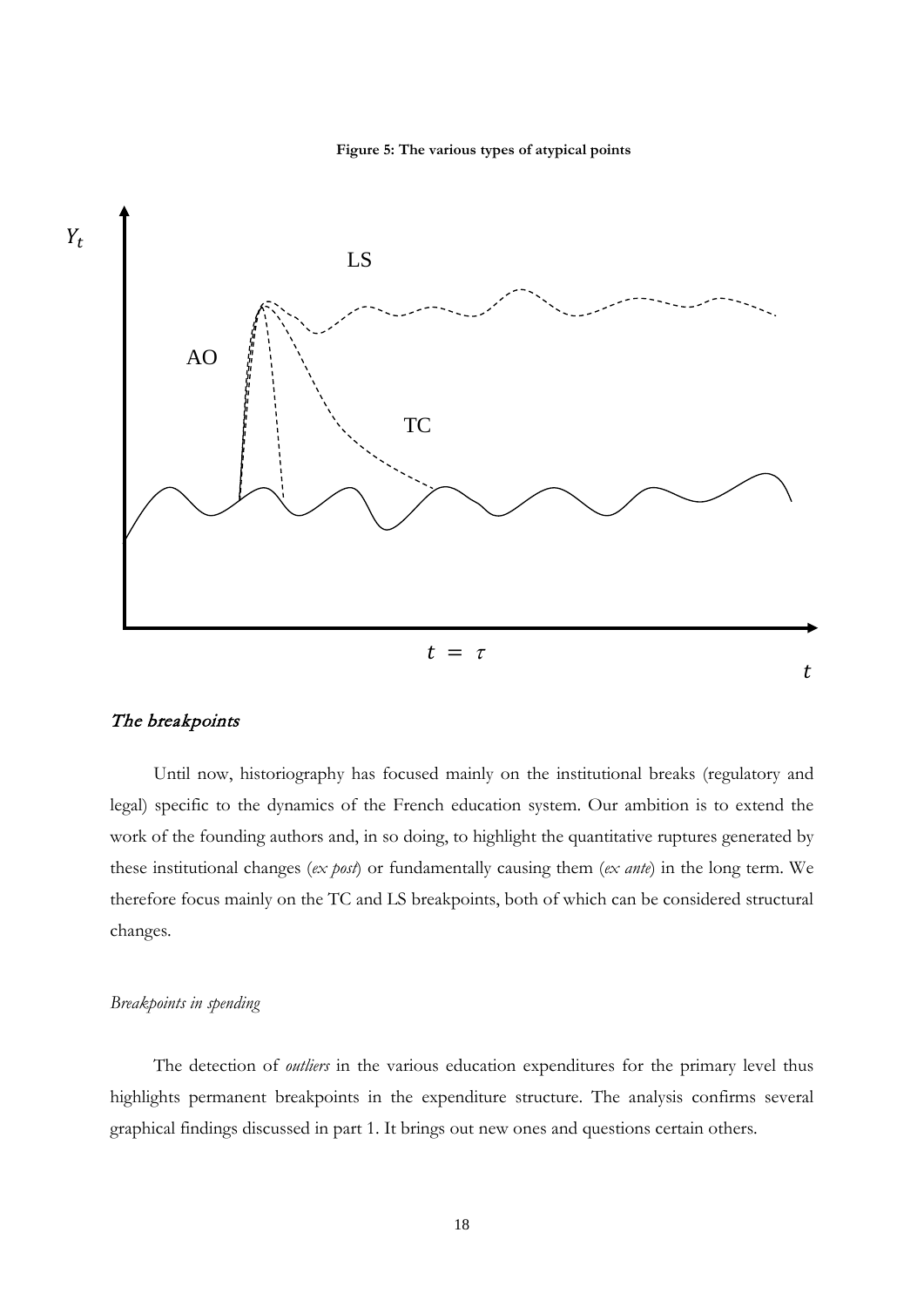Analysis of the breakpoints reveals the importance of the Ferry Acts (1881 and 1882) and the permanent effect that they had on the financing of primary education in France. The Ferry laws mark breakpoints in each of the series studied. [41](#page-19-0) Our results confirm Théret's observation that the state was replacing households and municipalities in the financing of primary education (Table 2).<sup>[42](#page-19-1)</sup> It should be noted, however, that it was mainly the laws of 1886 and 1889 that marked permanent breaks in the transfer of primary education funding from the municipalities to the State, while the Ferry laws had only a one-off negative effect on this type of funding.

The Goblet law of 1886 complemented the Ferry laws by entrusting teaching in public schools to exclusively secular staff, thus replacing the religious teachers and reinforcing State intervention. In terms of figures, the implementation of this law led to a permanent reduction in the weight of primary education expenditure borne by the *départements* and municipalities, which had hitherto contributed to the financing of this type of education, and increased expenditure on the part of the State.

<span id="page-19-0"></span><sup>41.</sup> The purpose of the Acts of 2 August 1881 and 20 March 1883 was to increase the endowment funds of the Primary Schools Fund in the form of expenditure from State funds and subsidies and advances from the State to the *départements* and municipalities.

<span id="page-19-1"></span><sup>42.</sup> Bruno Théret, "Les dépenses d'enseignement et d'assistance en France au XIXe siècle", art. cit.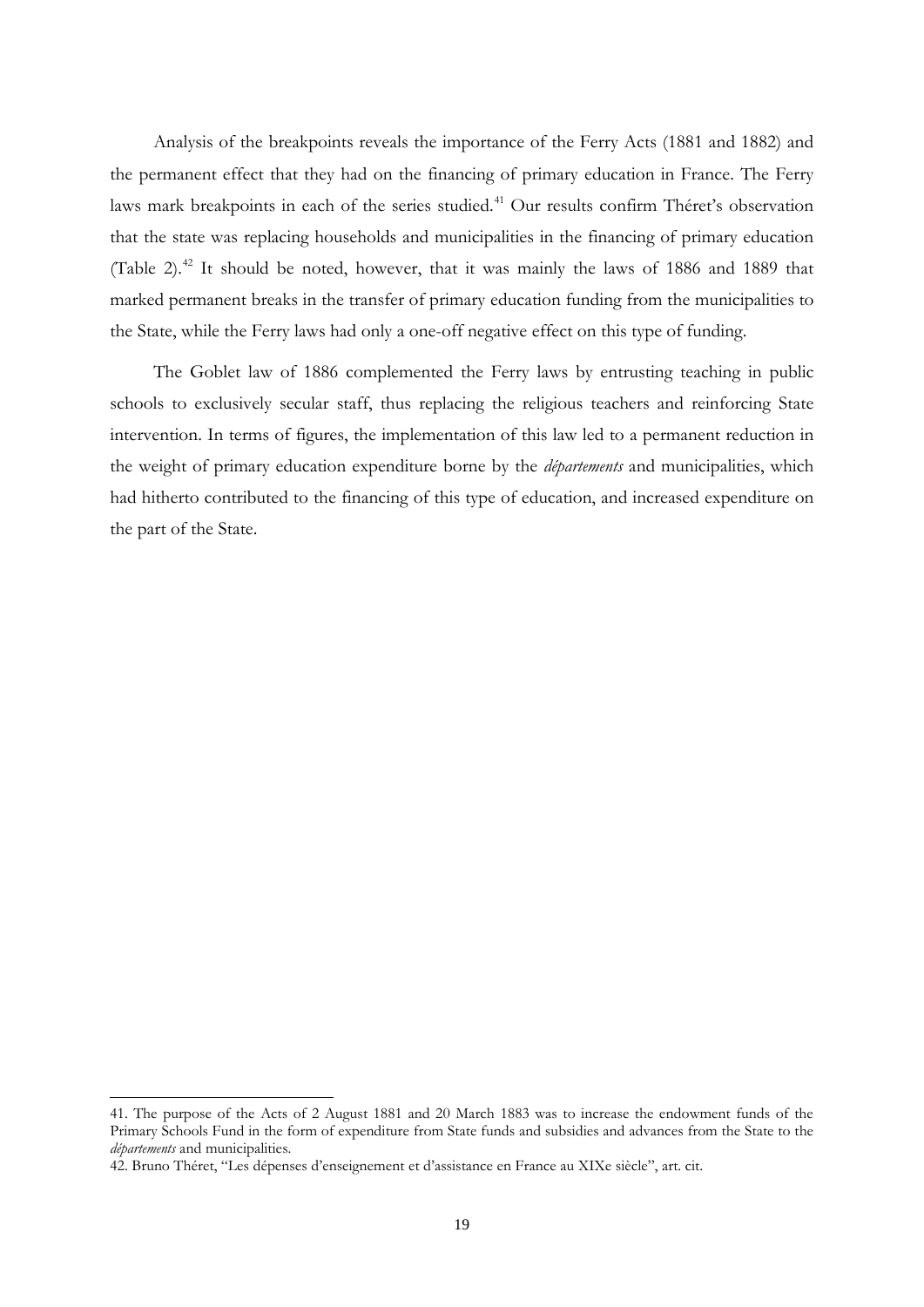| Year                      | Type      | Value (units of<br>standard deviation) | <b>Duration of Effect</b> |                          | Event                 |  |  |  |  |
|---------------------------|-----------|----------------------------------------|---------------------------|--------------------------|-----------------------|--|--|--|--|
| <b>Total Expenditures</b> |           |                                        |                           |                          |                       |  |  |  |  |
| 1882                      | LS        | 3,89                                   | Permanent                 | $^{(+)}$                 | Ferry Law 1881        |  |  |  |  |
| 1883                      | LS        | 5,65                                   | Permanent                 | $^{(+)}$                 | Ferry Law 1882        |  |  |  |  |
| 1891                      | LS        | $-3,83$                                | Permanent                 | $(-)$                    | Act of 1889           |  |  |  |  |
| <b>Status</b>             |           |                                        |                           |                          |                       |  |  |  |  |
| 1878                      | LS        | 5,26                                   | Permanent                 | $^{(+)}$                 | Act of 1878           |  |  |  |  |
| 1881                      | LS        | 7,02                                   | Permanent                 | $^{(+)}$                 | Ferry Law 1881        |  |  |  |  |
| 1882                      | LS        | 17,31                                  | Permanent                 | $^{(+)}$                 | Ferry Law 1882        |  |  |  |  |
| 1884                      | TC        | 5,57                                   | Temporary                 | $(+)$                    | Act of 1883           |  |  |  |  |
| 1886                      | <b>TC</b> | 5,16                                   | Temporary                 | $^{(+)}$                 | Goblet Law 1886       |  |  |  |  |
| 1890                      | LS        | 21,6                                   | Permanent                 | $^{(+)}$                 | Act of 1889           |  |  |  |  |
| 1906                      | LS        | 6,75                                   | Permanent                 | $^{(+)}$                 | Laws of 1904 and 1905 |  |  |  |  |
| Départements              |           |                                        |                           |                          |                       |  |  |  |  |
| 1845                      | LS        | $-4,35$                                | Permanent                 | $(-)$                    | $\frac{1}{2}$         |  |  |  |  |
| 1868                      | LS        | 4,7                                    | Permanent                 | $^{(+)}$                 | Duruy Act 1867        |  |  |  |  |
| 1880                      | <b>AO</b> | 5,43                                   | One-off                   | $^{(+)}$                 | Bert Act of 1879      |  |  |  |  |
| 1883                      | TC        | 11,05                                  | Temporary                 | $^{(+)}$                 | Act of 1883           |  |  |  |  |
| 1886                      | LS        | $-8,53$                                | Permanent                 | $(\hbox{--})$            | Goblet Law 1886       |  |  |  |  |
| 1890                      | LS        | $-27,37$                               | Permanent                 | $(-)$                    | Act of 1889           |  |  |  |  |
| Municipalities            |           |                                        |                           |                          |                       |  |  |  |  |
| 1882                      | AO        | $-11,87$                               | One-off                   | $(\hbox{--})$            | Lois Ferry 1881-1882  |  |  |  |  |
| 1886                      | LS        | $-5,73$                                | Permanent<br>$(-)$        |                          | Goblet Law 1886       |  |  |  |  |
| 1891                      | LS        | $-6,64$                                | Permanent                 | $(-)$                    | Act of 1889           |  |  |  |  |
| Households                |           |                                        |                           |                          |                       |  |  |  |  |
| 1845                      | <b>TC</b> | 5,05                                   | Temporary                 | $^{(+)}$                 | $\frac{1}{2}$         |  |  |  |  |
| 1848                      | LS.       | 8,03                                   | Permanent                 | $(+)$                    | Second Republic       |  |  |  |  |
| 1863                      | LS.       | 5,62                                   | Permanent                 | $^{(+)}$                 | Order of June 1862    |  |  |  |  |
| 1867                      | AO        | $-13,26$                               | One-off                   | $(-)$                    | Duruy Law             |  |  |  |  |
| 1871                      | <b>TC</b> | $-11,9$                                | Temporary                 | $(-)$                    | War of 1870           |  |  |  |  |
| 1881                      | LS.       | $-18,3$                                | Permanent                 | $\left( \! - \right)$    | Ferry Law 1881        |  |  |  |  |
| 1882                      | LS        | $-21,92$                               | Permanent                 | $\left( \! - \! \right)$ | Ferry Law 1882        |  |  |  |  |

## **Table 1: Breakpoints in primary education funding**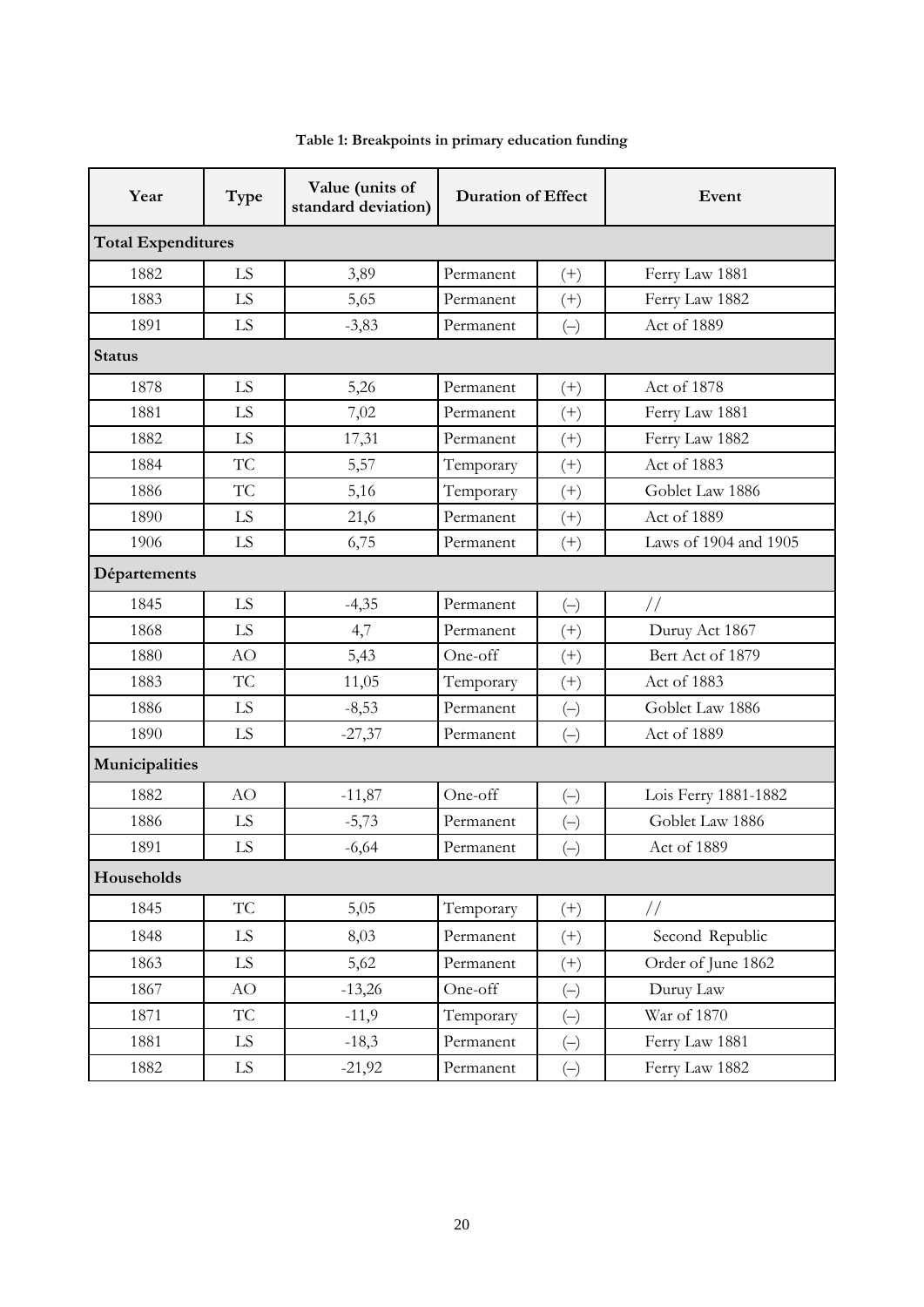Like the Ferry Acts, the Act of 19 July 1889 marked a breakthrough in the financing of public education. This law dealt directly with the ordinary expenses of public primary education and the salaries of its staff. Under this law, the ordinary expenses of public primary education were to be borne by the State, the *départements* and the municipalities. It stipulated that most of the expense, including staff salaries, was to be now borne by the State, thus relieving municipalities of this burden. Analysis of the breakpoints by type of funder confirms, as a permanent positive effect, the transfer to the State of spending not only from the municipalities, as previously mentioned, but also from the *départements* (both permanent negative effects). [43](#page-21-0) This transfer reflects the political will to reduce inequalities at the national level through the centralisation of education expenditure at the national level.

Beyond the school laws of the 1880s, other laws and events marked permanent breakpoints in the series of expenditures on public education. Among these breaks, the Duruy law of 1867 (which allowed for the generalisation of schooling in France, lowered the threshold for opening girls' schools to municipalities of 500 inhabitants and accelerated the expansion of girls' education) accompanied the transfer of primary education funding from households to the *départements*.

The law of 1 June 1878, which concerned the resources allocated to the construction of school buildings and the school construction fund, also marked a permanent break in State expenditure. This law, reserved 60 million francs to the Minister of Public Instruction. The law of 20 March 1883 subsidising municipalities from State funds supplemented the laws of 1 June 1878 and 2 August 1881, which allocated subsidies to primary schools. In addition, the law granted an extraordinary credit of more than 13 million francs to the funding for primary schools, junior high schools and high schools (article 3) and authorised the departments to contribute to the advances in order to provide the municipalities with the subsidies allocated to them from the departmental budget for the construction of their school buildings (article 5). The 1883 law thus helps to account for the temporary shocks observed in *département* and State spending in 1883 and 1884.

The anti-clerical laws of 7 July 1904 (the Combes law) and 9 December 1905 (on the separation of Church and State) also marked a permanent break in the series of State

<span id="page-21-0"></span><sup>43.</sup> The permanent negative effect of the 1889 law on total expenditure shows the usefulness of analysing the series in a disaggregated manner, i.e. by type of funder. The effect observed on total expenditure reflects the negative effect of the law on the expenditure of the *départements* and municipalities and conceals the positive effects of the law on State expenditure.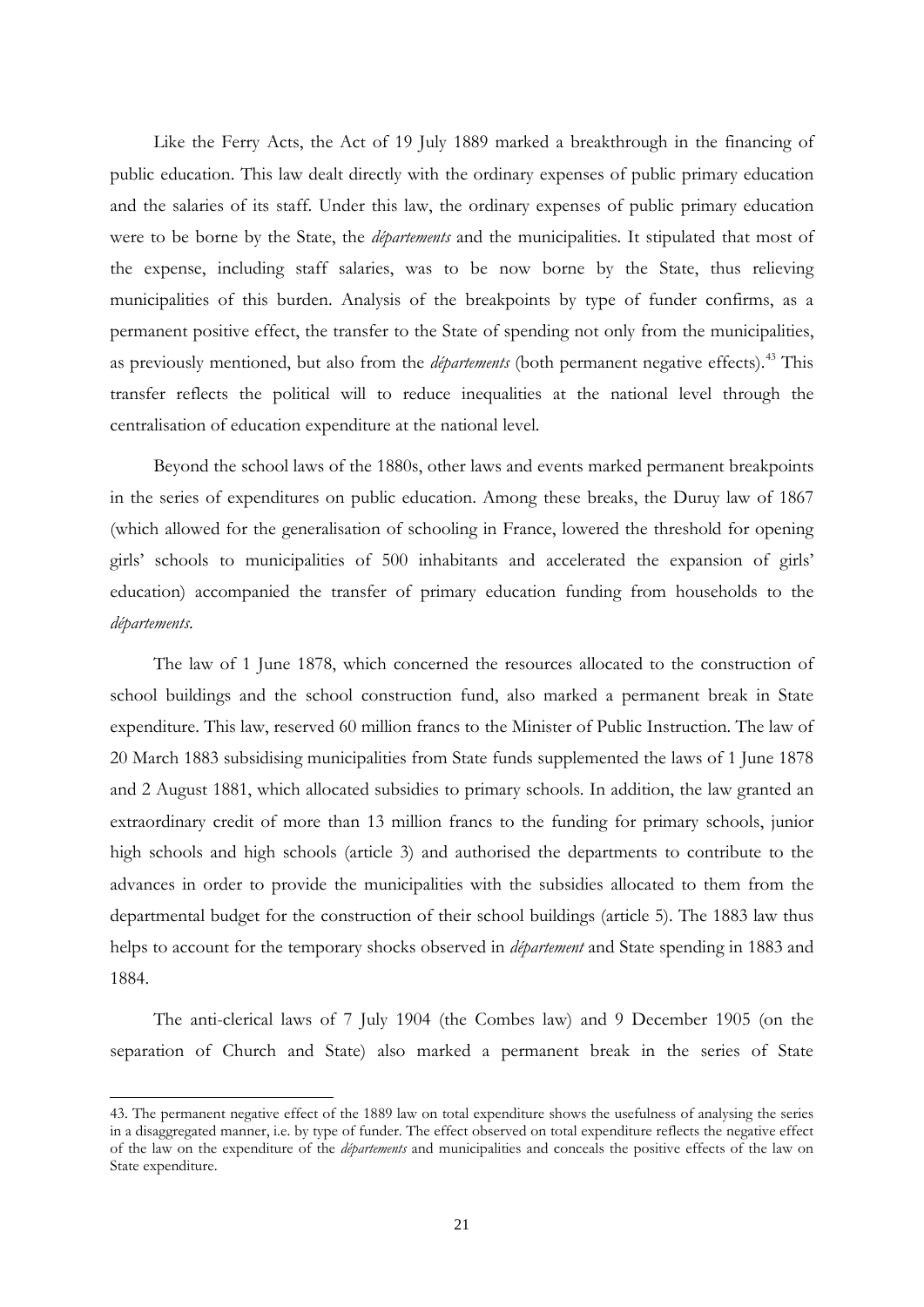expenditures. The Combes law, which prohibited teaching by religious denominations, required the reorganisation of denominational education by the secular clergy and profoundly modified the school map while reinforcing the secularisation of education in France.<sup>[44](#page-22-0)</sup>

While some breaks can be easily interpreted in the light of different laws that came into force during the nineteenth century, other permanent breaks detected in the series are more difficult to explain. For example, the permanent negative break observed in 1845 in *département* spending cannot be linked to the implementation of a particular law at the time in question. However, it does confirm the existence of a budgetary change linked to a transfer of primary education expenditure from the *départements* to households, for which we have no relevant explanatory scheme at present. This break may also be inherent in the construction of the Carry<sup>[45](#page-22-1)</sup> series.

Interpreting the permanent positive break observed in household spending in 1863 is also more complex. A possible explanation, and a line of thought, can be established with the application of the June 1862 decree on school libraries, under which families provided for the loan or rental of a school's books. [46](#page-22-2)

#### *Breakpoints in schooling*

-

A more surprising result in the light of current historiography, however, is the positive and permanent effect of the Ferry laws in themselves on primary schooling (Table 3). In fact, this result refines our knowledge of the schooling process in France. We support the hypothesis that, before the Ferry Acts, the enactment of various laws led to a steady increase, with an evolutionary dimension, in primary school enrolment. Yet it was the Ferry laws alone that

<span id="page-22-0"></span><sup>44.</sup> Several temporary and one-time breaks also affect the primary education expenditure series. Among these breaks, the Bert law of August 9, 1879, had a one-time effect on departmental expenditures. The law stipulated that all *départements* should have a teacher training college for men and a teacher training college for women. The law stipulates that the school expenses of the primary teacher training colleges should be met by special sums allocated to the primary education service. The Franco-Prussian war of 1870-1871 marked a temporary negative break in household expenditure on primary education.

<sup>45.</sup> Alain Carry, "Le compte satellite rétrospectif de l'éducation en France (1820-1996) ", art. cit.

<span id="page-22-2"></span><span id="page-22-1"></span><sup>46.</sup> Indeed, the establishment of these school libraries relied largely on additional funding from families: "I have attached to the formation of the school library the provision of textbooks for all pupils. A voluntary contribution, or rather a subscription taken out by well-to-do families, will not only provide the children of these families with the books they need to be able to usefully follow the exercises in class, but will also make it possible to put, on loan, works of the same kind into the hands of the children received free of charge in the schools … The Departmental Council … will fix this contribution each year … His Excellency the Minister of Finance has been kind enough to authorize the municipal collectors to collect it at the same time and in the same form as the school fees …" (Circular from the Minister of Public Education, M. Rouland, 24 June 1862).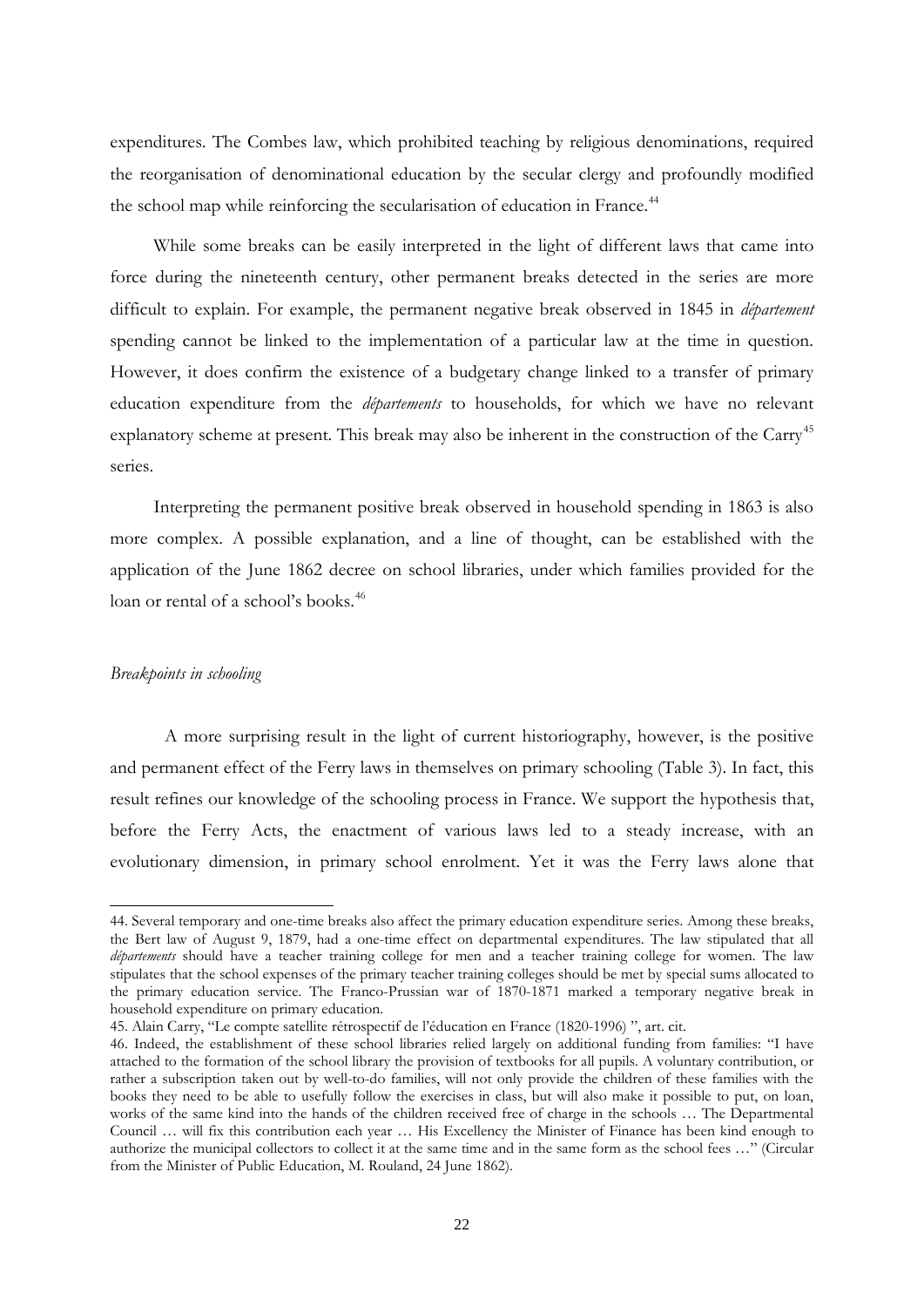represented a major breakthrough, in particular by promoting public education, and more particularly the public education of girls.<sup>[47](#page-23-0)</sup> It is the purpose of our most recent research on the feminisation of primary education to provide evidence for this intuition, the in-depth quantitative analysis of which remains, to our knowledge, still unfortunately neglected.<sup>[48](#page-23-1)</sup>

|  | Table 3: Breakpoints in primary schooling |  |  |
|--|-------------------------------------------|--|--|
|  |                                           |  |  |

| Year               | Type | Value (units of<br>standard deviation) | <b>Duration of Effect</b> |               | Event                |  |
|--------------------|------|----------------------------------------|---------------------------|---------------|----------------------|--|
| Number of students |      |                                        |                           |               |                      |  |
| 1882               | LS   | 5,23                                   | Permanent                 | $^{\prime}$ + | Lois Ferry 1881-1882 |  |

*Note*: The *outlier* analysis on the pupil to population ratio reveals the same permanent *outlier*: 1882 (LS).

#### *Breakpoints in economic growth*

-

The analysis of breakpoints in GDP per capita does not reveal any break over the period studied. The break observed in the financing of schooling is therefore not linked to any break in economic growth. This point will be analysed in greater detail in our third part, which looks at the causal relations between the financing of primary education and schooling, on the one hand, and schooling and economic growth, on the other.

The various analyses of turning points carried out in this section reveal the importance, both quantitative and qualitative, of the role played by the Ferry Acts in the financing of primary education. The Ferry Acts mark the transition from financing primary education by the municipalities to the public financing of education at all levels by the state. Our cliometric results indicate the importance of the role played by the Republic's legislation and suggest that the Ferry laws did play a central role, both in the structure and centralisation of primary education funding and in the enrolment of pupils in primary education.<sup>[49](#page-23-2)</sup>

<span id="page-23-0"></span><sup>47.</sup> Françoise Mayeur noted in particular in her book (1981): "… the work of Jules Ferry was being illuminated in a complementary light: in short, to 'plug the holes in schooling' that had already been established. Girls' schools were opened where they were lacking, precisely in the West and South-West, and the system of hamlet schools was extended" Françoise Mayeur, *Histoire générale de l'enseignement et de l'éducation en France*. T. 3: *De la Révolution à l'École républicaine (1789-1830)* (Paris, Perrin, 2004 [1st edition, 1981]).

<span id="page-23-1"></span><sup>48.</sup> Claude Diebolt, Magali Jaoul-Grammare, Faustine Perrin, "Retour sur les fondamentaux de la féminisation de l'éducation primaire en France", *Miméo*, February (2020), 30 pages.

<span id="page-23-2"></span><sup>49.</sup> The analysis of the breakpoints does not, however, reveal any effect of the Guizot law of 1833, in contradiction of the graphic observations and the existing literature on the subject.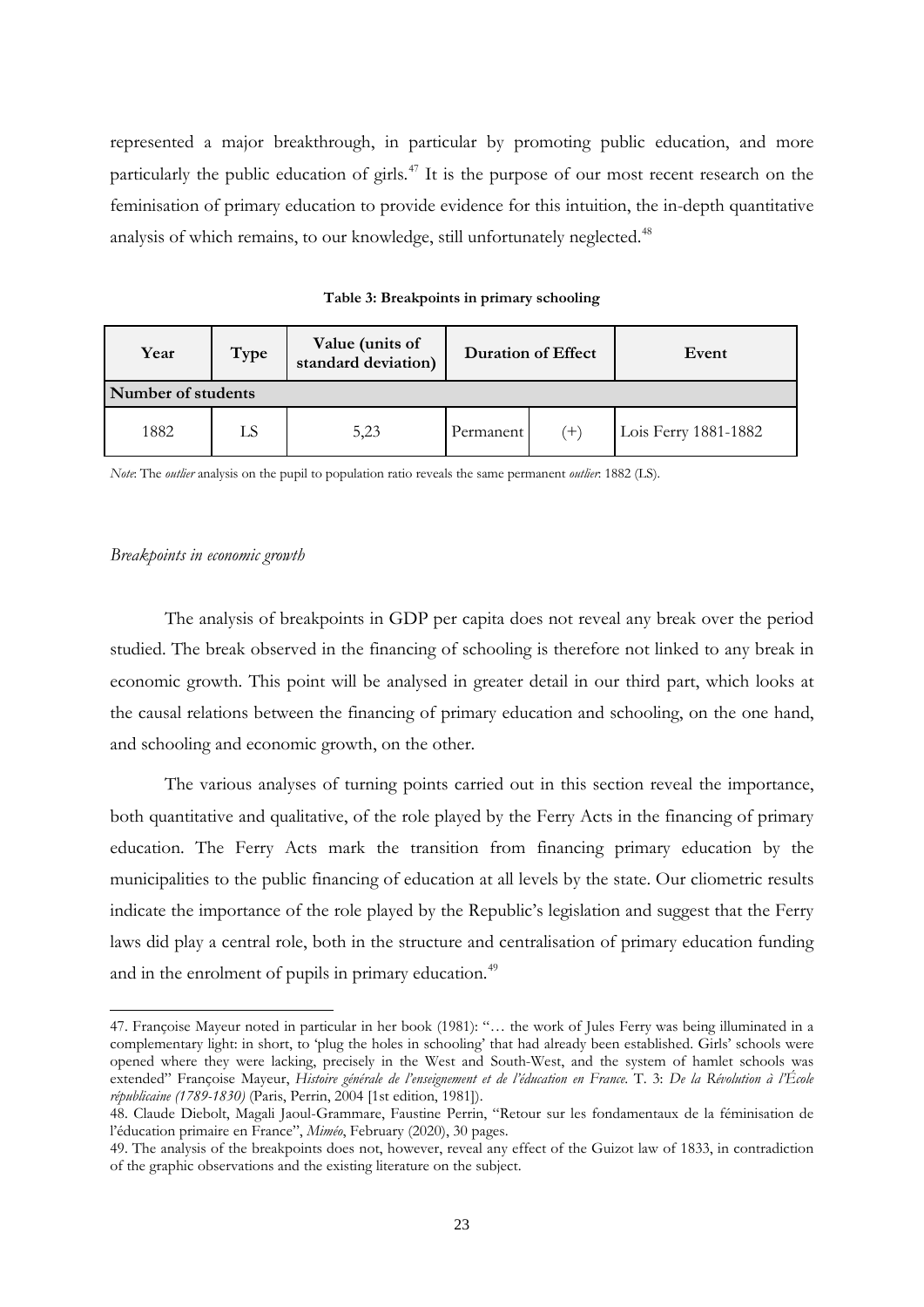#### **Primary education expenditure, enrolment and economic growth**

The evolution of the various indicators shows an upward trend in GDP per capita, in the number of pupils enrolled and in education expenditure. This parallel evolution of the series suggests common correlations, mere graphical intuition of which is not sufficient to confirm the existence of a causal influence from either on the other. The analysis of breakpoints is completed by an analysis in terms of causality with a view to studying the relationships between variables.

#### Causality analysis

-

In general, a statistical causal relationship is deemed to exist between two variables if the predictability of one improves when information about the other is included in the analysis. In statistical terms, it is essential to distinguish correlation from causation. The main difference between correlation and causation here is temporality. Causality is based on the fundamental axiom that "*the past and present can cause the future, but the future cannot cause the past*". [50](#page-24-0) It is the temporal order that makes it possible to interpret dependence as a causal relationship.<sup>[51](#page-24-1)</sup> Thus, correlation is a symmetrical concept which is silent about the direction of influence, whereas causal direction is established along the "*arrow of time*". [52](#page-24-2)

Granger causality analysis is part of the framework of non-structural VAR (*Vector AutoRegressive*) models, to our knowledge introduced into historical research by Eckstein, Schultz and Wolpin.<sup>[53](#page-24-3)</sup> Unlike a non-vector model, which describes the evolution of a single variable in the form of an equation, vector models are composed of several equations. Each equation describes the evolution of a variable according to its past values and the past values of the other variables in the system.<sup>[54](#page-24-4)</sup> Thus, all the variables are both exogenous and endogenous, which

<span id="page-24-0"></span><sup>50.</sup> Clive W.J. Granger, "Tests for causation - a personal viewpoint", *Journal of Economic Dynamics and Control*, 2 (1980), 330.

<span id="page-24-1"></span><sup>51.</sup> Guido M. Kuersteiner, "Granger-Sims Causality", In: Steven N. Durlauf, Lawrence E. Blume (eds.) *Macroeconometrics and Time Series Analysis* (The New Palgrave Economics Collection. Palgrave Macmillan, London, 2010).

<span id="page-24-2"></span><sup>52.</sup> Clive W.J. Granger, "Tests for causation - a personal viewpoint", *Journal of Economic Dynamics and Control*, 2 (1980), 334.

<span id="page-24-3"></span><sup>53.</sup> Zvi Eckstein, Theodore P. Schultz, Kenneth I. Wolpin, "Short-run fluctuations in fertility and mortality in preindustrial Sweden", *European Economic Review*, 26, no. 3 (1984), 295, "The methodology of vector auto-regression appears useful for studying historical series on climatic, economic and demographic variables where we do not yet have a sufficient theoretical foundation for specifying and estimating structural models".

<span id="page-24-4"></span><sup>54.</sup> See Magali Jaoul-Grammare, Faustine Perrin, "A Gendered Approach of Economic and Demographic Interactions: Evidence from France", *Revue d'Économie Politique*, 127, no. 6 (2017), 1083–1108, for a detailed presentation of the methodology.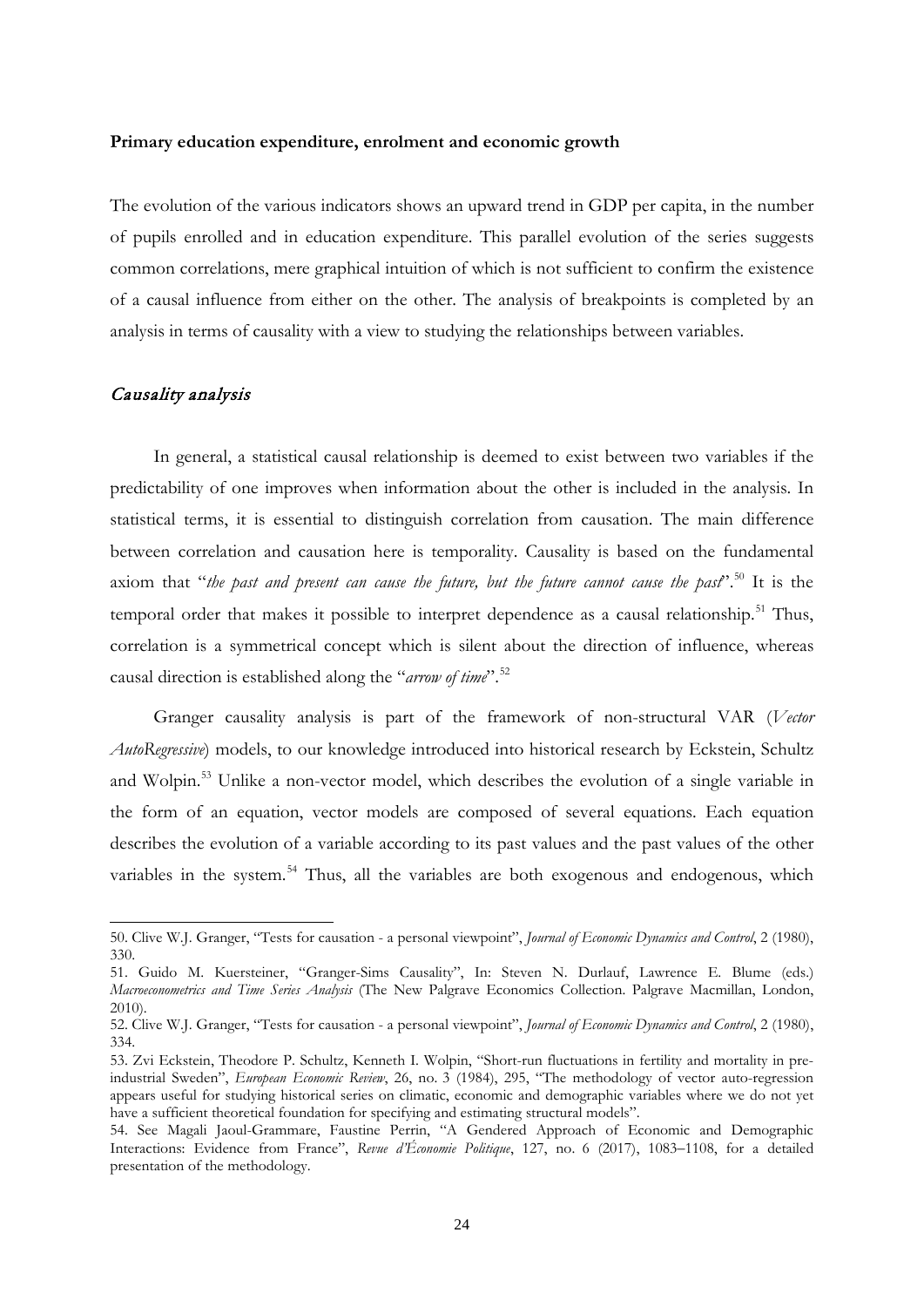makes it possible to consider all the possible relationships between the variables without any preconceived notion of their possible endogeneity. The use of these models thus enables us to detach ourselves from those theoretical models, which postulate the endogeneity of one or other of the variables. Furthermore, taking into account a number of time lags allows us to analyse the temporality with which the relationships between the variables take place; in other words, when one variable affects another, how long does it take? The analysis itself can take two non-exclusive directions: the study of causal relationships (short-term relationships) and the study of the dynamics of the model.

Dynamic analysis, for its part, consists of studying the effects of variations in one variable on the variations in the other variable. To do this, crises are simulated via the residual elements of each variable in order to observe how (impulse response function) and in what proportion (variance decomposition) the other variables in the system are affected.

First, we tested the Granger causal relationships between the different primary education expenditure series and schooling. Next, we went on to study the causal relationships between: *(i)*  GDP per capita and expenditure; and *(ii)* GDP per capita and enrolment, so as to be able to assess whether the effects we observed stemmed from political will, economic necessity or some need felt by the populations, independently of the wealth created.

#### Causal relationships

1

The objective of causality analysis is to determine the direction and sign of a causal relationship. The first step is to assess whether it is the increase in expenditure that led to an increase in enrolment or whether the action took the opposite direction. Second, we assessed how far the level of national wealth, as measured by GDP per capita, caused a change in primary education expenditures and in the number of children enrolled in school. The literature suggests that the relationship between human capital and economic growth is complex and reciprocal.<sup>[55](#page-25-0)</sup>

<span id="page-25-0"></span><sup>55.</sup> The process of human capital accumulation is a key ingredient in the growth process that has enabled economies to move from a long period of stagnation to a state of sustained economic growth; see Oded Galor, David Weil, "Population, Technology, and Growth: From Malthusian Stagnation to the Demographic Transition and Beyond", *American Economic Review*, 90, no. 4 (2000), 806–828; Oded Galor, Omer Moav, David Vollrath, "Inequality in Landownership, the Emergence of Human-Capital Promoting Institutions, and the Great Divergence", *Review of Economic Studies*, 76, no. 1 (2009), 143–179; Claude Diebolt, Audrey-Rose Menard, Faustine Perrin, "Behind the fertility-education nexus: What triggered the French development process?", *European Review of Economic History*, 21, no. 4 (2017), 357–392; Claude Diebolt, Faustine Perrin, "From Stagnation to Sustained Growth: The Role of Female Empowerment", *American Economic Review*, 103, no. 3 (2013), 545–549; Claude Diebolt, Faustine Perrin, "A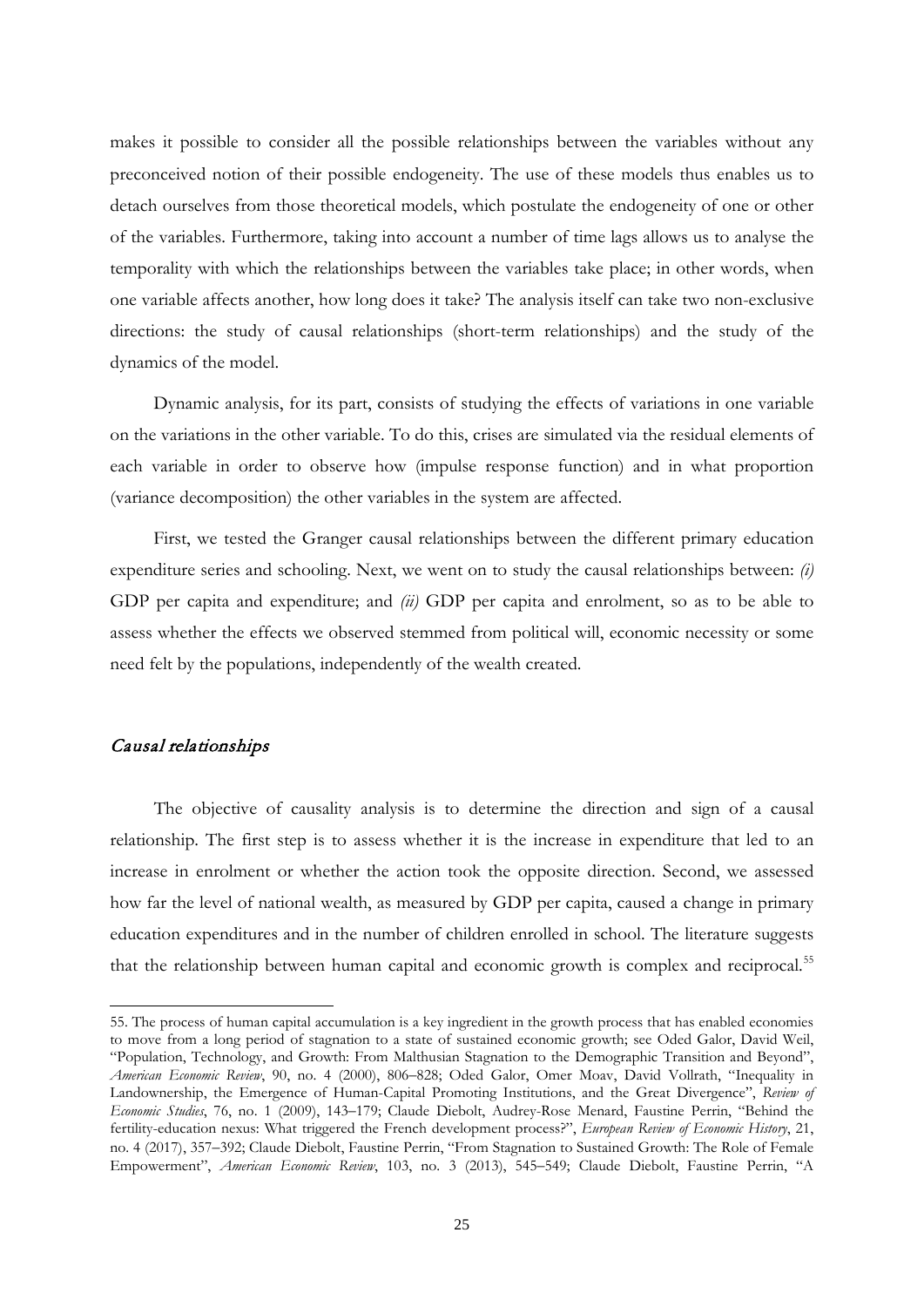As a premise for our analysis, we assume that schooling causes growth and, in turn, growth causes schooling. [56](#page-26-0)

#### *Expenditures and enrolment*

-

Beyond a change in the funding structure, the various expenditures affected the number of children enrolled in primary school (referred to here as 'enrolment'), as shown by the results of the causal analysis presented in Table 4. Our results demonstrate that any increase in municipal, departmental, or state spending favoured the development of enrolment. When a change occurred, the response time in the number of pupils enrolled depended on the type of expenditure. While a change in state expenditure led to an immediate response in enrolment, the time lag for decentralised expenditure at the commune level was greater. Thus, it took three years for municipalities to notice an increase in enrolment.

We also note the existence of a retroactive loop between *département* expenditure and schooling: an increase in *département* expenditure led to an immediate increase in the number of pupils, which in turn led to an increase in departmental expenditure. In this case, the reaction took place within three years. [57](#page-26-1)

Unlike public expenditure (State, *départements*, municipalities) which as ever caused an increase in schooling, the expenditure borne by households created a burden for them, which tended to slow down schooling. The reaction of households to an increase in the burden of primary education expenditure led to an immediate reduction in schooling.

Cliometric Model of Unified Growth. Family Organization and Economic Growth in the Long Run of History", in: C. Diebolt, S. Carmichael, S. Dilli, A. Rijpma, C. Störmer (eds.): *Cliometrics of the Family: Global Patterns and Their Impact on Diverging Development*, Studies in Economic History, Springer Publishing (2019a), 7–31, Claude Diebolt, Faustine Perrin, "Cliometrics of Growth", in: C. Diebolt, M. Haupert (eds.): *Handbook of Cliometrics*, (Springer Publishing, Berlin, 2019b), 403–421; Claude Diebolt, Tapas Mishra, Faustine Perrin, "Gender Empowerment as an Enforcer of Individuals' Choice between Education and Fertility: Evidence from 19th Century France", *Journal of Economic Behavior and Organization*, 188 (August 2021), 408–438; Faustine Perrin, "On the Origins of the Demographic Transition. Rethinking the European Marriage Pattern", *Cliometrica*, in press (2021).

<span id="page-26-0"></span><sup>56.</sup> Claude Diebolt, "Croissance économique et éducation", in: Van Zanten, A. (ed.): *Dictionnaire de l'éducation* (Presses Universitaires de France, Collection "Quadrige", Paris, 2008), 89–93.

<span id="page-26-1"></span><sup>57.</sup> Further analysis of the number of illiterates, on the other hand, shows no change attributable to increased funding for primary education.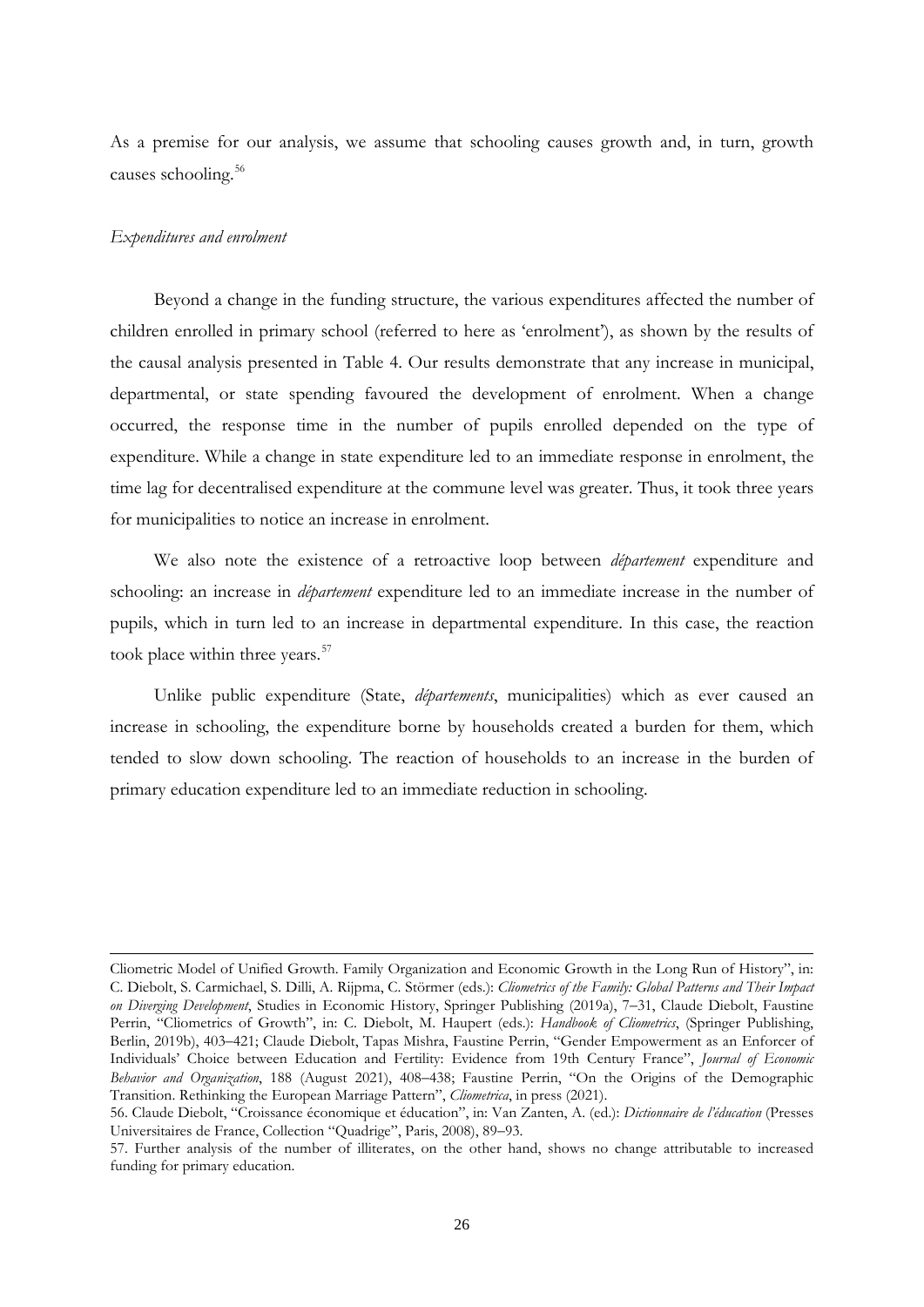|                | Number of pupils                           | Response time* | Percentage of<br>dependence**           |
|----------------|--------------------------------------------|----------------|-----------------------------------------|
| <b>States</b>  | Expenditure $\rightarrow$ Number of pupils | Immediate      | 20%                                     |
| Département    | Expenditure $\rightarrow$ Number of pupils | Immediate      | $\Delta$ pupils = 5% $\Delta$ expenses  |
|                | Number of pupils $\rightarrow$ Expenditure | 3 years        | $\Delta$ expenses = 10% $\Delta$ pupils |
| Municipalities | Expenditure $\rightarrow$ Number of pupils | 3 years        | $12\%$                                  |
| Households     | Expenditure $\rightarrow$ Number of pupils | Immediate      | $16\%$                                  |

#### **Table 4: Causal relationships between type of expenditure and schooling**

*Note:* \* Reaction time of one variable to a change in the other variable; \*\* Percentage change in one variable due to changes in the other variable. The results of the econometric analyses are available in a separate appendix upon request.

#### *Economic growth and the spread of primary education: what is the relationship?*

1

Analysis of the causal relationships between GDP per capita and the various types of primary education financing rather surprisingly reveals no causal relationship. Furthermore, no causal relationship is discernible between GDP per capita and the number of pupils enrolled in primary education.

As mentioned at the beginning of this article, the theoretical literature has long been interested in the role of human capital as an engine of economic growth, in particular by insisting on the role played by public spending.<sup>[58](#page-27-0)</sup> As regards the empirical analyses, they highlight mixed results: some of them find the impact of education spending on economic growth to be weak.<sup>[59](#page-27-1)</sup>

<span id="page-27-0"></span><sup>58.</sup> Robert E. Lucas, "On the Mechanics of Economic Development", *Journal of Monetary Economics*, 22, no. 1 (1988), 3-42; Robert J. Barro, "Government Spending in a Simple Model of Endogenous Growth"*, Journal of Political Economy*, 98, no. 5 (1990), S103–S125; David de la Croix, Matthias Doepke, "Inequality and Growth: Why Differential Fertility Matters", *American Economic Review*, 93, no. 4 (2003), 1091–1113.

<span id="page-27-1"></span><sup>59.</sup> Examples include David A. Aschauer, "Public Investment and Productivity Growth in the Group of Seven", *Economic Perspectives*, 13 (1989), 17–25; Robert J. Barro, "Economic Growth in a Cross-Section of Countries", *Quarterly Journal of Economics*, 106, no. 2 (1991), 407–443; William Easterly, Sergio Rebelo, "Fiscal Policy and Economic Growth", *Journal of Monetary Economics*, 32, no. 3 (1993), 417–458; Deverajan S., Swaroop V., Zou H.F., "The Composition of Public Expenditure and Economic Growth", *Journal of Monetary Economics*, 37, no. 2 (1996),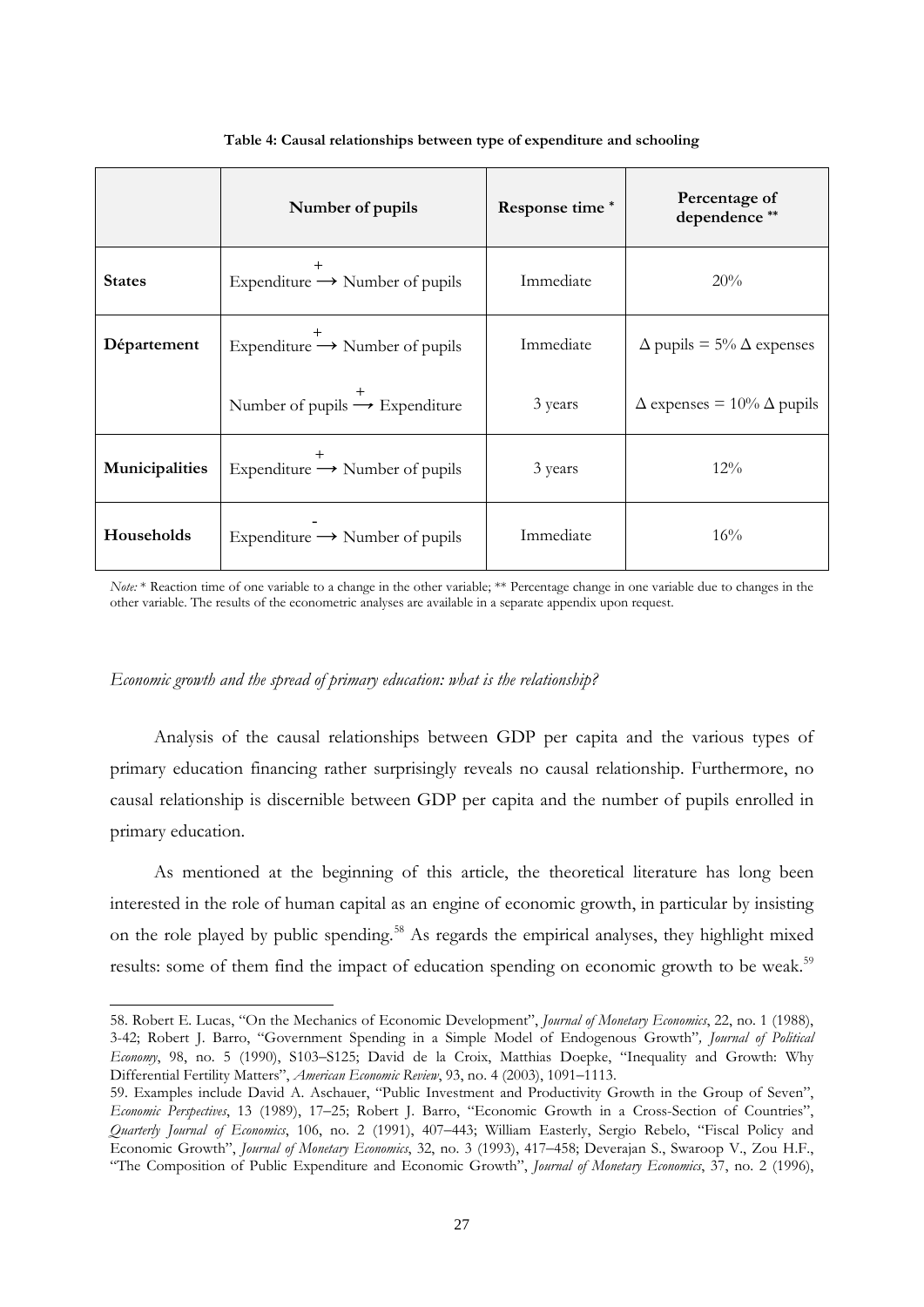Others highlight the central role played by human capital and the centralisation of primary education in the process of economic growth. We are thinking here of the case of Italy, as well as France.<sup>[60](#page-28-0)</sup> At this stage of our knowledge, we believe that the differences observed and the resulting divergence of conclusions could be explained by different contexts and/or scales of analysis.

We know that the causal relationship between economic growth and public spending on education can be affected by many factors and by the context in which these events take place.<sup>[61](#page-28-1)</sup> It may also be the case that primary education alone is insufficient to generate growth and that we may find clearer results using secondary and tertiary education series. It would also be interesting to study the question of educational finance over other periods, with an analysis of government spending on education in the 20th century.<sup>[62](#page-28-2)</sup>

In fact, our results show two things. On the one hand, they show that it is public expenditure on education that causes the increase in enrolment, and that enrolment may also cause the need for increased public expenditure on education in the *départements*. On the other, they show that the methods of financing, as measured by GDP per capita, do not cause an increase in primary school expenditure, nor do they cause an increase in enrolment. The combination of these results leads us to defend the hypothesis that the increase in investment in primary education is above all the result of a political will, to allow all French children, both girls and boys, to have access to public primary education. This clearly stated objective of the Third Republic of making school accessible to all, in particular with the intention of transmitting Republican ideals and values and reducing the influence of the Church, is confirmed by our cliometric analysis.

1

<sup>313</sup>–344; Kevin Sylwester, "Income Inequality, Education Expenditures and Growth", *Journal of Development Economics*, 63, no. 2 (2000), 379–398; David de la Croix, Catherine Delavallade, "Growth, Public Investment and Corruption with Failing Institutions", *Economics of Governance*, 10, no. 3 (2009), 187–219.

<span id="page-28-0"></span><sup>60.</sup> Adrien Montalbo, "Primary education and economic growth in nineteenth-century France", *Cliometrica*, in press (2021).

<span id="page-28-1"></span><sup>61.</sup> See Lant Pritchett, "Mind your P's and Q's: The Cost of Public Investment is not the Value of Public Capital", *Policy Research Working Paper* no. 1660 (1997).

<span id="page-28-2"></span><sup>62.</sup> Clémence Cardon-Quint, "State education budgets in the 20th century: literature review and research perspectives on the French case", *Rivista di Storia Economica*, 2 (2020), 175–221.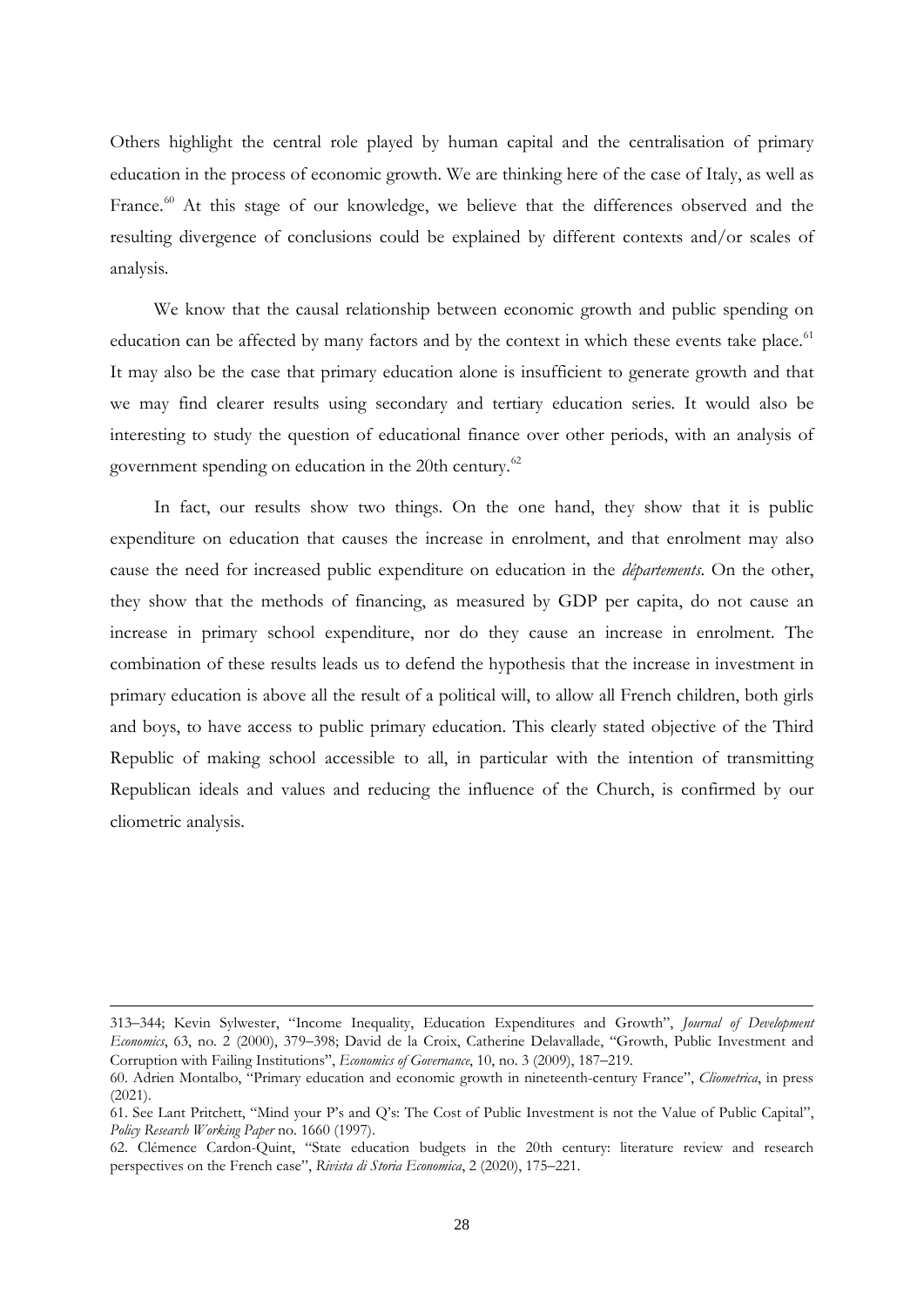The absence of a stable long-term relationship, highlighted by the cointegration tests between enrolment, education financing and economic growth, reflects the importance of the historical and economic context in the evolution of the series, the context generating the events conditioning the evolution of economic growth.<sup>[63](#page-29-0)</sup>

#### **Conclusion**

-

In France, mass schooling is a race in stages. The detection of breakpoints in the financing of primary education clearly points to the importance of the various laws enacted in the course of the nineteenth century. In summary, we can say that the democratisation of primary education was accompanied by a reorganisation of the system, of the modes and means of financing from private to public, together with a strengthening of the role of the State following the adoption of the 'great laws' of the 1880s.

With the introduction of these major laws, our causal analysis suggests that the State replaced households and municipalities in financing primary education. Moreover, in addition to a change in the funding structure, the various expenditures also affected enrolment rates. But the analysis also fails to reveal a causal relationship between GDP per capita and the number of pupils enrolled in primary education, and between GDP per capita and education expenditure. Our results thus suggest that mass schooling in France in the nineteenth century was more the result of a genuine political will than of the increased wealth available in the economy. Our future research will aim to validate or invalidate this result. Indeed, like Alfred Marshall, we believe that *... it is not the effects of the most obvious causes, nor the causes of the most obvious effects, that usually matter most.*  'What is not seen' is often far more worthy of study than 'what is seen'.<sup>[64](#page-29-1)</sup>

We have deliberately chosen to study the situation at the national level, in order to better understand the way in which formal institutions have allowed the process of massification to take hold. Although the Ferry laws had only a relatively limited effect on the process of mass schooling, they did have a profound effect on the structure of funding and on the reduction of inequalities, by reducing the burden of funding previously borne mainly by the municipalities and by centralising the expenditure at State level. Our results thus reveal a qualitative as well as

<span id="page-29-0"></span><sup>63.</sup> Olivier Darné, Claude Diebolt, "Chocs temporaires et permanents dans le PIB de la France, du Royaume-Uni et des Etats-Unis", *Revue d'Economie Politique*, 116, no. 1 (2006), 65–78.

<span id="page-29-1"></span><sup>64. «</sup> […] ce ne sont pas les effets des causes les plus connues, ni les causes des effets les plus manifestes, qui ont d'ordinaire le plus d'importance. « Ce que l'on ne voit pas » mérite souvent beaucoup plus d'être étudié que « ce que l'on voit*.* » Alfred Marshall, *Principes d'économie politique*, Tome Premier, Paris, V. Giard & E. Brière (1906), 136.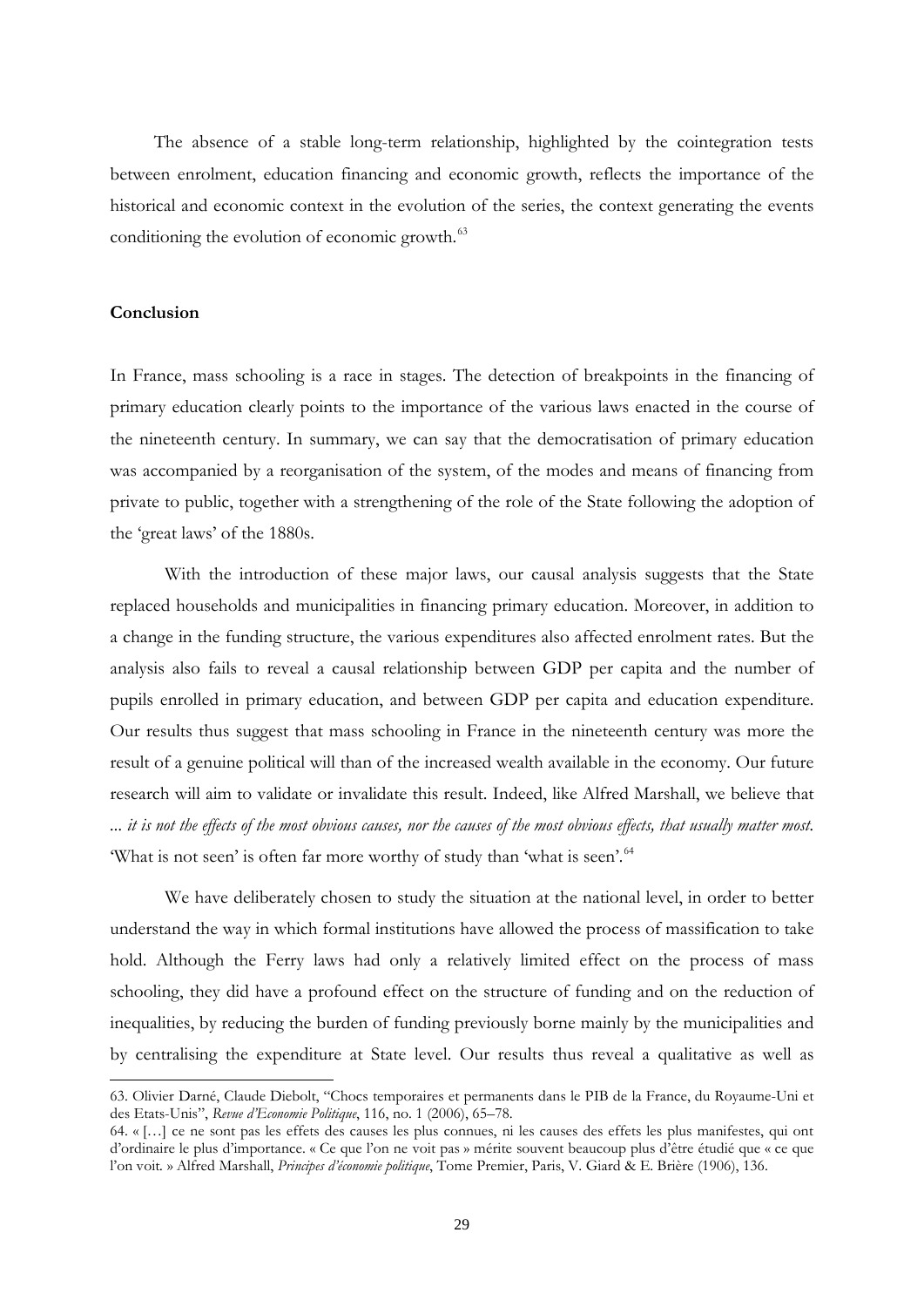quantitative effect of the Ferry laws. In so doing, they contribute to the state of knowledge by showing, from new evidence and a cliometric treatment of the field, the full complexity of the schooling process. Our work also points to the need for a renewed and deeper analysis of the role of feminisation. At the same time, our results stress the value of linking historical, theoretical and statistical analysis more firmly together, with the aim of producing advances in knowledge at the frontiers of a discipline and, in so doing, making progress in the common, interdisciplinary if not multidisciplinary knowledge of the structural and spatial dynamics of schooling in France.

The available statistics show the constant progress that was made during the nineteenth century. Analysing the numerical information allows a better understanding of the general trends and the major efforts and improvements made by the French State during the century. However, there was great diversity at the regional level. As highlighted by Westberg in the case of Sweden, and more particularly Sundsvall, in the second half of the nineteenth century, there were local diversities and varying attitudes to the financing of primary education. [65](#page-30-0) Understanding the determinants at the disaggregated level therefore becomes an urgent task for future research. Indeed, geographically speaking there were very different funding structures from one region to another. If we consider the geographical level of the *département*, we find extreme situations where the State's share could be less than 1 per cent or, in contrast, more than 50 per cent. In fact, there was often a kind of compensation between the percentages of the State and the *départements*, so that the *départements* receiving most of their funding from the State were among the least endowed by their departmental assembly. This raises such questions as "What were the 'leading' or dominant geographical areas in the nineteenth century in terms of funding for primary education?"; "Were disparities observed and maintained throughout the period studied?"; "On the contrary, was there a process of convergence and catching up during the nineteenth century?"

All these questions deserve to be studied in detail. Spatial analysis is, in fact, a valuable analytical tool for gaining a better understanding of the structural and spatial dynamics of the French *départements*. This is also what our future research will focus on.

<span id="page-30-0"></span><sup>65.</sup> Johannes Westberg, *Funding the Rise of Mass Schooling: The Social, Economic and Cultural History of School Finance in Sweden, 1840-1900* (London: Palgrave Macmillan, xvii, 2017), 242 pages.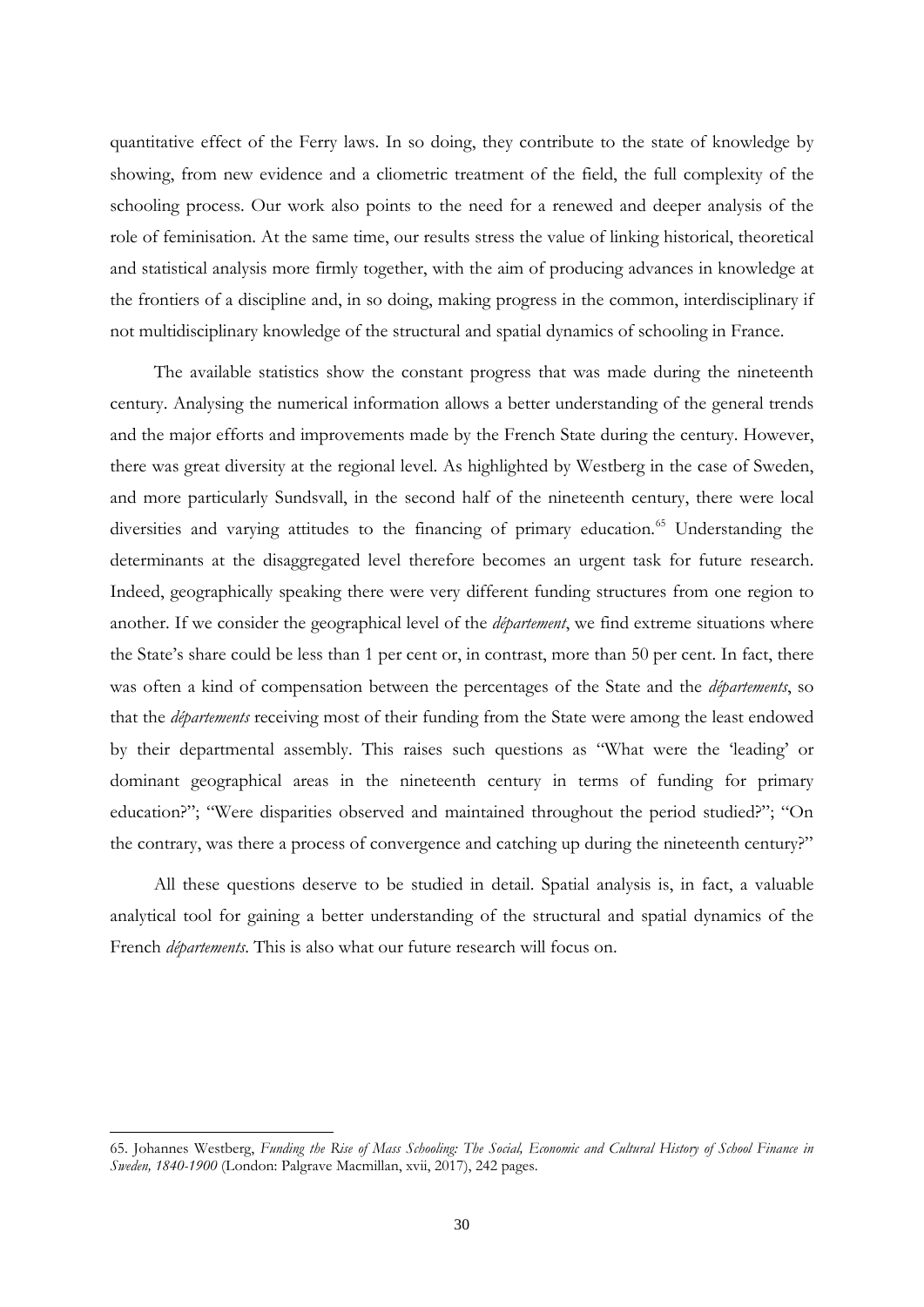#### **Appendix 1 – Atypical points**

-

The methodological approach used in our article was developed by Olivier Darné and Claude Diebolt. [66](#page-31-0). It shows that rare events and shocks can have various effects on the time series studied.

Generally speaking, when economic history is concerned with the analysis of crises, two econometric methodologies are possible. Either, following the traditional approach, such shocks can be studied in terms of impulse response functions. In this case, the analysis is based on the estimation of a VAR model, and is essentially part of an analytical and forecasting approach, since the shocks considered are simulated and therefore fictitious. Or, following the example of the most current cliometric work, the shocks can be analysed in the form of atypical points or *outliers*. In this case, the analysis of shocks is part of an analytical and historical approach, since the shocks were historical events. Our research approach was in line with this second research approach. In other words, we used the outlier detection method.

How can we identify whether exceptional events are rare or extreme? In statistical theory, when an observation deviates significantly from its mean value or trend, it is considered exceptional. It is therefore defined by a particular, non-representative value, and the number of exceptional observations generally does not exceed 1 per cent of the total observations. However, the definition of these values based solely on their size and rarity is not operational. It is too vague and requires the prior establishment of size and frequency thresholds at which a value can qualify as exceptional.

In this article, after specifying the measurement scale and the reference period, we consider an observation to be exceptional when its value (positive or negative) is very high and its frequency is low. Although subjective from a literal point of view, this definition allows us to classify these values into two categories: rare events and extreme events. A rare event, also called an atypical value, an aberration or *outlier*, is distinguished from an extreme event by its frequency of occurrence. While extreme values appear in groups, atypical values are isolated from each other. Moreover, an atypical value is defined by a value clearly higher than three times the standard deviation of the series, whereas an extreme event represents only a value of two to three times the standard deviation of the series. In this article, we focus exclusively on atypical values.

<span id="page-31-0"></span><sup>66.</sup> For the reader interested in other cliometric applications or a complete mathematical and statistical presentation of the *outlier* methodology, see Olivier Darné, Claude Diebolt, "Unit Roots and Infrequent Large Shocks: New International Evidence on Output", *Journal of Monetary Economics*, 51, no. 7 (2004), 1449–1465.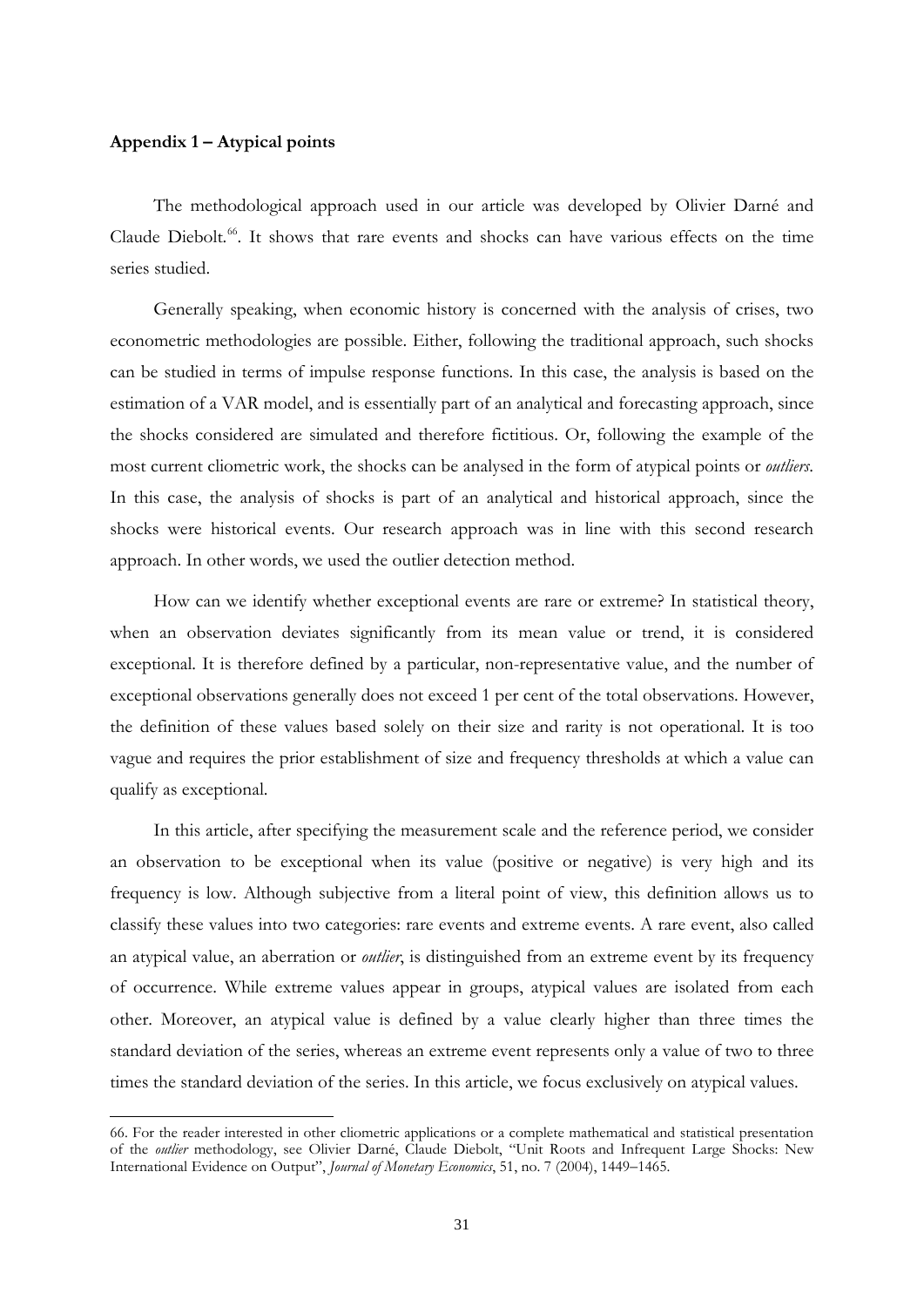How to detect atypical values? Rare or atypical observations, other than extreme ones, are defined as such in relation to a standard distribution or model. Let's assume a Gaussian (or even "normal") distribution: the bell curve. In this case, observations that are not compatible with an assumption of the normality of this distribution can be considered atypical values. But not all distributions are normal. When researchers work on a series of data, they will first try to describe the distribution of these data by means of a model, using two parameters, the skewness coefficient and the kurtosis coefficient. These coefficients tell us about the "shape" of the distribution curve, which may be skewed or flatter or sharper than a normal distribution. Atypical events are those that are not consistent with the distribution corresponding to these coefficients.

These atypical events fall into two groups. They may be related to errors in recording or data entry. They can also be associated with climatic, natural, political, economic or financial events. Should these observations be retained or eliminated? Neither of these solutions appears to be universally satisfactory. Keeping the atypical values means taking the risk of selecting a model that does not describe either the whole data set or the exceptional values. Conversely, if the choice is made to eliminate these observations, then it is possible that part of the information contained in the data series will be eliminated. It is therefore important to identify the source of the outlier. Thus, if the event responsible for the outlier occurs only rarely and is therefore unlikely to recur, the removal of this observation will not have any untoward consequences for estimating the underlying model. Conversely, if this event is likely to recur, it should under no circumstances be deleted. The choice to keep certain atypical and isolated observations is particularly justified when it is possible to link this value to an event which is economic, political financial, and so on. However, not all economic, financial and/or political events that affect the observations behave in the same way. These events can have various effects on the time series: one-off, permanent or lasting over time.

#### **Appendix 2 – VAR Models**

1

Proposed by Christopher Sims,<sup>[67](#page-32-0)</sup> VAR modelling was initially opposed by "classical" economists. The latter, who tended to be followers of theory (in the sense of the Cowles Commission<sup>68</sup>), based their models on theoretical foundations and considered that it was essential to make assumptions about the relationships between the variables. For the more empirical

<span id="page-32-0"></span><sup>67.</sup> Christopher Sims, "Macroeconomics and Reality", *Econometrica*, 48, no. 1 (1980), 1–48.

<span id="page-32-1"></span><sup>68.</sup> https://cowles.yale.edu/sites/default/files/files/pub/rep/r1932-52.pdf (accessed 15 August 2021)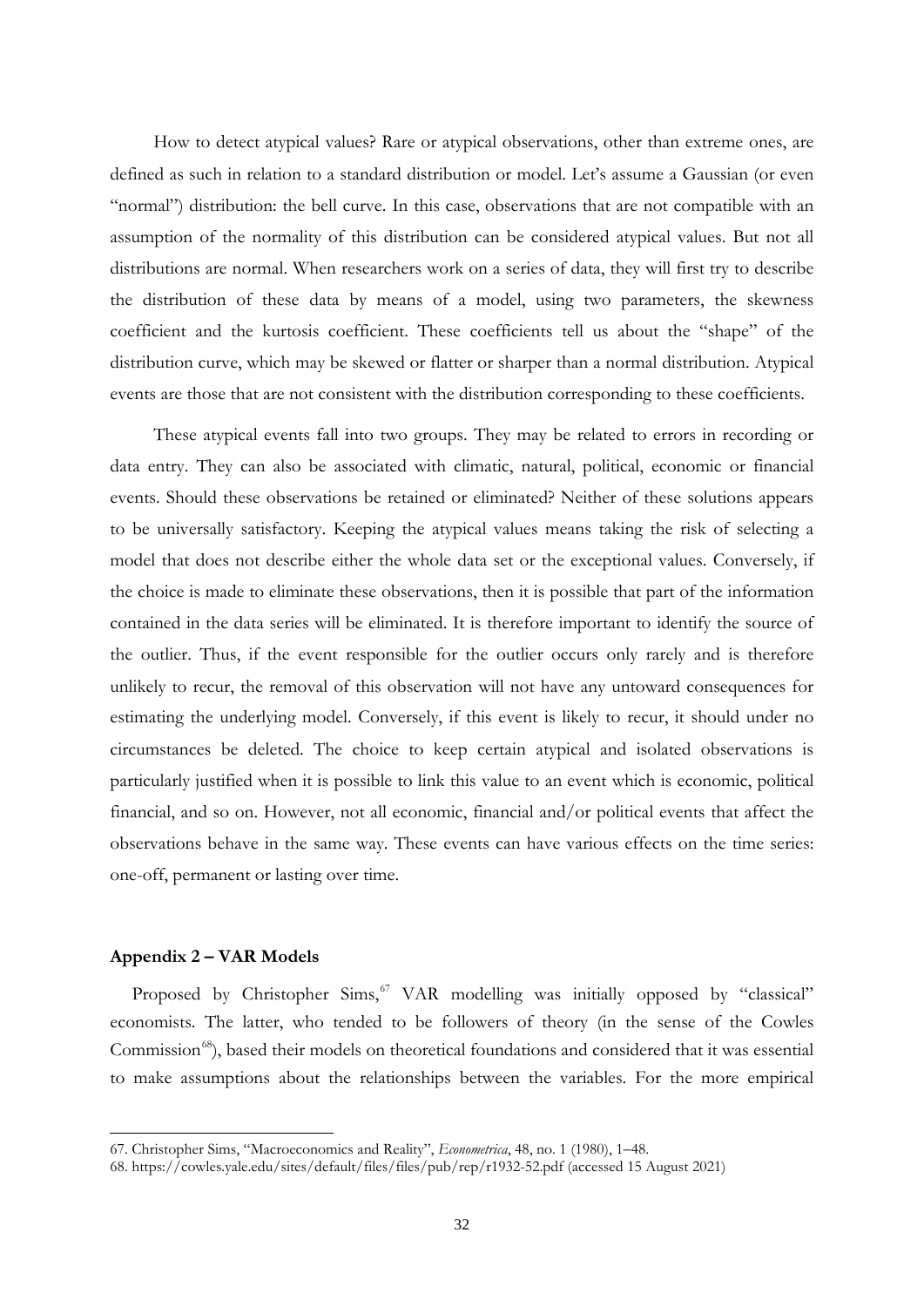approach, the model had to be based on solid statistical results, which in economics made it possible to reveal the structure of the markets.

VAR models extend the work of Clive Granger<sup>[69](#page-33-0)</sup> on the causal relationship between two variables. Taking this perspective, Sims proposed a model extending the analysis of causality to a system of several variables. He proposed to treat all variables identically, without making any exclusion or exogeneity conditions, by selecting an identical lag for each of them in all equations. The advantages of non-structural VAR modelling over classical modelling are twofold. On the one hand, it allows a better dynamic analysis of the systems by taking into account the intrinsic structure of the series and the dynamic effects between the variables. On the other, it allows all the causal relations between two variables to be considered without any *a priori* on the exogeneity of one of them. [70](#page-33-1)

However, VAR models have limitations. First, there is the problem of the number of variables to be included in the model and the resulting estimation problem. Indeed, VAR models differ from structural models (based on theory) in that they leave more room for empiricism. But, in such cases, how many variables should be chosen? The number of variables to be included in the model thus raises the problem of vanishing degrees of freedom. If, for example, we consider 20 variables and 4 lags, this leads to the estimation of 80 coefficients per equation, and very often the number of unknown coefficients is close to the size of the sample analysed. Another criticism often levelled at VAR models is linked, as already mentioned, to the few theory to which they refer, which regularly qualifies them as a-theoretical models. This theory *versus* measurement debate had already divided economists in the 1920s, at the time of the creation of the National Bureau for Economic Research (NBER), for example, and resurfaced in the 1980s with the work of Sims and still the debate is far from over. If VAR models are criticised for their lack of theory, the theoretical models of the Cowles Commission supporters have long been criticised for their lack of flexibility.<sup>[71](#page-33-2)</sup> Faced with this Gordian knot, our cliometric approach proposes to reconcile theory and measurement in proportions that offer both the theoretical and the empirical debate necessary for the development of science. Thus, in this article, we draw on the lessons of theoretical models of economic growth and aim to test the possible links with the development of primary education in France via VAR modelling and the analysis of causal relations in the statistical sense of the term.

1

<span id="page-33-0"></span><sup>69.</sup> Clive Granger, "Investigation Causal Relations by Econometric Models and Cross-Spectral Methods", *Econometrica*, 37, no. 3 (1969), 424–438.

<span id="page-33-1"></span><sup>70.</sup> For the French reader interested in a presentation of VAR models, we suggest reading Catherine Doz, Pierre Malgrange, "Modèles VAR et prévisions à court terme", Économie & Prévision, no. 106 (1992), 109–122.

<span id="page-33-2"></span><sup>71.</sup> As early as 1976, Lucas, as a precursor, argued that these models are fundamentally flawed in assessing the consequences of alternative economic policy outcomes. Cf. Robert Lucas, "Econometric Policy Evaluation: A Critique" in: Brunner K., Meltzer A.H. (eds.), *The Philips Curve and the Labor Market*, North-Holland, Amsterdam (1976), 19–46.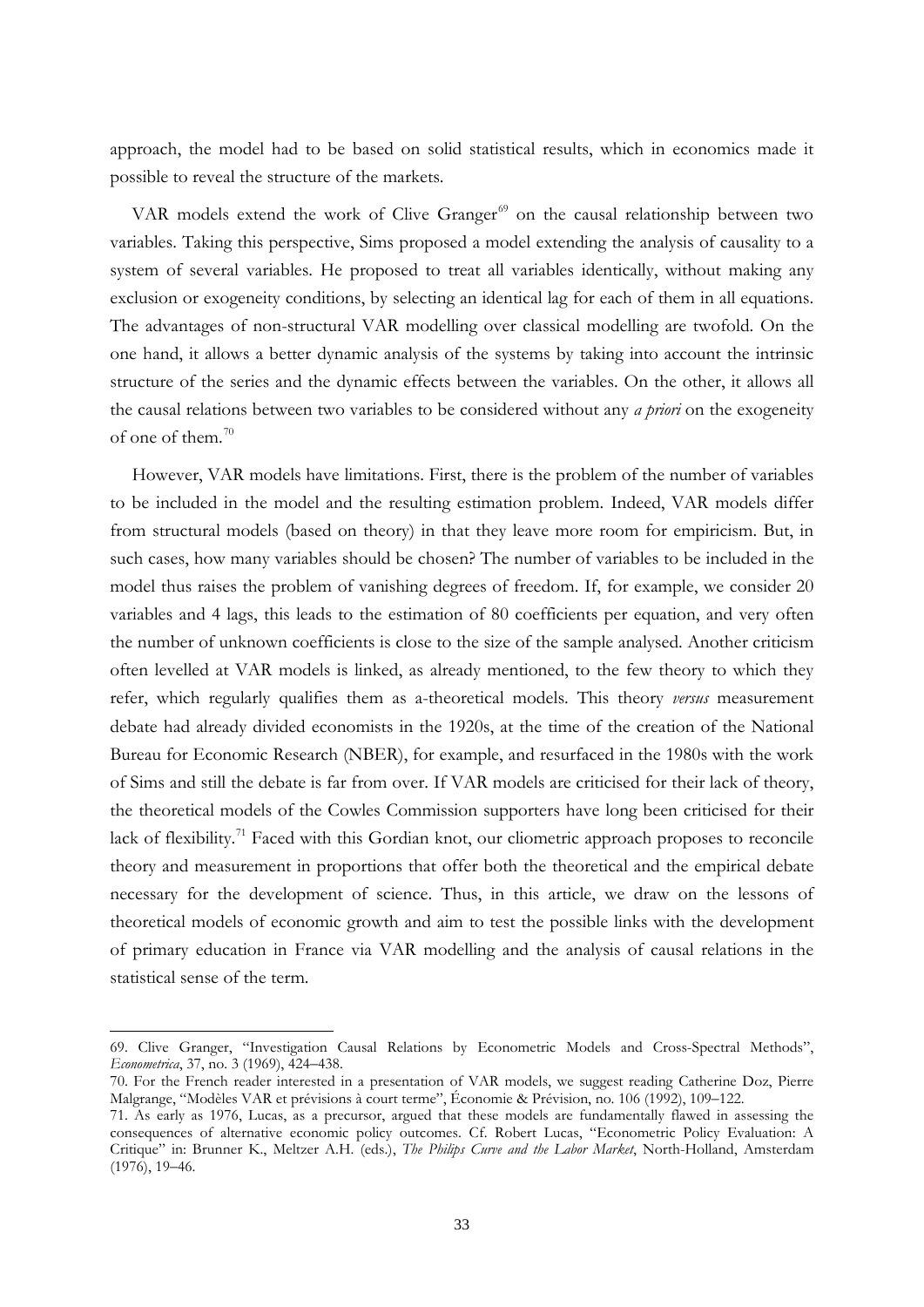#### **References**

- Altinok Nadir, Diebolt Claude, Demeulemeester Jean-Luc, "A New International Database on Education Quality: 1965-2010", *Applied Economics*, 46, no. 11 (2014), 1212–1247.
- Aschauer David A., "Public Investment and Productivity Growth in the Group of Seven", *Economic Perspectives*, 13 (1989), 17–25;
- Barro Robert J., "Government Spending in a Simple Model of Endogenous Growth"*, Journal of Political Economy*, 98, no. 5 (1990), S103–S125.
- Barro Robert J., "Economic Growth in a Cross-Section of Countries", *Quarterly Journal of Economics*, 106, no. 2 (1991), 407–443.
- Becker Gary S., *Human Capital. A Theoretical and Empirical Analysis with Special Reference to Education*, (New York: Columbia University Press, 1964).
- Berg Anne, Edquist Samuel, Mays Christin, Westberg Johannes, Åkerlund Andreas, "The History of Educational Finance", *Nordic Journal of Educational History*, 2, no. 1 (2015), 3–22.
- Briand Jean-Pierre, Chapoulie Jean-Michel, Huguet Françoise, Luc Jean-Noël, Prost Antoine, *L'enseignement primaire et ses extensions. Annuaire statistique, 19ème-20ème siècles. Écoles maternelles, primaires, primaires supérieures et professionnelles* (Economica/Inrp, Paris, 1987).
- Cardon-Quint Clémence, "State education budgets in the 20th century: literature review and research perspectives on the French case", *Rivista di Storia Economica*, 2 (2020), 175–221.
- Carpentier Vincent, *Système éducatif et performances économiques au Royaume-Uni, 19ème et 20ème siècles*, Logiques Économiques, L'Harmattan, Paris, (2001).
- Carry Alain, "Les indicateurs monétaires du volume de l'éducation en France", in: Alain Carry, Claude Diebolt, Louis Fontvieille, Clara Núñez, Gabriel Tortella (eds.): *Education and economic growth: long-term evolution and prospective. A comparative analysis of the German, Spanish and French education systems*, Stimulation Plan for Economic Science, European Union, 1, Brussels (1995), 207–310.
- Carry Alain, "Le compte satellite rétrospectif de l'éducation en France (1820-1996)", Special issue of the journal *Économies et Sociétés*, Série HEQ, 25, (1999).
- Chapoulie Jean-Michel, *L'École d'État conquiert la France. Deux siècles de politique scolaire* (Rennes: Presses universitaires de Rennes, 2010).
- Chevalier Pierre, Grosperrin Bernard, Maillet Jean, *L'Enseignement Français de la Révolution à nos Jours*, Université des Sciences Sociales de Grenoble, Série Histoire Institutionnelle, (1968).
- Darné Olivier, Diebolt Claude, "Unit Roots and Infrequent Large Shocks: New International Evidence on Output", *Journal of Monetary Economics*, 51, no. 7 (2004), 1449–1465.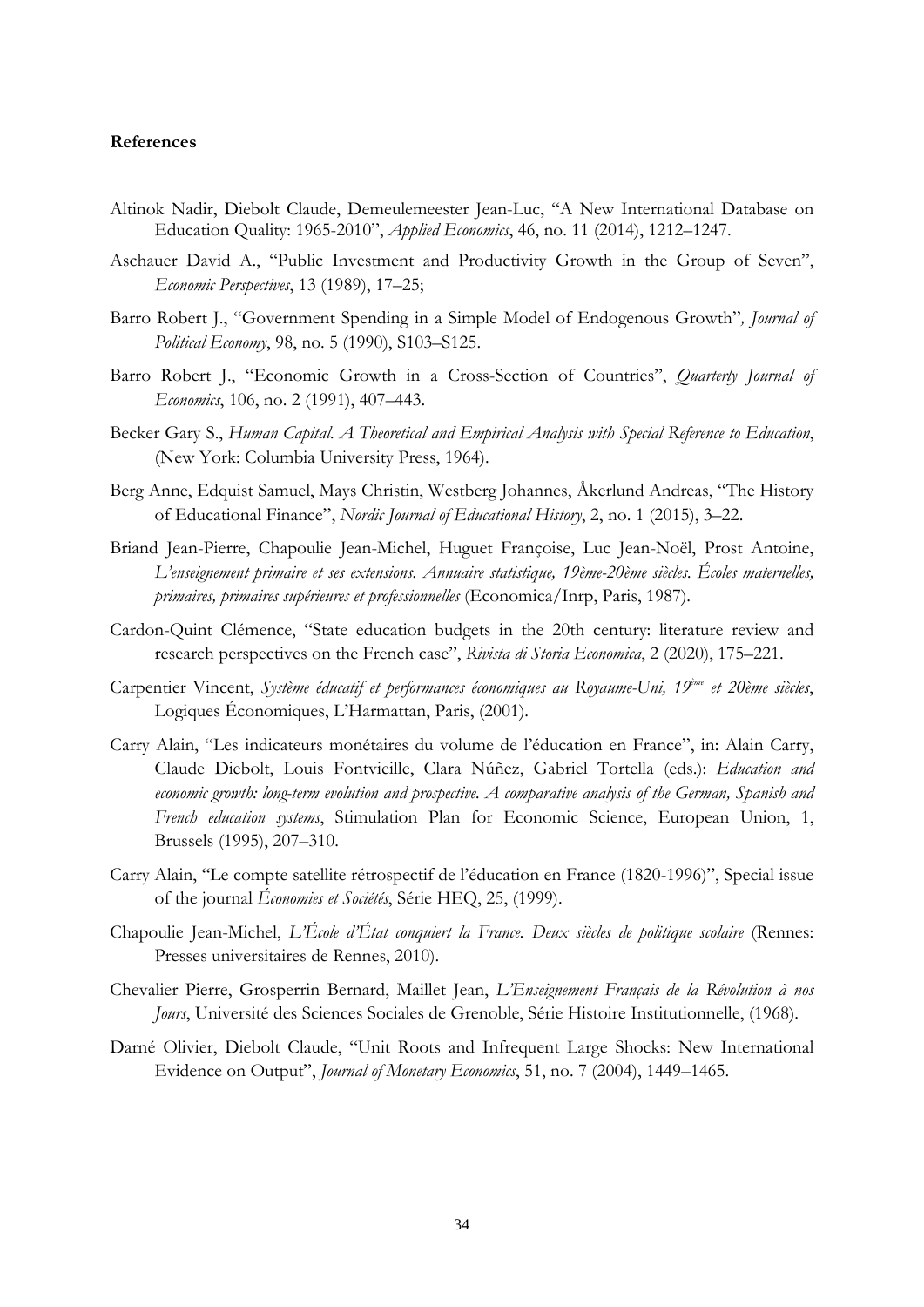- Darné Olivier, Diebolt Claude, "Chocs temporaires et permanents dans le PIB de la France, du Royaume-Uni et des Etats-Unis", *Revue d'Economie Politique*, 116, no. 1 (2006), 65–78.
- De la Croix David, Delavallade Catherine, "Growth, Public Investment and Corruption with Failing Institutions", *Economics of Governance*, 10, no. 3 (2009), 187–219.
- De la Croix David, Doepke Matthias, "Inequality and Growth: Why Differential Fertility Matters", *American Economic Review*, 93, no. 4 (2003), 1091–1113.
- Deverajan S., Swaroop V., Zou H.F., "The Composition of Public Expenditure and Economic Growth", *Journal of Monetary Economics*, 37, no. 2 (1996), 313–344.
- Denison Edward F., *The Sources of Economic Growth in the United States and the Alternatives Before Us*, New York: Supplementary Paper, No. 13, Committee for Economic Development, (1962).
- Dep/Insee, *Le compte de l'éducation. Principes et méthodes*, 7 (Les dossiers Éducation & Formations, Paris, 1990).
- Diebolt Claude, *Education et croissance économique. Le cas de l'Allemagne aux XIXe et XXe siècles*, Bibliothèque de l'Éducation, L'Harmattan, Paris, (1995a).
- Diebolt Claude, "L'évolution de longue période du système éducatif allemand: 19ème et 20ème siècles", Special issue of the journal *Économies et Sociétés*, Série AF, 23 (1997).
- Diebolt Claude, "Die Erfassung der Bildungsinvestitionen im 19. und 20. Jahrhundert. Deutschland, Frankreich, Großbritannien und Spanien im Vergleich", *Zeitschrift für Erziehungswissenschaft*, 3, no. 4 (2000a), 517–538.
- Diebolt Claude, *Dépenses d'éducation et cycles économiques en Espagne aux XIXe et XXe siècles*, Logiques Economiques, L'Harmattan, Paris, 2000b.
- Diebolt Claude, "Croissance économique et éducation", in: Van Zanten, A. (ed.): *Dictionnaire de l'éducation* (Presses Universitaires de France, Collection "Quadrige", Paris, 2008), 89–93.
- Diebolt Claude, "Cliometrica after 10 Years: Definition and Principles of Cliometric Research", *Cliometrica*, 10, no. 1 (2016), 1–4.
- Diebolt Claude, Fontvieille Louis, "Dynamic Forces in Educational Development: A Long-Run Comparative View of France and Germany in the 19th and 20th Centuries", *Compare*, 31, no. 3 (2001), 295–309.
- Diebolt Claude, Franzmann Gabriele, Hippe Ralph, Sensch Jürgen, "The Power of Big Data: Historical Time Series on German Education", *Journal of Demographic Economics*, 83, no. 3 (2017), 329–376.
- Diebolt Claude., Haupert Michael (eds.), *Handbook of Cliometrics*, 2<sup>nd</sup> Edition (Berlin, Springer, "Springer Reference" Collection, 2019).
- Diebolt Claude, Jaoul-Grammare Magali, Perrin Faustine, "Retour sur les fondamentaux de la féminisation de l'éducation primaire en France", *Miméo*, February (2020), 30 pages.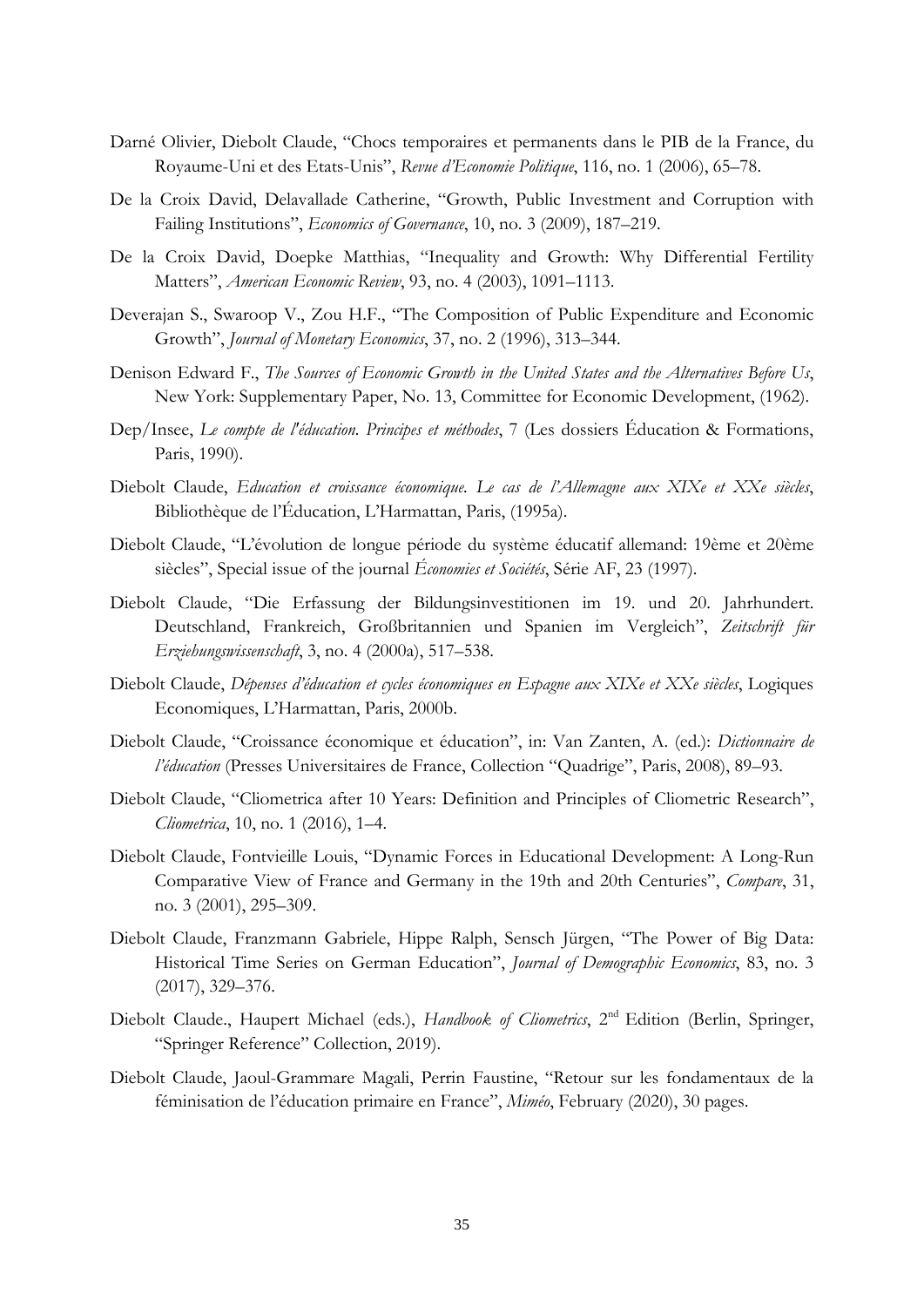- Diebolt Claude, Jaoul Magali, San Martino Gilles, "Le mythe de Ferry: une analyse cliométrique", *Revue d'Economie Politique*, 115, no 4, (2005), 471–497.
- Diebolt Claude, Le Chapelain Charlotte, "Human Capital and Economic Growth", in: Teixeira, P.; Shin, J. (eds.): *Encyclopedia of International Higher Education Systems and Institutions* (Springer, Dordrecht, 2019) (Living Online Edition).
- Diebolt Claude, Le Chapelain Charlotte, *Le Capital humain: perspectives historiques et cliométriques*  (eds.), Special issue of the *Revue d'Économie Politique*, 130, no. 1, (2020).
- Diebolt Claude, Menard Audrey-Rose, Perrin Faustine, "Behind the fertility-education nexus: What triggered the French development process?", *European Review of Economic History*, 21, no. 4 (2017), 357–392.
- Diebolt Claude, Mishra Tapas, Perrin Faustine, "Gender Empowerment as an Enforcer of Individuals' Choice between Education and Fertility: Evidence from 19th Century France", *Journal of Economic Behavior and Organization*, 188 (August 2021), 408–438.
- Diebolt Claude, Perrin Faustine, "From Stagnation to Sustained Growth: The Role of Female Empowerment", *American Economic Review*, 103, no. 3 (2013), 545–549.
- Diebolt Claude, Perrin Faustine, "A Cliometric Model of Unified Growth. Family Organization and Economic Growth in the Long Run of History", in: C. Diebolt, S. Carmichael, S. Dilli, A. Rijpma, C. Störmer (eds.): *Cliometrics of the Family: Global Patterns and Their Impact on Diverging Development*, Studies in Economic History, Springer Publishing (2019a), 7-31.
- Diebolt Claude, Perrin Faustine, "Cliometrics of Growth", in: C. Diebolt, M. Haupert (eds.): *Handbook of Cliometrics*, (Springer Publishing, Berlin, 2019b), 403–421.
- Doz Catherine, Malgrange Pierre, "Modèles VAR et prévisions à court terme", *Économie & Prévision,* no. 106 (1992), 109–122.
- Eckstein Zvi, Schultz Theodore P., Wolpin Kenneth I., "Short-run fluctuations in fertility and mortality in pre-industrial Sweden", *European Economic Review*, 26, no. 3 (1984), 295.
- Easterly William Rebelo, Sergio, "Fiscal Policy and Economic Growth", *Journal of Monetary Economics*, 32, no. 3 (1993), 417–458.
- Flora Peter, *State, Economy and Society in Western Europe 1815-1975. A Data Handbook in Two Volumes* (MacMillan Press, London, 1983).
- Fontvieille Louis, *Évolution et croissance de l'État français: 1815-1969*, Special issue of the journal *Économies et Sociétés*, Série AF, no. 13 (1976).
- Fontvieille Louis, *Évolution et croissance de l'Administration Départementale Française 1815-1974*, Special issue of the journal *Économies et Sociétés*, Série AF, no. 14, (1982).
- Fontvieille Louis, "Education Growth and Long Cycles. The Case of France in the 19th and 20th centuries", in: Tortella G. (ed.), *Education and Economic Development since the Industrial Revolution*, (Generalitat Valenciana, Valencia, 1990), 317–335.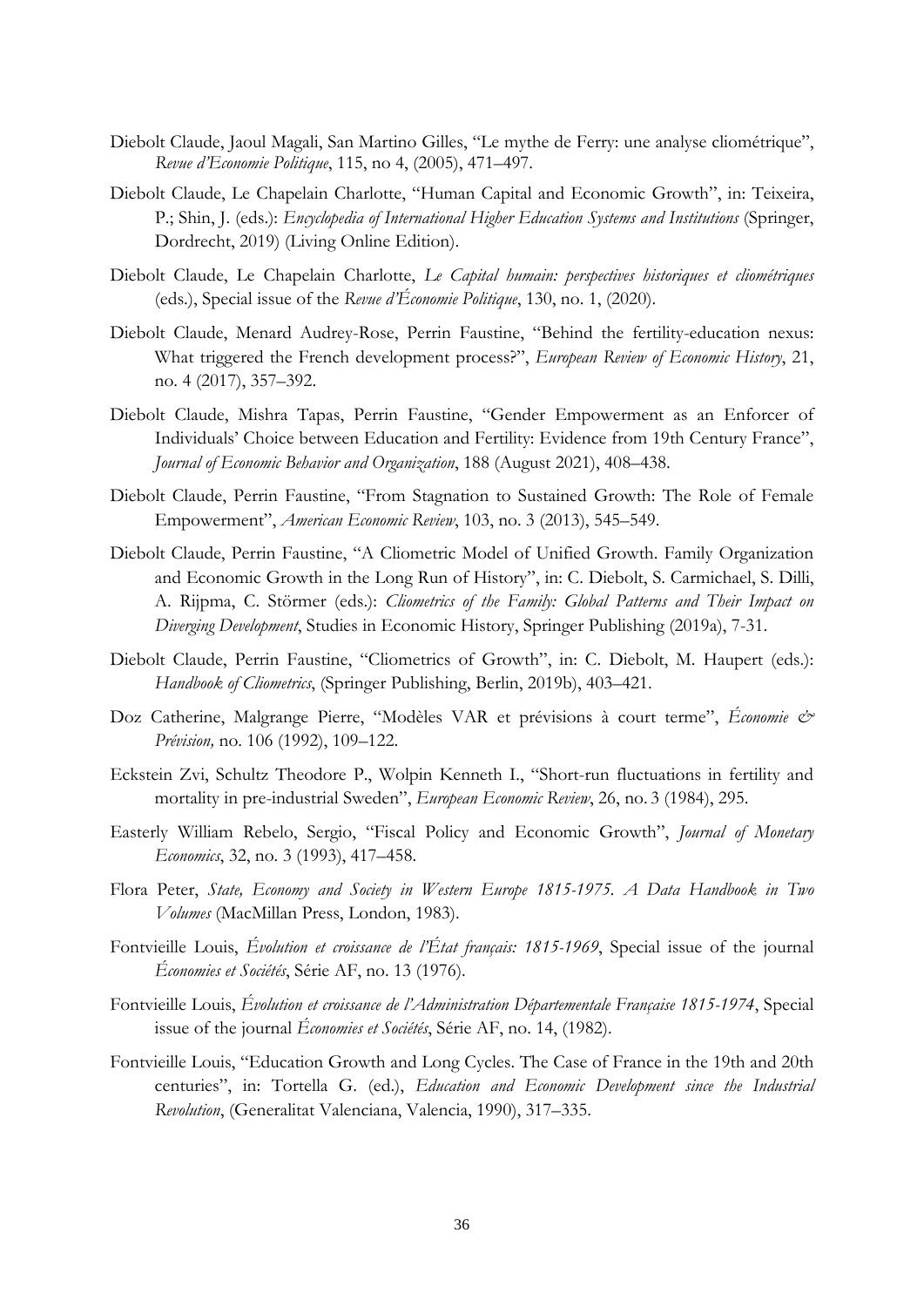- Furet François, Ozouf Jacques, *Lire et écrire alphabétisation des Français de Calvin à Jules Ferry*, 2 volumes, (Paris, Éditions de Minuit, 1977).
- Galor Oded, Weil David, "Population, Technology, and Growth: From Malthusian Stagnation to the Demographic Transition and Beyond", *American Economic Review*, 90, no. 4 (2000), 806– 828.
- Galor Oded, Moav Omer, Vollrath David, "Inequality in Landownership, the Emergence of Human-Capital Promoting Institutions, and the Great Divergence", *Review of Economic Studies*, 76, no. 1 (2009), 143–179.
- Geslot Jean-Charles, *Victor Duruy: Historien et ministre (1811-1894)* (Villeneuve d'Ascq: Presses universitaires du Septentrion, 2009).
- Gontard Maurice, *L'Enseignement Primaire en France de la Révolution à la loi Guizot* (1789-1833) (Paris, Les Belles Lettres, 1959).
- Granger Clive, "Investigation Causal Relations by Econometric Models and Cross-Spectral Methods", *Econometrica*, 37, no. 3 (1969), 424–438.
- Granger Clive, "Tests for causation a personal viewpoint", *Journal of Economic Dynamics and Control*, 2 (1980), 330.
- Grew Raymond, Harrigan Patrick, Whitney James B., "Schooling in France, 1829-1906", *Annales. Économies, Sociétés, Civilisations*, 39, no. 1 (1984), 116–157.
- Hanushek Eric, Woessmann Ludger, *The Knowledge Capital of Nations. Education and the Economics of Growth* (Cambridge, MA: MIT Press, 2015).
- Jaoul-Grammare Magali, "L'évolution des inégalités dans l'enseignement supérieur universitaire français. L'influence des réformes institutionnelles et des ruptures économiques", *Économies et Sociétés*, 7, no. 46 (2013), 1105–1130.
- Jaoul-Grammare Magali, Perrin Faustine, "A Gendered Approach of Economic and Demographic Interactions: Evidence from France", *Revue d'Économie Politique*, 127, no. 6 (2017), 1083–1108.
- Kuersteiner Guido M., "Granger-Sims Causality", In: Steven N. Durlauf, Lawrence E. Blume (eds.) *Macroeconometrics and Time Series Analysis* (The New Palgrave Economics Collection. Palgrave Macmillan, London, 2010).
- Louis Jérôme, "L'école primaire pour tous? La loi Guizot du 28 juin 1833", in: *Enseignants et enseignements au cœur de la transmission des savoirs* [online] (Paris: Éditions du Comité des travaux historiques et scientifiques, 2021), http://books.openedition.org/cths/14522.
- Luc Jean-Noël, " L'illusion statistique", *Annales. Économies, Sociétés, Civilisations,* 41, no. 4 (1986), 887–911.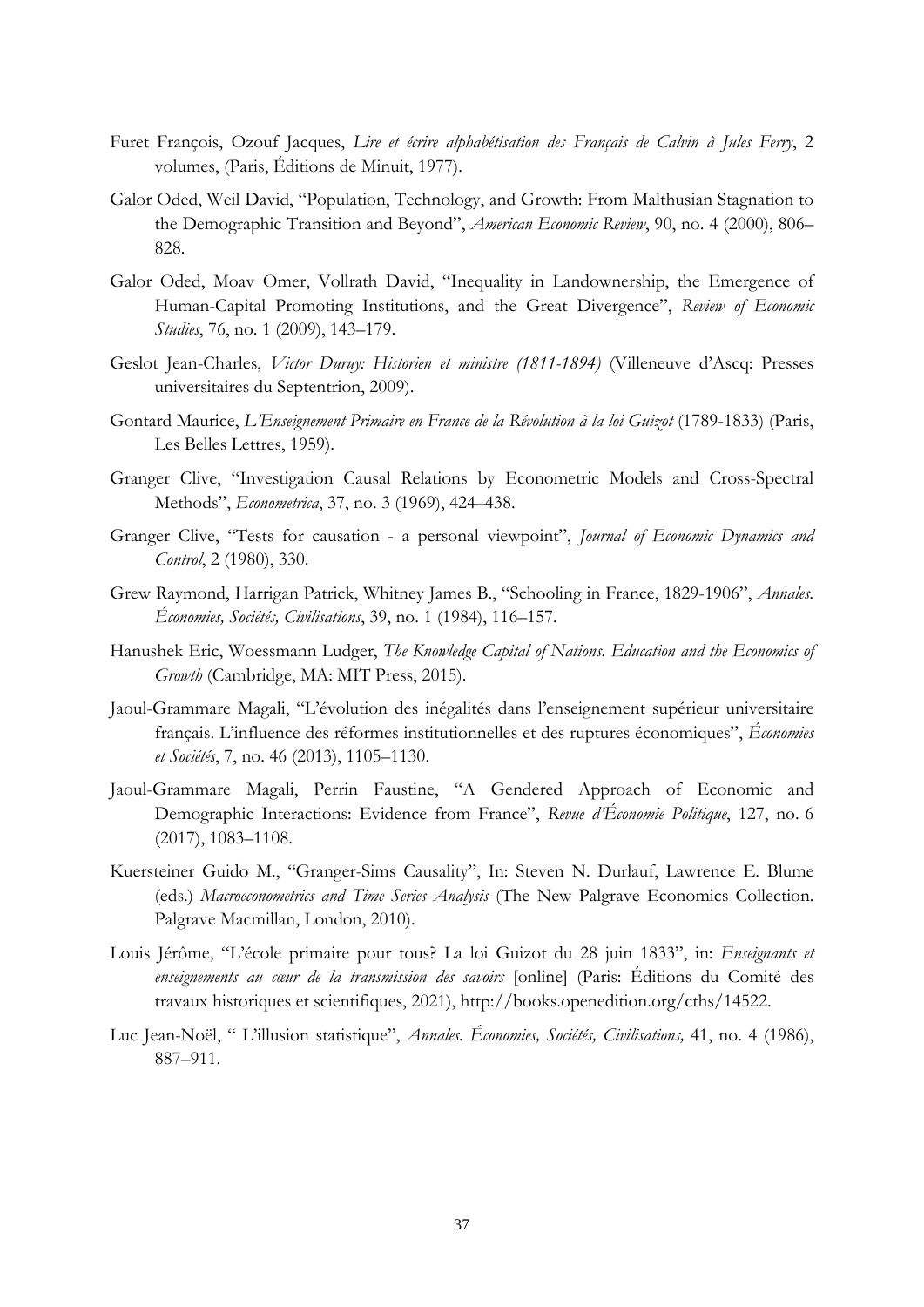- Lucas Robert E., "Econometric Policy Evaluation: A Critique" in: Brunner K., Meltzer A.H. (eds.), *The Philips Curve and the Labor Market*, North-Holland, Amsterdam (1976), 19–46.
- Lucas Robert E., "On the Mechanics of Economic Development", *Journal of Monetary Economics*, 22, no. 1 (1988), 3–42.
- Marczewski Jean, "Histoire quantitative, buts et méthodes", *Cahiers de l'ISEA*, Série AF, 1 (1961), III–LIV.
- Marshall Alfred, *Principes d'économie politique*, Tome Premier, Paris, V. Giard & E. Brière (1906), 136.
- Mayeur Françoise., *Histoire Générale de l'Enseignement et de l'éducation en France*, Tome 3 (De la Révolution à l'École (1789-1930), Paris, G.-V. Labat, 1981).
- Meyer John W., Hannan Michael T. eds, *National Development and the World System. Educational, Economic, and Political Change, 1950-1970* (Chicago: The Chicago University Press, 1979).
- Michel Sandrine, Vallade Delphine, "Une Analyse de long terme des dépenses sociales", *Revue de la régulation. Capitalisme, institutions, pouvoirs*, 1, 2007.
- Mincer Jacob, "Investment in Human Capital and Personal Income Distribution", *Journal of Political Economy*, 66, no. 4 (1958), 281–302.
- Montalbo Adrien, "Primary education and economic growth in nineteenth-century France", *Cliometrica*, in press (2021).
- Perrin Faustine, "On the Origins of the Demographic Transition. Rethinking the European Marriage Pattern", *Cliometrica*, in press (2021).
- Pritchett Lant, "Mind your P's and Q's: The Cost of Public Investment is not the Value of Public Capital", *Policy Research Working Paper* no. 1660 (1997).
- Prost Antoine, *Histoire de l'enseignement en France 1800-1967* (Paris, Armand Colin, 1968).
- Romer Paul M., "Increasing Returns and Long-Run Growth", *Journal of Political Economy*, 94, no. 5 (1986), S1002–S1037.
- Romer Paul M., "Endogenous Technological Change", *Journal of Political Economy*, 98, no 5, Part 2 (1990), S71–S102.
- Schultz Theodore W., "Investment in Human Capital", *American Economic Review*, 51, no. 1 (1961),  $1 - 17$
- Schultz Theodore W., *The Economic Value of Education*, New York: Columbia University Press, 1963.
- Sims Christopher, "Macroeconomics and Reality", *Econometrica*, 48, no. 1 (1980), 1–48.